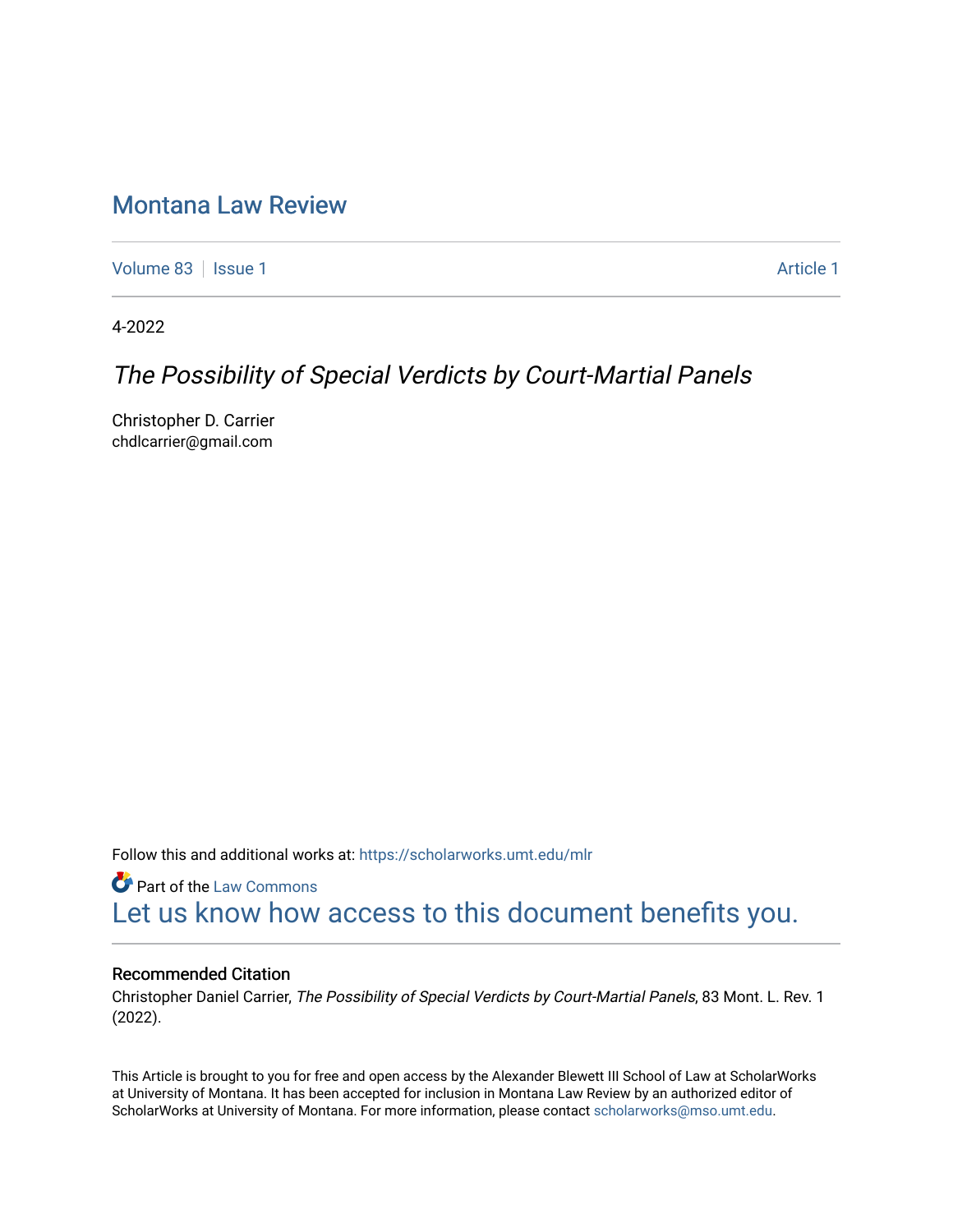# **THE POSSIBILITY OF SPECIAL VERDICTS BY COURT-MARTIAL PANELS**

## **Christopher Daniel Carrier\***

#### I. INTRODUCTION

This article posits that a court-martial panel, unlike the jury in a civilian criminal trial, could be required by Congress to return a special verdict rather than a general verdict. The peer jury and the court-martial panel are now superficially very similar in function, but they differ in origin and authority such that legal and historical arguments about the powers of the jury do not necessarily apply to the court-martial panel.

The article begins by noting the pre-constitutional origins of the jury and its democratic authority as the voice of the community in the administration of criminal justice. The article then describes how these origins limit the power of judges to intrude into the traditional domain of the jury, though judges attempt to guide jurors and limit their discretion by the use of instructions on the law. This section concludes by noting the very limited use of jury questions in American criminal jury trials and some recent proposals to expand their use in that realm. In criminal trials in the United States, jury questions are usually limited to questions about sentence enhancers, mental health defenses, or other special circumstances. The traditional reluctance to include questions about the core decision on guilt has quietly eroded, but such questions are asked as interrogatories *following* a vote on a general verdict.

The next section of the article notes the origins of the court-martial mythical, historical, and constitutional—to establish that the court-martial panel does not derive its authority from the same sources as the peer jury. Both jury trials and court-martials convened by military commanders predate the Constitution, which preserved the right to jury trial but also empowered Congress to adopt the court-martial as a form of trial without a jury. Thus, because a court-martial panel is not a peer jury under the Constitution, many of the legal and historical arguments against jury questions in criminal cases do not apply to court-martial panels.

<sup>\*</sup> Lieutenant Colonel, U.S. Army (Retired). Attorney in private practice. B.A., The Citadel; J.D., University of Cincinnati; L.L.M., George Washington University; L.L.M., The Judge Advocate General's Legal Center and School. His professional experience includes service as prosecutor, trial defense counsel, trial judge, and appellate defense counsel in military courts. He was also a member of the Army Trial Judiciary's Benchbook Committee, which drafts pattern panel instructions, and an executive secretary of the Joint Service Committee Working Group, which drafts Department of Defense proposals for statutes and executive orders related to military justice.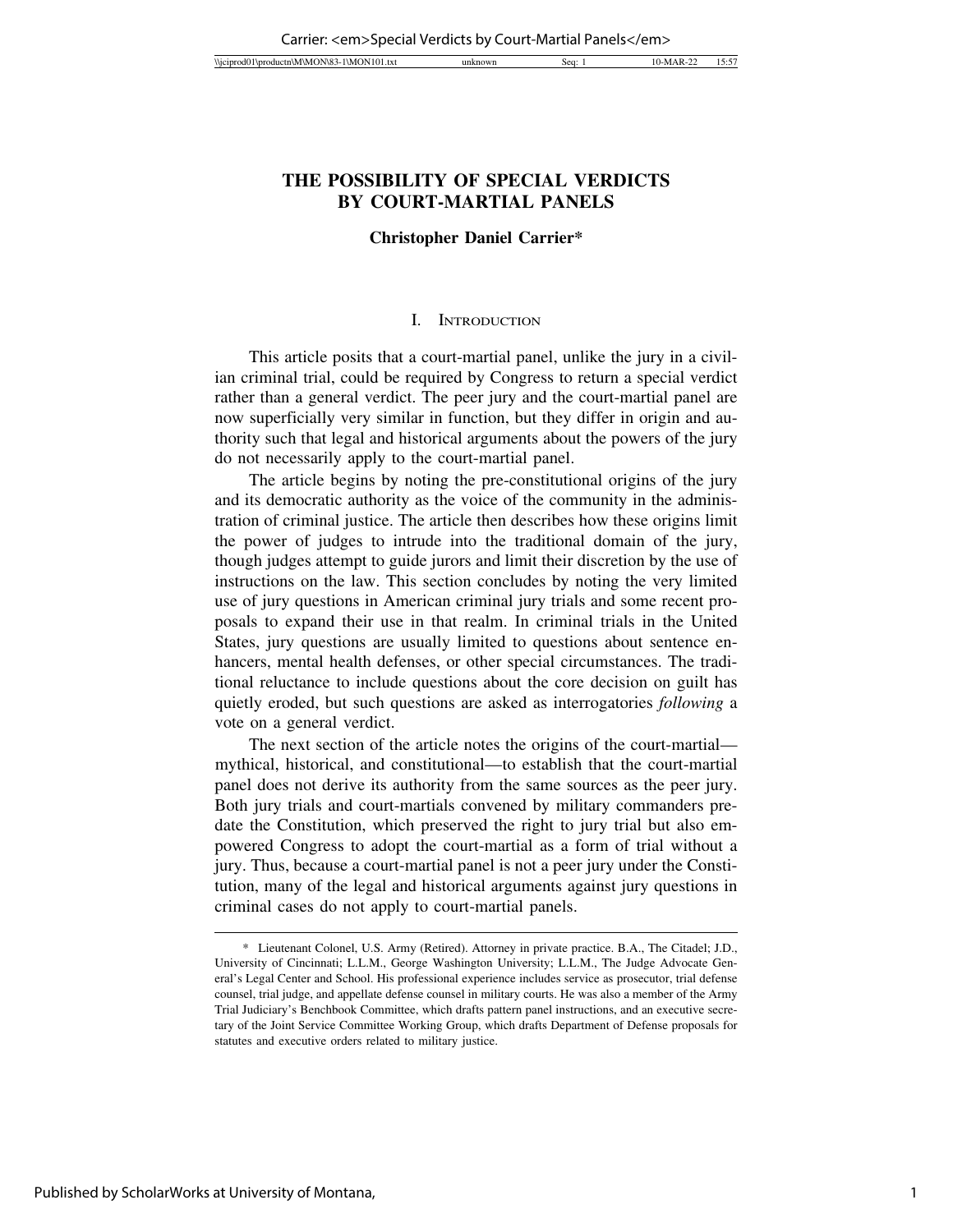In a final substantive section, the article considers how such a change might be implemented. In a comparativist spirit, the article considers the way verdict forms are used in American civil trials, European criminal trials, and military bench trials, to consider possible methods to implement the use of special verdicts in court-martial panel trials.

II. THE JURY IN AMERICAN CRIMINAL JURY TRIALS

# *A. The Peer Jury: A Democratic Institution Protected by the Constitution*

"The jury is a central foundation of our justice system and our democracy," wrote Justice Kagan to begin an opinion on the importance of impartial peer jurors.1 Trial by jury is a pre-constitutional right protected by the Constitution.2 The Stamp Act Congress in 1765 and the First Continental Congress both cited deprivation of trial by jury as an outrage against the American colonists.3 Most state constitutions adopted before the 1787 federal Constitutional Convention guaranteed the right to trial by jury.4 Proponents of the federal Constitution assured readers of *The Federalist* that "the supposed abolition of the trial by jury, by the operation of this provision [vesting judicial power in the Supreme Court], is fallacious and untrue."5 To be sure, the Constitution was quickly amended to protect expressly the right to jury trial in criminal cases.<sup>6</sup>

The Constitution did not have to describe and define the right to trial by jury, because the English institution had been established by colonial law and practice.7 To the First Continental Congress, it meant "the great and inestimable privilege of being tried by their peers of the vicinage" in accordance with the common law of England.8 The composition of a jury in the eighteenth century was not "democratic" in our more inclusive understanding of that word, but at least it was composed of the local laity, not out-of-town political appointees.9 As American democracy, by steps large and small, accorded the status of "peers" to everyone, the law required that

<sup>1.</sup> Pe˜na-Rodriguez v. Colorado, 137 S. Ct. 855 (2017).

<sup>2.</sup> *See* THE FEDERALIST NOS. 81, 83 (Alexander Hamilton) (McLean ed., 1788) on concerns whether the proposed Constitution would protect or infringe on the people's right to trial by jury under the common law.

<sup>3.</sup> Duncan v. Louisiana, 391 U.S. 145, 152 (1968).

<sup>4.</sup> JOHN H. LANGBEIN, RENÉE LETTOW LERNER & BRUCE P. SMITH, HISTORY OF THE COMMON LAW 485 (2009).

<sup>5.</sup> THE FEDERALIST NO. 81, *supra* note 2.

<sup>6.</sup> U.S. CONST. amend. VI.

<sup>7.</sup> THE FEDERALIST NO. 83, *supra* note 2; LANGBEIN, LERNER & SMITH, *supra* note 4, at 485.

<sup>8.</sup> *Duncan*, 391 U.S. at 152.

<sup>9.</sup> *See* LANGBEIN, LERNER & SMITH, *supra* note 4, at 532–38 (discussing the gradual expansion of juror eligibility).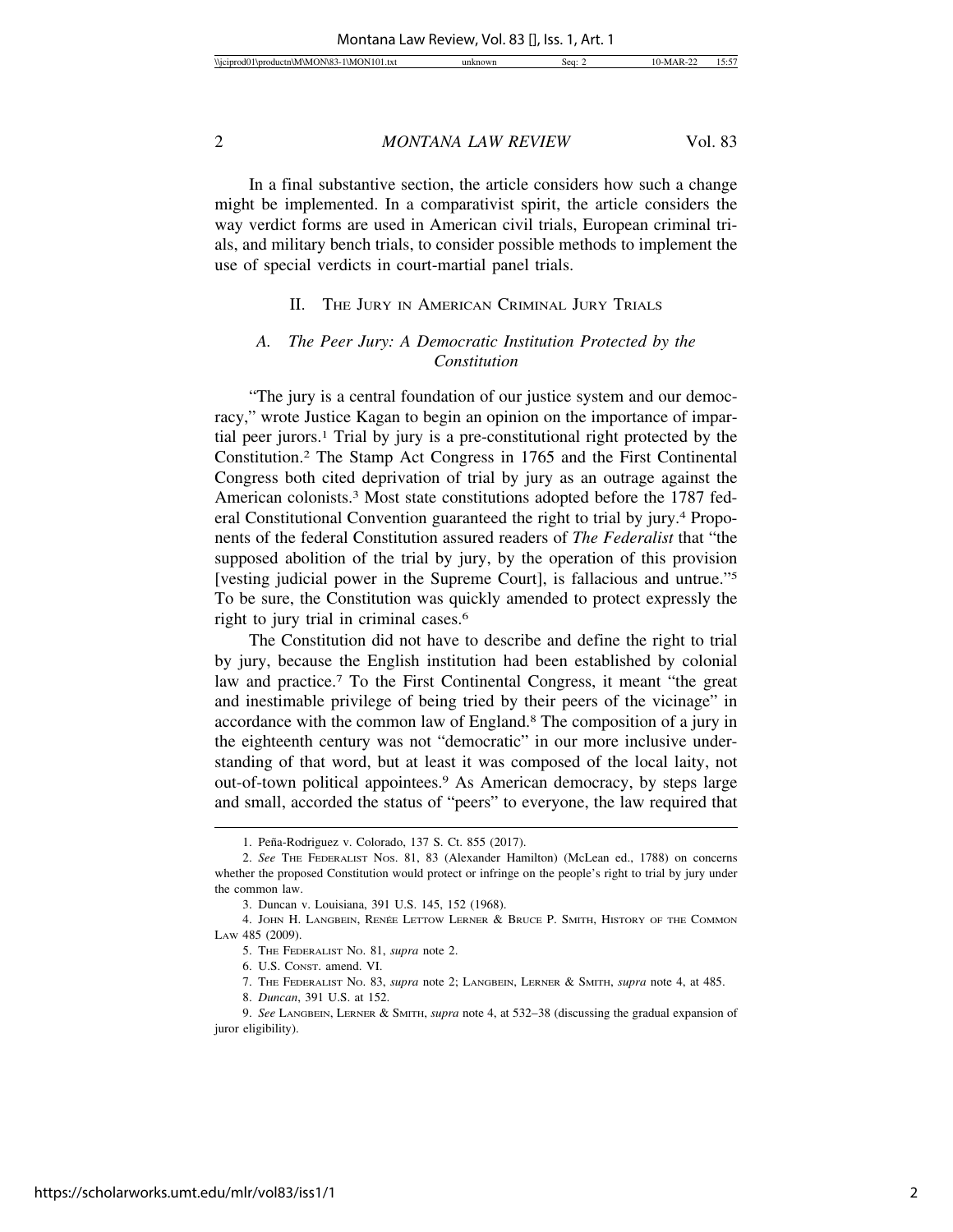the jury "be truly representative of the community."10 This inclusively democratic jury stepped into the shoes of an institution that had long wielded independent power as the voice of the community.<sup>11</sup>

As this article will discuss below, a central dynamic in Anglo-American law is the tension between legal specialists (principally, that is, judges) and the broader community, represented in court by the jury. Even after English juries, in the seventeenth century, were freed from the more dramatic forms of constraint,12 English judges provided guidance in the form of "summing up" the evidence, often in a manner suggesting the patent idiocy of any contrasting interpretation of the evidence.13 When the right to appeal jury trial convictions began, in England in 1907 and in United States federal courts in 1889, this directive summing up by judges provided grounds for appellate challenges, so judges had a powerful incentive to say less about the evidence.14 Yet from the early Republic to this day, judges presiding over trials have asserted control by instructing jurors on the content of the law.15 Jurors, in turn, have the final word in voting on a verdict, no matter what the presiding judge may have said about the law to be applied. This article will not attempt to trace the history of this judge-juror dynamic, but it aims to demonstrate that the prohibition against requiring special verdicts from criminal trial juries resulted from that being seen as too great an intrusion on the domain belonging to the jurors.16

Indeed, jurors have the power of reaching a verdict that cannot be logically reconciled with the law. This is called jury nullification: "Nullification is, by definition, a violation of a juror's oath to apply the law as instructed by the court."<sup>17</sup> American courts do not generally allow lawyers to argue explicitly for nullification, and judges use evidentiary rules to exclude evidence relevant only to persuading the jurors to nullify.18 Sometimes, of course, nullification is in the eye of the beholder, and even judges agree that jurors are entitled "to look at more than logic" in deciding cases, because

<sup>10.</sup> Glasser v. United States, 315 U.S. 60, 86 (1942).

<sup>11.</sup> THOMAS A. GREEN, VERDICT ACCORDING TO CONSCIENCE 26 (1985) ("The jury's power to render verdicts against the evidence was perhaps the most distinctive aspect of medieval [English] criminal law."). *See also* LANGBEIN, LERNER & SMITH, *supra* note 4, at 475–85.

<sup>12.</sup> LANGBEIN, LERNER & SMITH, *supra* note 4, at 430–34 (citing *Bushel's Case*, 124 Eng. Rep. 1006 (1670)).

<sup>13.</sup> *Id.* at 431–33.

<sup>14.</sup> Ren´ee Lettow Lerner, *How the Creation of Appellate Courts in England and the United States Limited Judicial Comment on Evidence to the Jury*, 40 J. LEGAL PROF. 215 (2016).

<sup>15.</sup> *See id*. at 478–80, 514–15, 529–32.

<sup>16.</sup> Some legal historians, for example, interpret the complicated evidentiary rules applied in Anglo-American courts as part of this "centuries old" efforts of "jury control." LANGBEIN, LERNER & SMITH, *supra* note 4, at 448–57.

<sup>17.</sup> United States v. Thomas, 116 F.3d 606, 614 (2d Cir. 1997), quoted by the California Supreme Court in California v. Williams, 21 P.3d 1209, 1221 (Cal. 2001) and often cited in recent years.

<sup>18.</sup> *See*, *e.g*., United States v. Penn, 969 F.3d 450, 458 (5th Cir. 2020).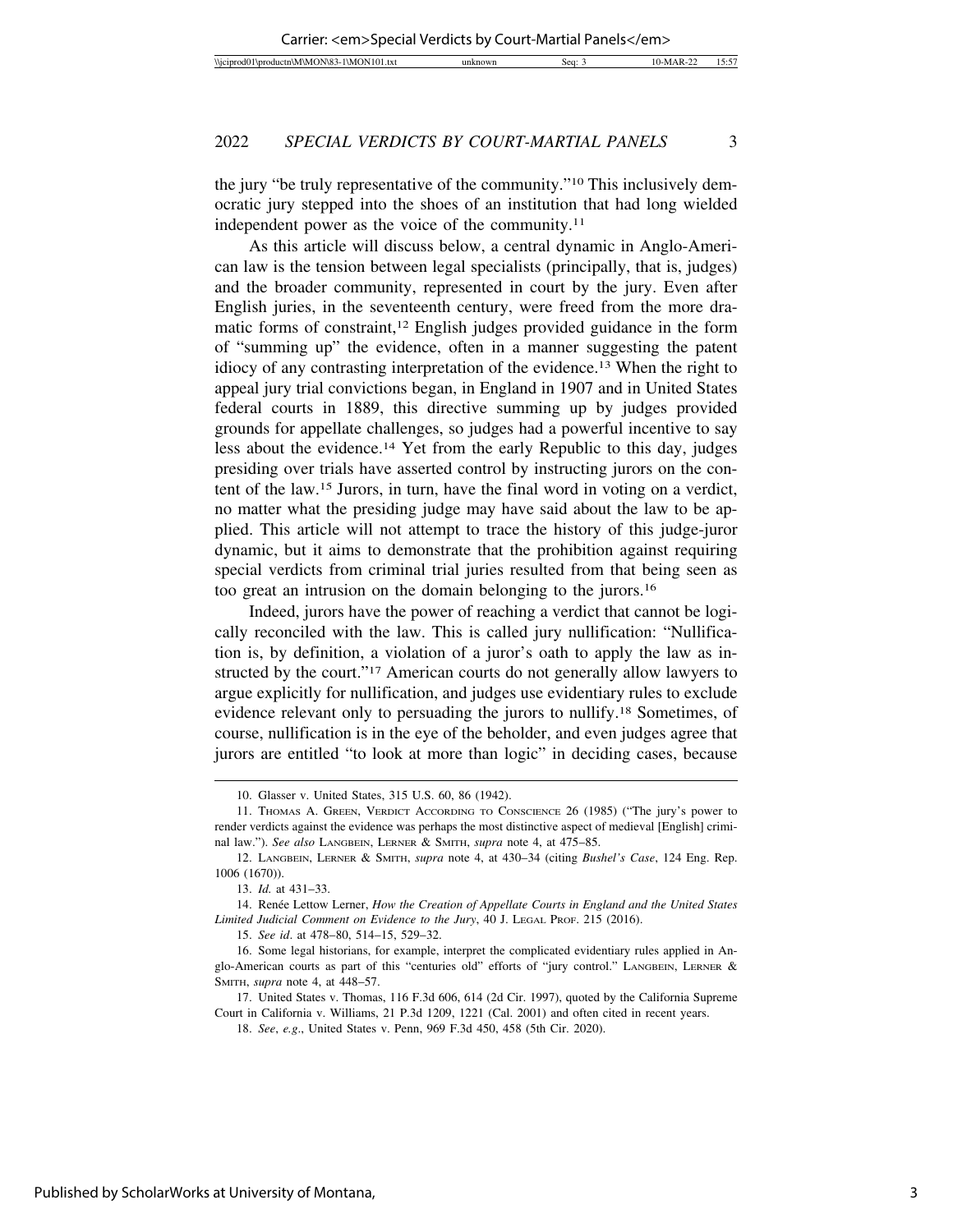the jury is "the conscience of the community."19 In the next section, this article will address how judges may and may not use instructions on the law to guide or control the jurors' discretion in rendering verdicts.

### *B. The Role of Judges in Criminal Jury Trials*

In federal criminal trials, both civilian and military, a defendant's ability to ask for findings of fact in a judge-alone trial is "an important right of the defendant in a non-jury criminal case"20 because "the special findings enable the appellate court to determine the legal significance attributed to particular facts by the military judge, and to determine whether the judge correctly applied any presumption of law, or used appropriate legal standards."21 After a conviction at a jury trial, appellate lawyers scour the jury instructions for misstatements of the law,<sup>22</sup> but in a judge-alone trial there is no public articulation of the law applied by the judge in reaching a verdict—except when there are special findings.

Judges can be required to "show their work," as math teachers say, while jurors may only be required to answer the ultimate question of guilty or not guilty. Perhaps this distinction is an accident of history, but because it has been accepted for so long, I infer a connection to the source of legitimacy of each office. Judges' decisions are worthy of respect when they accord with the law, but jurors have the ambiguous status of being subject to the law as members of the community, while holding a kind of democratic veto power over the enforcement of the law in a particular case.

Criminal defendants therefore have to choose whether to be tried by a legal specialist, who can be required to return special findings disclosing possible error on which to appeal, or to be tried by a lay jury, which has the power of nullification, but which also can convict without having to disclose its rationale. The defendant who opts for the inscrutable jury decision must hope that, to the extent any point of law benefits the defense, the jurors adhere to the judge's instructions on the elements of each charged offense.

In American law, crimes are defined by elements, and the elements of federal crimes must be established by Congress.23 Federal civilian juries and military panels are instructed on the definitions applicable to each element, and that someone is guilty of a crime only if all the elements have been proven beyond a reasonable doubt.24 As noted above, if jurors abide

<sup>19.</sup> United States v. Spock, 416 F.2d 165, 182 (1st Cir. 1969).

<sup>20.</sup> United States v. Girard, 11 M.J. 440, 441 (C.M.A. 1981); FED. R. CRIM. P. 23(c).

<sup>21.</sup> United States v. Hussey, 1 M.J. 804, 808–09 (A.F. Ct. Mil. Rev. 1976).

<sup>22.</sup> *Id*. at 809.

<sup>23.</sup> *See generally* Richardson v. United States, 526 U.S. 813, 817 (1999).

<sup>24.</sup> In re Winship, 397 U.S. 358, 364 (1970); 1 MODERN FEDERAL JURY INSTR. CRIM. ¶ 9.07 (2021).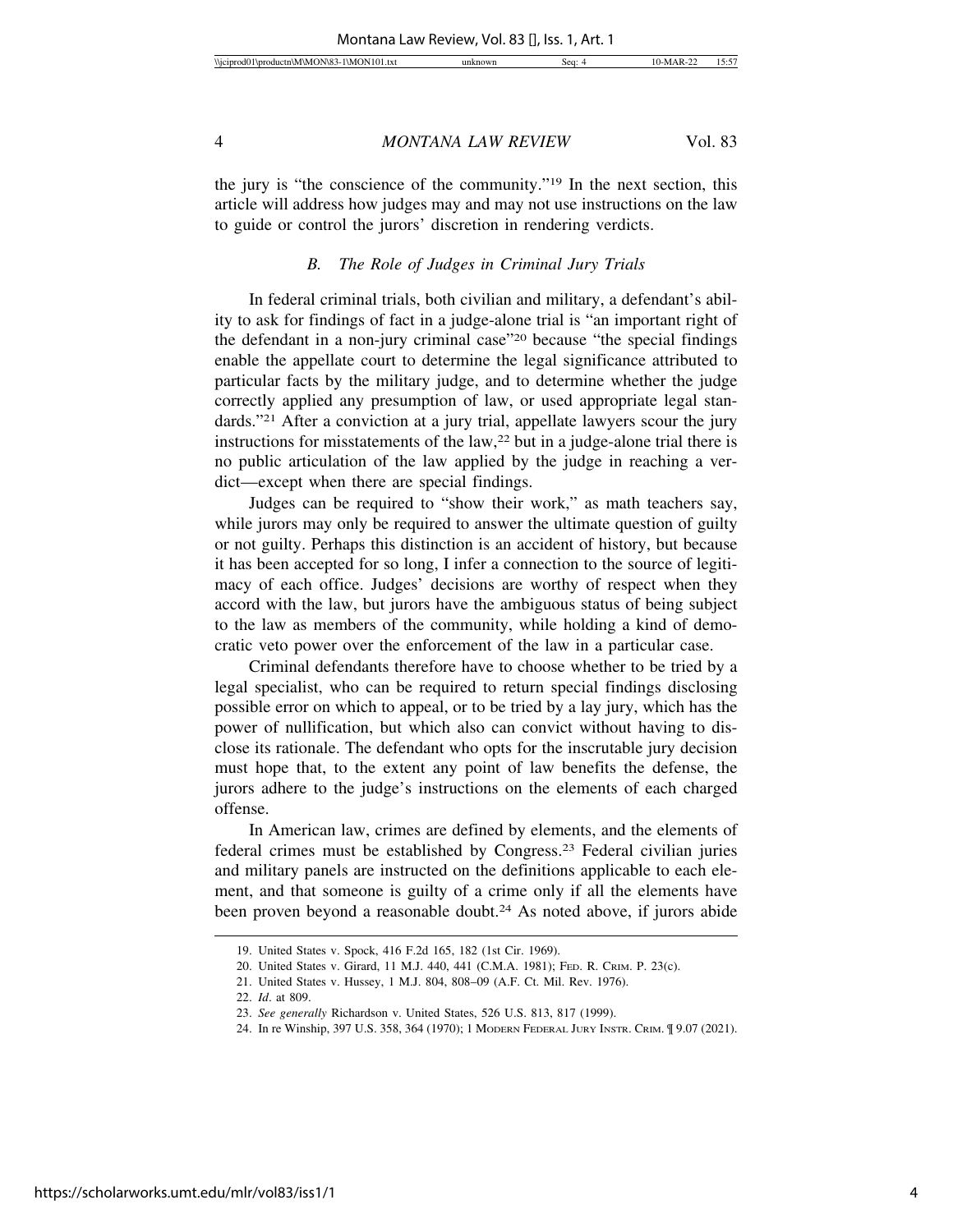by the oath to follow the law as instructed, appellate courts reviewing a conviction know what law was applied in the trial. Also, adherence to jury instructions means all defendants are tried based on legal definitions that are uniform from one courtroom to the next, and from one week to the next, in that jurisdiction. Of course, not all scholars are sanguine about the efficacy of the American model of jury instruction. Writing in praise of the German practice of having professional judges collaborate in deliberation with lay jurors, John Langbein opined, "[t]he trial judge's instructions ostensibly identify and resolve for the jurors in advance of their deliberations the legal problems that may arise, although the format of multiple contingent instructions protracts the trial and probably bewilders the jurors."25

Judges in American cases can also influence jury decisions by circumscribing the options available to the jury. As part of the judge's role in channeling the jurors' discretion into the legal framework established by the legislature, judges will not instruct a jury on any defense not raised by the evidence at trial, or any lesser included offense not raised by the evidence at trial. A classic case demonstrating this point, with a fact pattern worthy of Joseph Conrad,26 is the Supreme Court's 1895 decision in *Sparf v. United States*. 27 This case illustrates the asserted point of law that sometimes the evidence in a case does not logically allow a finding of a lesser included offense. Specifically, the evidence in the case supported either murder by the defendants or perjury by the witnesses. In January 1893, the coal ship *Hesper* was en route from New South Wales to Honolulu with a crew of fourteen.28 On the night of January 13, the starboard watch consisted of second mate Maurice Fitzgerald and three other crewmen: St. Clair, Sparf, and Hansen.29 Upon their relief, Fitzgerald was missing, but a search of the ship found a blood smear near the mainmast, a "broom covered with blood" near the ladder, and "a narrow strip of scalp with a small piece of hair stuck together by blood" near the gangway.30

<sup>25.</sup> John Langbein, *Mixed Court and Jury Court: Could the Continental Alternative Fill the American Need?*, 6 AM. BAR FOUND. RSCH. J. 195, 202 (1981).

<sup>26.</sup> *See Mutiny and Murder; Bloody Work on Board the Bark Hesper*, SANTA BARBARA MORNING PRESS 1 (Mar. 9, 1893) ("The plot was hatched by Thomas Leclair [sic], Herman Sparf, Hans Hansen, Thomas Green [not the legal historian of the same name] and Edward Larsen, to murder the Captain, first and second mates, cook and a Greek sailor, and then run the vessel either to China or the Chilean coast, sell the cargo and fit the bark out for a piratical cruise.").

<sup>27. 156</sup> U.S. 51 (1895).

<sup>28.</sup> Transcript of Record at 18, *St. Clair v. United States*, 154 U.S. 134 (1894) (No. 1062) [hereinafter St. Clair Transcript of Record].

<sup>29.</sup> *Id*. at 18–20. Another crew member (Larsen) was on duty at the wheel. *Id*. Ultimately, St. Clair and Hansen would be hanged, and Sparf would go free, though he was shunned by other sailors. *Would Not Sail with Sparf*, SAN FRANCISCO CHRONICLE 7 (Dec. 24, 1895).

<sup>30.</sup> St. Clair Transcript of Record, *supra* note 28, at 20–21; Transcript of Record at 29–30, *Sparf v.* **R** *United States*, 156 U.S. 51 (1895) (No. 613) [hereinafter Sparf Transcript of Record].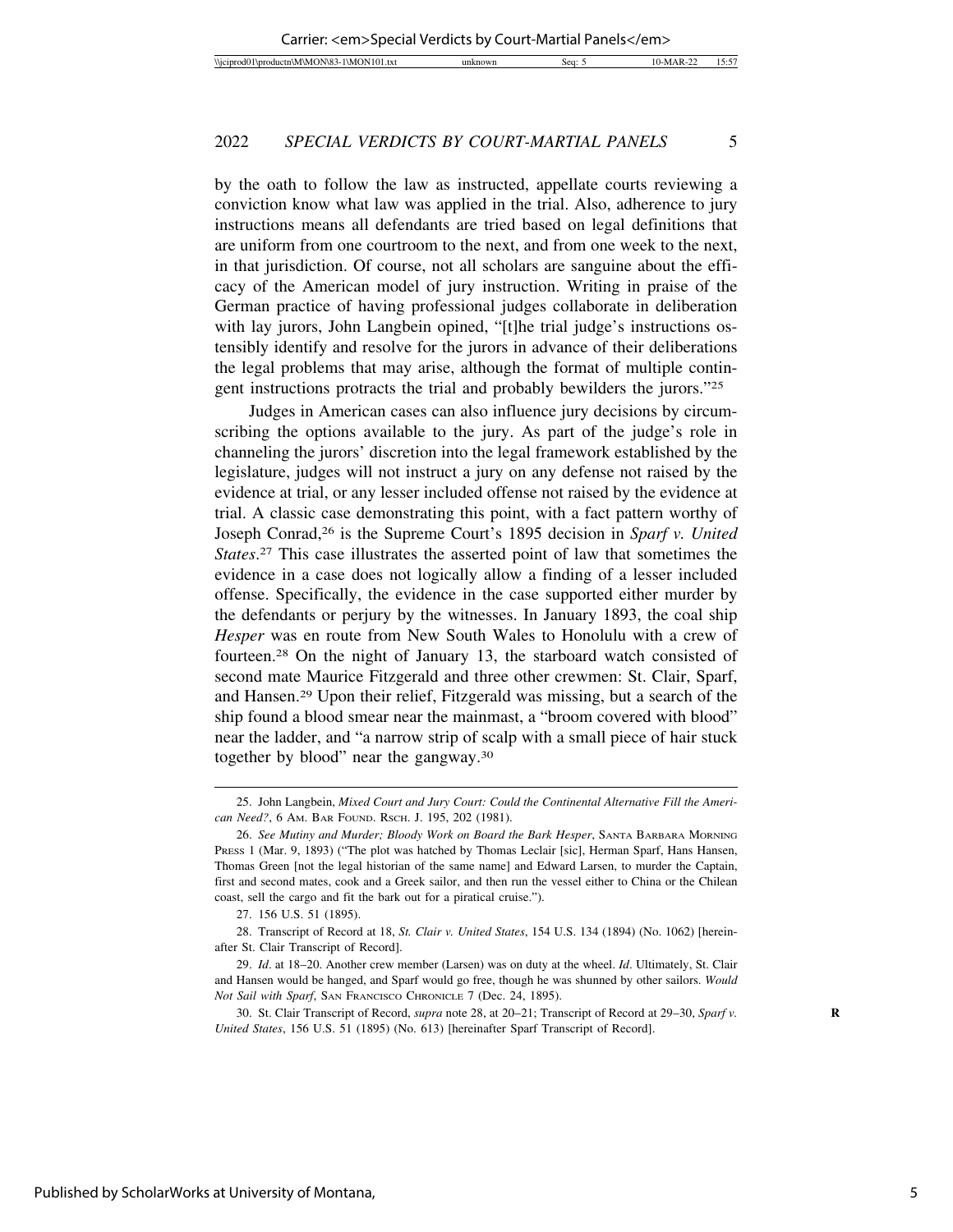Sparf, who had a spot of blood on his cheek, told the captain that he had seen Fitzgerald climb up the fore rigging and had not seen him come down.31 The three conspirators of the starboard watch were soon in irons, and two other conspirators made an unsuccessful attempt to free them as the captain diverted the ship to French Polynesia for the protection of the United States consul on Tahiti.32

Many of these facts are in the Transcripts of Record or the case reporter (or press accounts) but not in the *Sparf* opinion itself, which simply tells the reader that the "evidence tended strongly to show that Fitzgerald was murdered pursuant to a plan formed between St. Clair, Sparf, and Hansen; that all three actively participated in the murder; and that the crime was committed under the most revolting circumstances."33 More specifically, witnesses testified at trial that St. Clair ambushed Fitzgerald in the dark and beat him with an axe after he had already been rendered helpless, and then St. Clair and Sparf threw the dead or dying man overboard, as part of a plot with Sparf and Hansen to take control of the vessel.<sup>34</sup>

The indictment did not specify the murder weapon or which of the three wielded it, but alleged that they "piratically, willfully, feloniously, and with malice aforethought" struck and beat Fitzgerald, inflicting "grievous, dangerous, and mortal wounds" before casting him from the vessel into the sea to drown.35 The indictment also did not attempt to distinguish whether Fitzgerald died from the blunt force trauma or from drowning, but alleged that some combination of the "said mortal wounds, casting, throwing, plunging, sinking, and drowning the said Maurice Fitzgerald in and upon the high seas aforesaid, out of the jurisdiction of any particular State of the United States of America," caused his death.36

The sailors were prosecuted under a statute prescribing death for murder committed "within the admiralty and maritime jurisdiction of the United States, and not within the jurisdiction of any particular state."<sup>37</sup> At that time, "[t]here [was] no definition of 'murder' by any United States statute."38 Prevailing instead was the common law of murder and manslaughter, which the trial judge explained to the jury.39 There was, however, a federal statute to the effect that a jury could find a defendant guilty of a

33. Sparf v. United States, 156 U.S. 51, 53 (1895).

<sup>31.</sup> Sparf Transcript of Record, *supra* note 30, at 20. **R**

<sup>32.</sup> *Mutiny and Murder*, *supra* note 26.

<sup>34.</sup> Sparf Transcript of Record, *supra* note 30, at 43–50.

<sup>35.</sup> *Id.* at 1 (the indictment included Sparf, Hansen, and St. Clair).

<sup>36.</sup> *Id*. at 1–2.

<sup>37.</sup> St. Clair v. United States, 154 U.S. 134, 145 (1894).

<sup>38.</sup> *Sparf*, 156 U.S. at 59.

<sup>39.</sup> *Id*.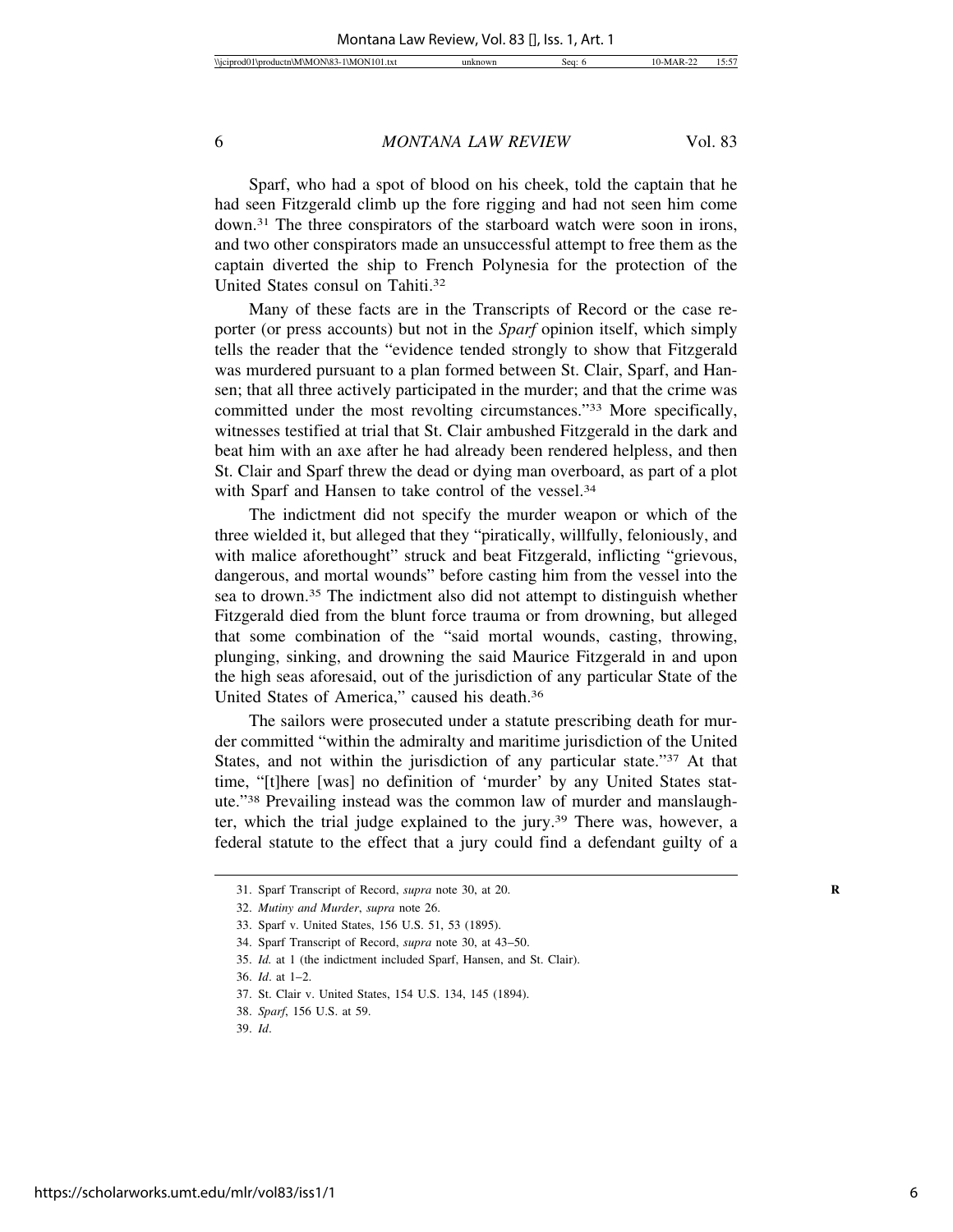lesser included offense, if justified by the evidence.40 When a juror during deliberation asked the judge for further instructions about liability for aiding and abetting, and whether manslaughter was an option, the judge reminded the jurors of his instruction that homicide with malice was murder.41

The lengthy exchange included in pertinent part: JUROR. A crime committed on the high seas must have been murder, or can it be manslaughter?

COURT. In a proper case, it may be murder, or it may be manslaughter; but in this case it cannot be properly manslaughter. $42$ 

Thomas St. Clair's motion to be tried separately had been granted, with the consequence that his capital appeal reached the United States Supreme Court in 1894, two years before the High Court appeal of Sparf and Hansen, who were tried together.<sup>43</sup> On appeal, St. Clair argued that the trial judge had erred in refusing to give a requested instruction on the lesser included offense of manslaughter, but his defense counsel at trial had not "taken exception" to that ruling, so the issue had not been preserved.44 In *Sparf* the issue at trial was preserved, so at the Supreme Court it became the landmark case on this aspect of jury control.<sup>45</sup>

The Supreme Court held that the trial judge had been correct in finding that the evidence in the case did not logically permit a finding of manslaughter:

The court below assumed, and correctly, that section 1035 of the Revised Statutes did not authorize a jury in a criminal case to find the defendant guilty of a less offence than the one charged, unless the evidence justified them in so doing. Congress did not intend to invest juries in criminal cases with power arbitrarily to disregard the evidence and the principles of law applicable to the case on trial.46

At a glance, the trial judge's refusal to sanction the lesser included offense may appear to be severe, but it would be better described as not countenancing conviction on an offense unsupported by competent evidence—albeit a lesser offense than the one charged in the indictment. Jury nullification allows acquittal, not conviction on an offense for which there

<sup>40.</sup> *St. Clair*, 154 U.S. at 154; *Sparf*, 156 U.S. at 63. This distinction has been elided by at least one published commentary, which erroneously wrote, "The murder statute under which the defendants were charged provided for the lesser included offense of manslaughter." Lawrence W. Crispo, Jill M. Slansky & Geanene M. Yriarte, *Jury Nullification: Law versus Anarchy*, 31 LOY. L.A. L. REV. 1, 11 (1997).

<sup>41.</sup> *Sparf*, 156 U.S. at 61 n.1.

<sup>42.</sup> *Id.*; Sparf Transcript of Record, *supra* note 30, at 67.

<sup>43.</sup> St. Clair Transcript of Record, *supra* note 28, at 6.

<sup>44.</sup> *St. Clair*, 154 U.S. at 153–54.

<sup>45.</sup> Sparf Transcript of Record, *supra* note 30, at 74.

<sup>46.</sup> *Sparf*, 156 U.S. at 63.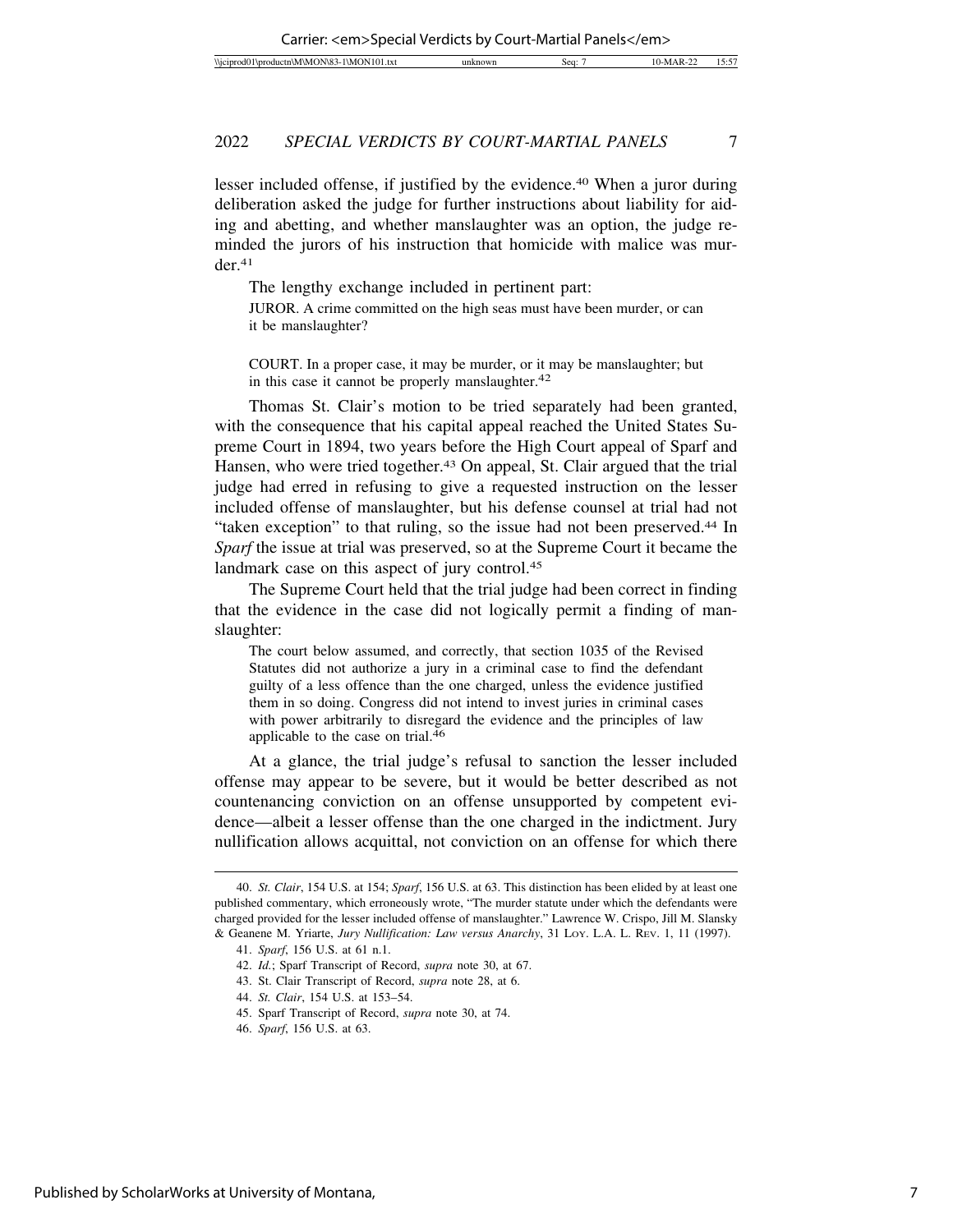was not competent evidence. As the Supreme Court stated, the jury would have had to "disregard the evidence" that allowed two interpretations: mutinous murder or falsely accused defendants.

While the *Sparf* decision shows that judges can instruct jurors in a way that circumscribes their discretion, we must now examine a limitation on judges' authority to dictate legal conclusions to jurors. The Supreme Court precedents discussed in this passage protect the jury's right to decide whether the evidence on an element of a charged offense is sufficient for conviction, proscribing jury instructions purporting to bind the jurors to the judge's finding. Such instructions contradict the presumption of innocence and intrude on the domain of the finder of fact, which is the jury in a jury trial.

In *Sandstrom v. Montana*<sup>47</sup> in 1979, the United States Supreme Court reviewed a jury instruction stating that "the law presumes that a person intends the ordinary consequences of his voluntary acts,"48 and held that the instruction violated the due process rights of a murder defendant because it could be understood as a conclusive presumption of the defendant's mens rea.49 *Sandstrom* made a general rule from the Court's more particular ruling from the year before in *United States v. U.S. Gypsum Co*.,50 which had disallowed an instruction in a Sherman Act prosecution that if the defendants' act affected prices, it was "presumed, as a matter of law, to have intended that result."51 Such instructions that an element of the offense (in these cases, the mens rea of the defendant) was *presumed*, without the jurors' independent evaluation, violated due process because "the decision on the issue of intent must be left to the trier of fact alone," and "[t]he instruction given invaded this factfinding function."52

In *United States v. Gaudin*, 53 the Supreme Court considered a jury instruction given in a trial on the charge of making a false statement to a federal agency, an offense which has as an element that the false statement was material.<sup>54</sup> In the instruction challenged on appeal, the trial judge had instructed the jurors that the materiality of the statement, if made, was "the decision of the court."55 While noting there was some precedent for judicial ruling on materiality in fraud cases, Justice Scalia's opinion for a unani-

<sup>47. 442</sup> U.S. 512 (1979).

<sup>48.</sup> *Id.* at 513.

<sup>49.</sup> *Id.* at 519.

<sup>50. 438</sup> U.S. 422 (1978).

<sup>51.</sup> *Id*. at 430.

<sup>52.</sup> *Sandstrom*, 442 U.S. at 523 (quoting *Gypsum*, 438 U.S. at 446).

<sup>53. 515</sup> U.S. 506 (1995).

<sup>54. 18</sup> U.S.C. § 1001.

<sup>55. 515</sup> U.S. at 508.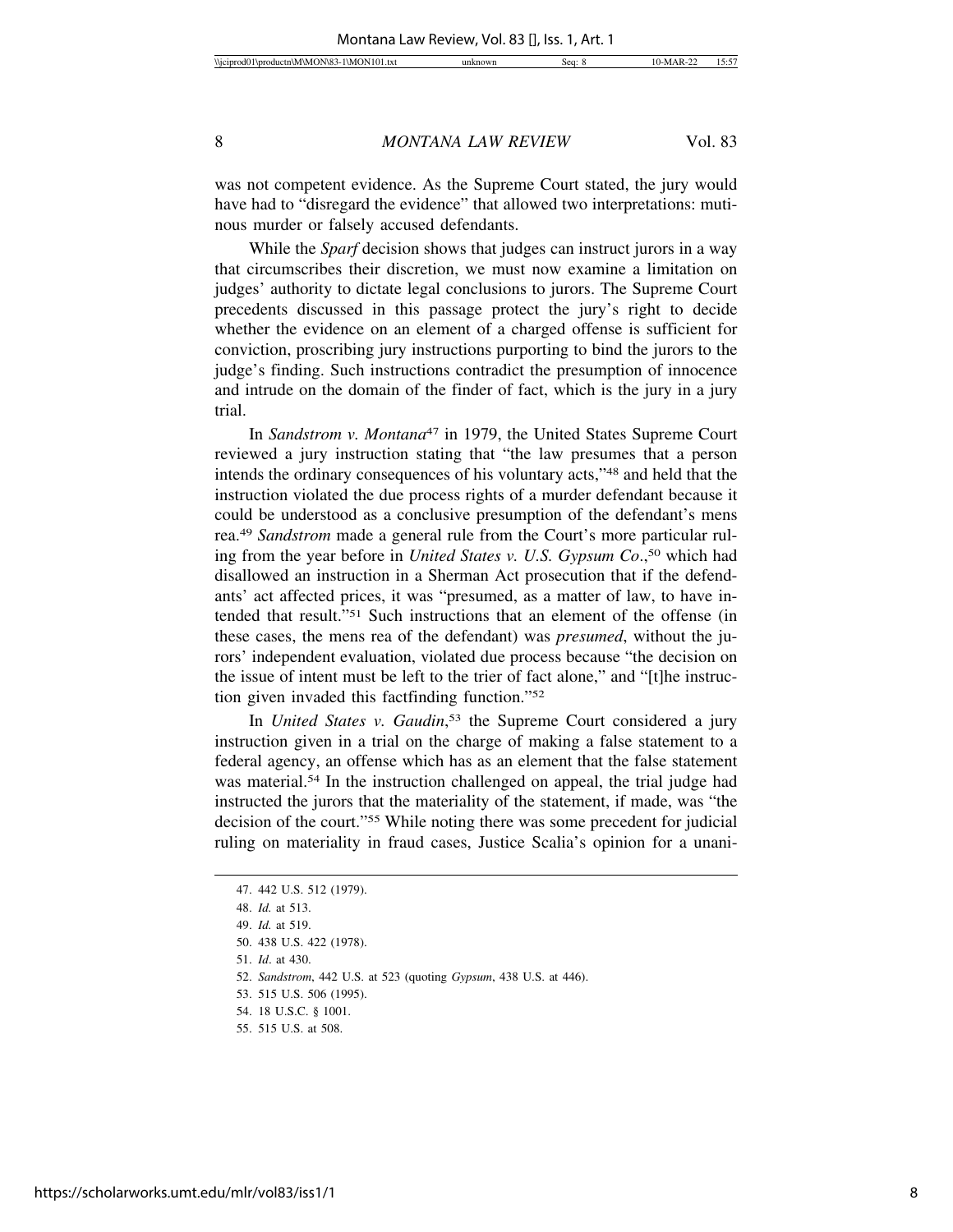mous Court found the practice dubiously historical and inconsistent with the broader principle that the trier of fact must decide such questions.56

Today's federal criminal juries are instructed that they may infer criminal intent from circumstantial evidence, among other permissible inferences, but the language of the instruction must make clear that the inference is permissive, not required. This trial practice creates a terminological discontinuity: "Many of the inferences recognized by common law were and are still called 'presumptions.' However, if used in an instruction, these 'presumptions' *must* be phrased in terms of a permissive inference."57

*Sandstrom*, *Gypsum*, and *Gaudin* describe a limitation on the power of judges to intrude into the domain of the jury. In the next section, we see another important point of judicial deference to the authority of jurors: the general prohibition against requiring special verdicts from juries in criminal cases.

# *C. Special Verdicts in Criminal Jury Trials*

In American criminal practice, the general verdict has long been the rule in jury trials, and it remains the norm. As the Eighth Circuit wrote in 1949, in criminal jury trials "the practice has been settled time out of mind to charge but one crime in one count, to accept but one general plea to it and to call upon the jury to make but one general response, guilty or not guilty."58 A law review note in 2003 observed that "[t]rue special verdicts are almost never used in criminal cases."59 In 1969, the First Circuit in *United States v. Spock*<sup>60</sup> held that "[s]pecial verdicts as to a single count are improper and in and of themselves erroneous."61 The *Spock* court found that the general verdict in criminal cases was a necessary part of protecting the independence of the jury, which should not be ensnared by a judge's manipulations:

There is no easier way to reach, and perhaps force, a verdict of guilty than to approach it step by step. A juror, wishing to acquit, may be formally cat-

<sup>56.</sup> *Id.* at 518–19.

<sup>57. 1</sup>A KEVIN F. O'MALLEY ET AL., FED. JURY PRAC. & INSTR. § 12.05 (6th ed. 2006) (citing *Sandstrom*, 442 U.S. at 514–19).

<sup>58.</sup> Gray v. United States, 174 F.2d 919, 923 (8th Cir. 1949). The court in *Gray* described the use of a special verdict form with a criminal trial jury as an "innovation." *Id.* at 924.

<sup>59.</sup> Kate H. Nepveu, Note, *Beyond "Guilty" or "Not Guilty": Giving Special Verdicts in Criminal Jury Trials*, 21 YALE L. & POL'Y REV. 263 (2003).

<sup>60. 416</sup> F.2d 165 (1st Cir. 1969).

<sup>61.</sup> United States v. Adcock, 447 F.2d 1337, 1339 (2d Cir. 1971) (citing and encapsulating *Spock*, 416 F.2d at 182–83). The *Spock* decision noted the use of special findings for sentence aggravators and in treason cases with regard to overt acts. *Spock*, 416 F.2d at 182 n.41. In one such case, the Court held that "[s]ince the jury returned special verdicts and findings as to each of the eight overt acts, we could not upset the judgment of conviction, unless all eight were insufficient." Kawakita v. United States, 343 U.S. 717, 737 (1952).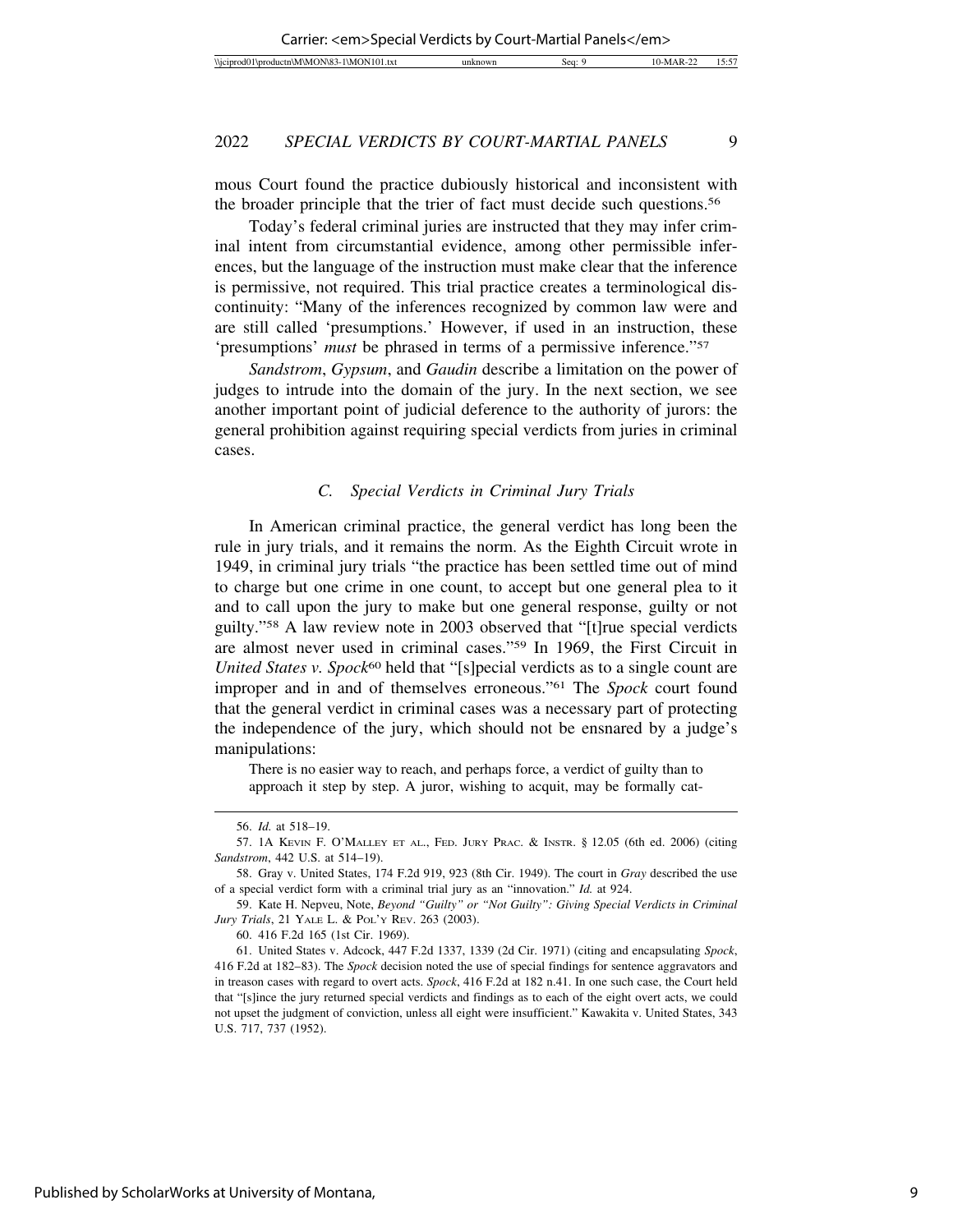echized. By a progression of questions each of which seems to require an answer unfavorable to the defendant, a reluctant juror may be led to vote for a conviction which, in the large, he would have resisted. The result may be accomplished by a majority of the jury, but the course has been initiated by the judge, and directed by him through the frame of the questions.<sup>62</sup>

Today, the common phrase is that special verdicts in criminal jury trials are "disfavored," but general verdicts with interrogatories (sometimes using "special verdict" forms) are no longer rare, and the distinction between special verdicts and general verdicts with interrogatories is not always clearly stated.63

The 2003 law review note by Kate H. Nepveu described several practices in American courts that are at least closely akin to special verdicts or special interrogatories in criminal cases, especially as part of sentencing procedure, or defenses such as insanity.64 Nepveu cataloged state court uses of jury questions to find extenuating or mitigating factors, or in effect to distinguish greater and lesser offenses.<sup>65</sup> Whether some of these instances should be considered a true special verdict—an independently valid vote on an element of the offense itself—is a matter of interpretation. Consider, for example, the requirement that a jury find a suitable aggravating circumstance for a murder to be a capital offense: the mechanism for such a finding may be conceived as an element that distinguishes one offense from another, or an aggravating factor submitted to the jury as an interrogatory in connection with a general verdict.<sup>66</sup>

The boldest use of jury questions in the findings of criminal trial juries that Ms. Nepveu cited was the use of interrogatories to identify the predi-

<sup>62.</sup> *Spock*, 416 F.2d at 182. This "oft-cited" passage was quoted by Charles Hintz in a law review article which called for the adoption of a universal requirement for general verdicts with special interrogatories in all criminal cases as a way to ensure that jurors have assessed each element of an offense. Charles Eric Hintz, *Fair Questions: A Call and Proposal for Using General Verdicts with Special Interrogatories to Prevent Biases and Unjust Convictions*, 54 U.C. DAVIS L. REV. ONLINE 43, 47 (2021).

<sup>63.</sup> Nepveu, *supra* note 59, at 263 ("'Special verdicts are generally disfavored in criminal trials.' This statement appears so often in judicial discussions of jury verdicts, it is nearly a platitude.").

<sup>64.</sup> *Id.* at 269–80. In military practice, a finding of insanity is construed as one of the options of what is labeled as a general verdict (guilty; not guilty; not guilty of the charged offense but guilty of a lesser included offense; guilty of the charge with specified exceptions and substitutions within a permissible variance; or not guilty by lack of mental responsibility). *See* MANUAL FOR COURTS-MARTIAL, UNITED STATES, Rule for Courts-Martial [R.C.M.] 918(a) (2019).

<sup>65.</sup> The note was so exhaustive in its survey that some of the cases cited only tangentially implicated the question of special findings, as opposed to the form of jury instructions. Certainly, juror confusion or uncertainty as to unanimity in findings is always somewhat relevant to the issue of special findings or jury questions, which could potentially remedy such problems more decisively than simply giving the jury further instructions.

<sup>66.</sup> Ring v. Arizona, 536 U.S. 584 (2002); Apprendi v. New Jersey, 530 U.S. 466 (2000). The *Manual for Courts-Martial* excludes these questions as a matter of definition: "Special findings do not include, for example, the members' deliberation and voting on aggravating factors in a capital case . . . or on the defense of mental responsibility. . . ." MANUAL FOR COURTS-MARTIAL, UNITED STATES, R.C.M. 918(b).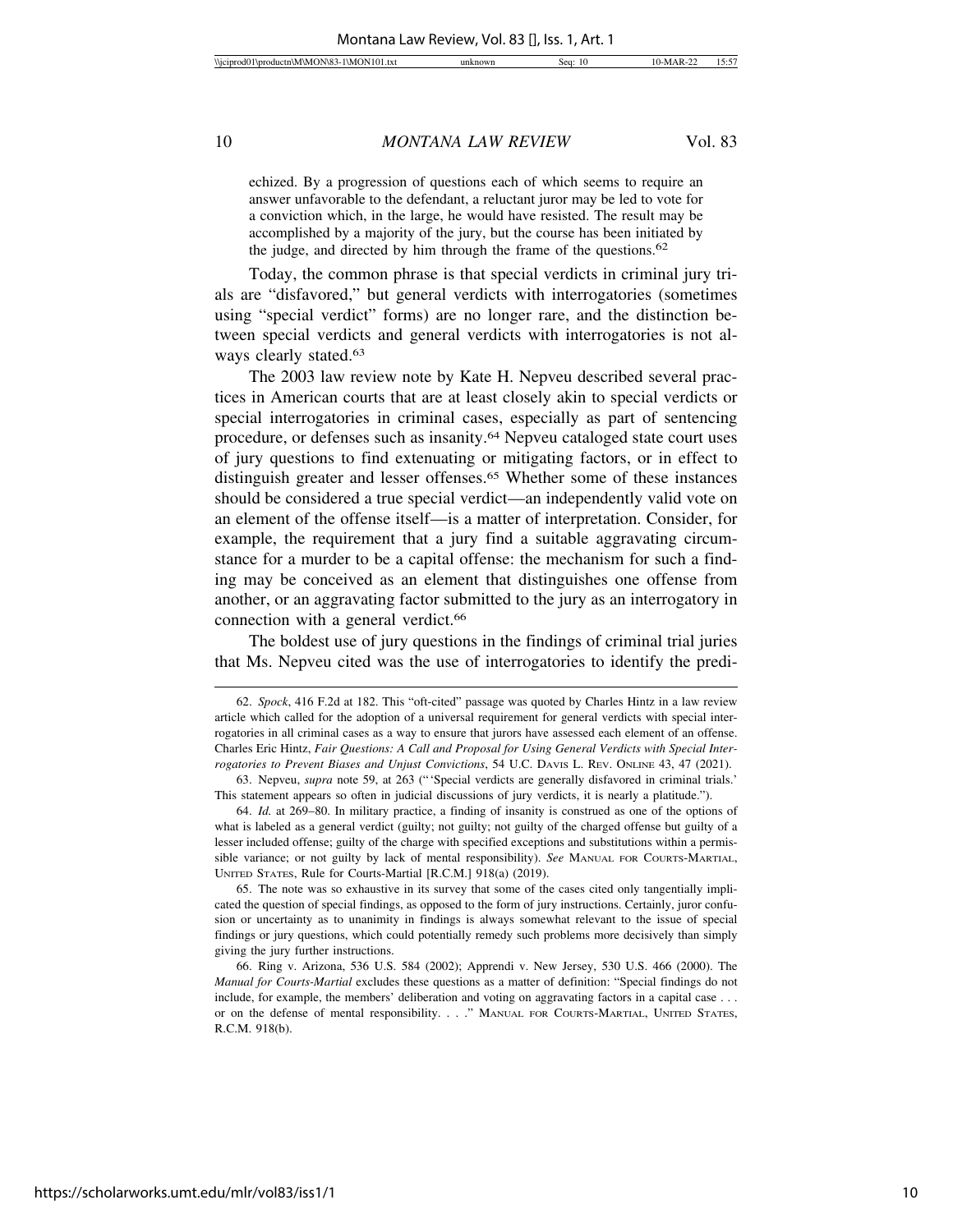cate acts relied upon in convictions in Racketeer Influenced and Corrupt Organizations (RICO) and Continuing Criminal Enterprise (CCE) cases.67 These also seem to be general verdicts with interrogatories rather than "true" special verdicts but examining all the verdict forms would be necessary to confirm that.

As a more recent example, in 2012 a federal district court in South Dakota employed a general verdict with special interrogatories, over defense objection, for a charge of disposing of a firearm to a prohibited person.68 The federal statute has four classes of prohibited persons, and the defendant (Stegmeier) had allegedly given a firearm to someone (Kelley) whom the evidence indicated was in two of those four classes.

The district court sought to ensure that the jury reached unanimity that Stegmeier knew Kelley was a felon, and/or unanimity that Stegmeier knew he was a fugitive. In addition to so instructing the jury, the district court required the jury to answer special interrogatories:

Did you unanimously agree that the defendant knew or had reasonable cause to believe that Thomas R. Kelley had been convicted of a crime punishable by imprisonment for a term exceeding one year?  $\_$  YES  $\_$  NO  $\,$ 

Did you unanimously agree that the defendant knew or had reasonable cause to believe that Thomas R. Kelley was a fugitive from justice?  $YES$   $NO<sup>69</sup>$ 

The district court insisted that the procedure benefitted Stegmeier by ensuring that there was jury unanimity on at least one of the two ways the offense could be committed.70 Notably, when the defendant moved for a judgment of acquittal, the district court's denial of the motion stressed the distinction between a true special verdict and a general verdict with interrogatories: "There was no special verdict for the crime . . . charged in Count One of the Indictment."71 The circuit court reviewed for an abuse of discretion and affirmed, repeatedly using the term "special verdict form," but

<sup>67.</sup> Nepveu, *supra* note 59, at 276–79. *See also* Eric S. Miller, *Compound-Complex Criminal Statutes and the Constitution: Demanding Unanimity as to Predicate Acts*, 104 YALE L.J. 2277, 2305–07 (1995).

<sup>68.</sup> United States v. Stegmeier, 701 F.3d 574 (8th Cir. 2012), *cert. denied*, 571 U.S. 881 (2013). 69. *Stegmeier*, 701 F.3d at 580–81.

<sup>70.</sup> *Id*.

<sup>71.</sup> United States v. Stegmeier, No. CR 11-40038, 2011 U.S. Dist. LEXIS 138744, at \*2–3 (Dec. 2, 2011). This use of the terms "special verdict" or "special verdict forms," not only for general verdicts with interrogatories but also for findings on matters other than the elements or a defense, can give a misleading impression that actual special verdicts are being employed. *See*, *e.g*., United States v. Lamoreaux, 422 F.3d 750, 755 (8th Cir. 2005) ("[T]he district court submitted two special verdict forms, asking the jury to find, in the event it reached a guilty verdict, (1) whether Lamoreaux abused a position of trust at NuCare 'in order to facilitate the commission and concealment of mail fraud,' and (2) the amount of Lamoreaux's 'monetary gain . . . as a result of the crimes of mail fraud.'").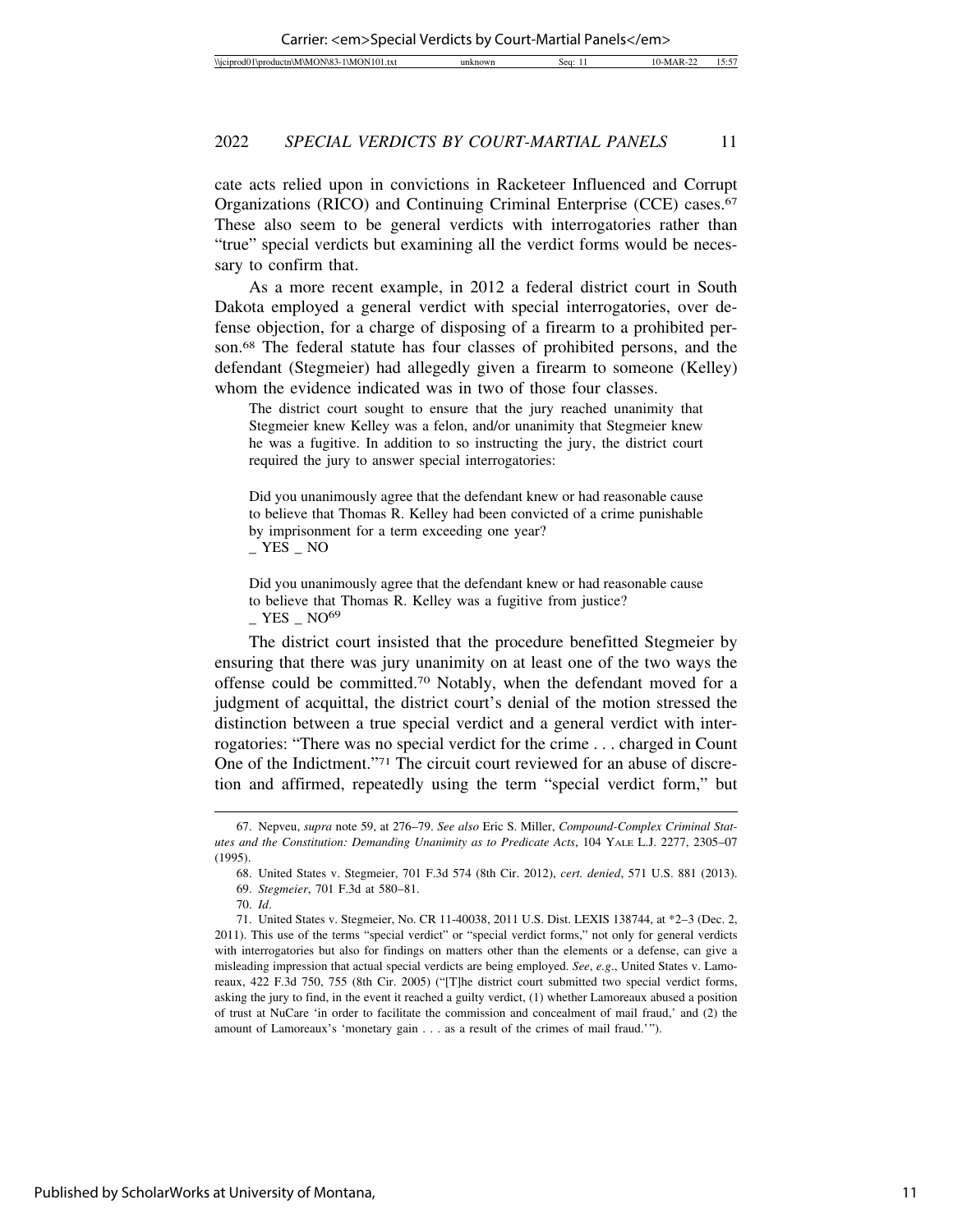opining that the procedure used by the trial court did not implicate any of the reasons special verdicts or interrogatories are disfavored:

The judge did not infringe upon the jury's power to freely deliberate, did not require the jury to justify its actions, and did not ask "why" the jury arrived at its decision. Nor did the court challenge the jury's power to ignore the court's instructions if it so desired, require the jury to set aside its most valuable asset as fact finder (collective common sense), or direct the jury, intentionally or unintentionally, to follow a course initiated by the court.72

*Nota bene* the court's abjuration of having asked *why* the jury arrived at its decision. Those calling for the "reasoned verdict" portion of a civil law form of verdict in American criminal cases may be choosing the tougher bullet to chew.73 In the time since jury independence was established in *Bushel's Case*74 and the trial of Peter Zenger,75 the United States has developed a strong tradition that a jury's deliberation is all but inviolable. The Supreme Court's 2017 decision in *Peña-Rodriguez v. Colorado*<sup>76</sup> represented the exception demonstrating the rule, allowing impeachment of a jury verdict by evidence of racial bias, as a distinct category, while retaining the general rule that jury deliberations must not be scrutinized.77 Justice Kennedy reassured the reader that "careful voir dire," jury instructions, and "thoughtful deliberation" could "help ensure that the exception is limited to rare cases."78 The decision was hardly an encouragement to make windows into jurors' deliberations.

A University of Pennsylvania research fellow recently invoked *Peña*-*Rodriguez*, specifically its call for countermeasures against racial bias in criminal justice, in the opening of an online law review article calling for special interrogatories—*after* any vote to convict—in *all* criminal cases.79 Implementing such a rule would be a dramatic innovation, but it would retain the general verdict and employ jury questions "when, but only when, [the jurors] are proceeding towards a finding of guilt[.]"80 The article cited research on the weaknesses of jury decision making, refuting every Law

<sup>72.</sup> *Stegmeier*, 701 F.3d at 581–82 (quoting United States v. Ryan, 9 F.3d 660, 671 (8th Cir. 1993)). *Ryan* had a general verdict with interrogatories, only to be answered following a vote to convict. Inconveniently, Lexis omits the decision appendix containing the questions, but they can be seen at https://perma.cc/XV8Q-T55C.

<sup>73.</sup> *See infra* text accompanying note 215. For further discussion of practices in civil law, as opposed to common law, countries, *see infra* Part IV(B).

<sup>74. 124</sup> Eng. Rep. 1006 (C.P. 1670). For the history and importance of *Bushel's Case* in establishing jurors' independence from juridical control, *see* GREEN, *supra* note 11, at 236–49.

<sup>75. 17</sup> Howell's State Trials 675 (1735). For the history and importance of Zenger's 1735 libel case in New York, *see* LANGBEIN, LERNER & SMITH, *supra* note 4, at 475–80.

<sup>76. 137</sup> S. Ct. 855 (2017).

<sup>77.</sup> *Id.* at 869.

<sup>78.</sup> *Id.* at 860, 871.

<sup>79.</sup> Hintz, *supra* note 62, at 45.

<sup>80.</sup> *Id.* at 46*.*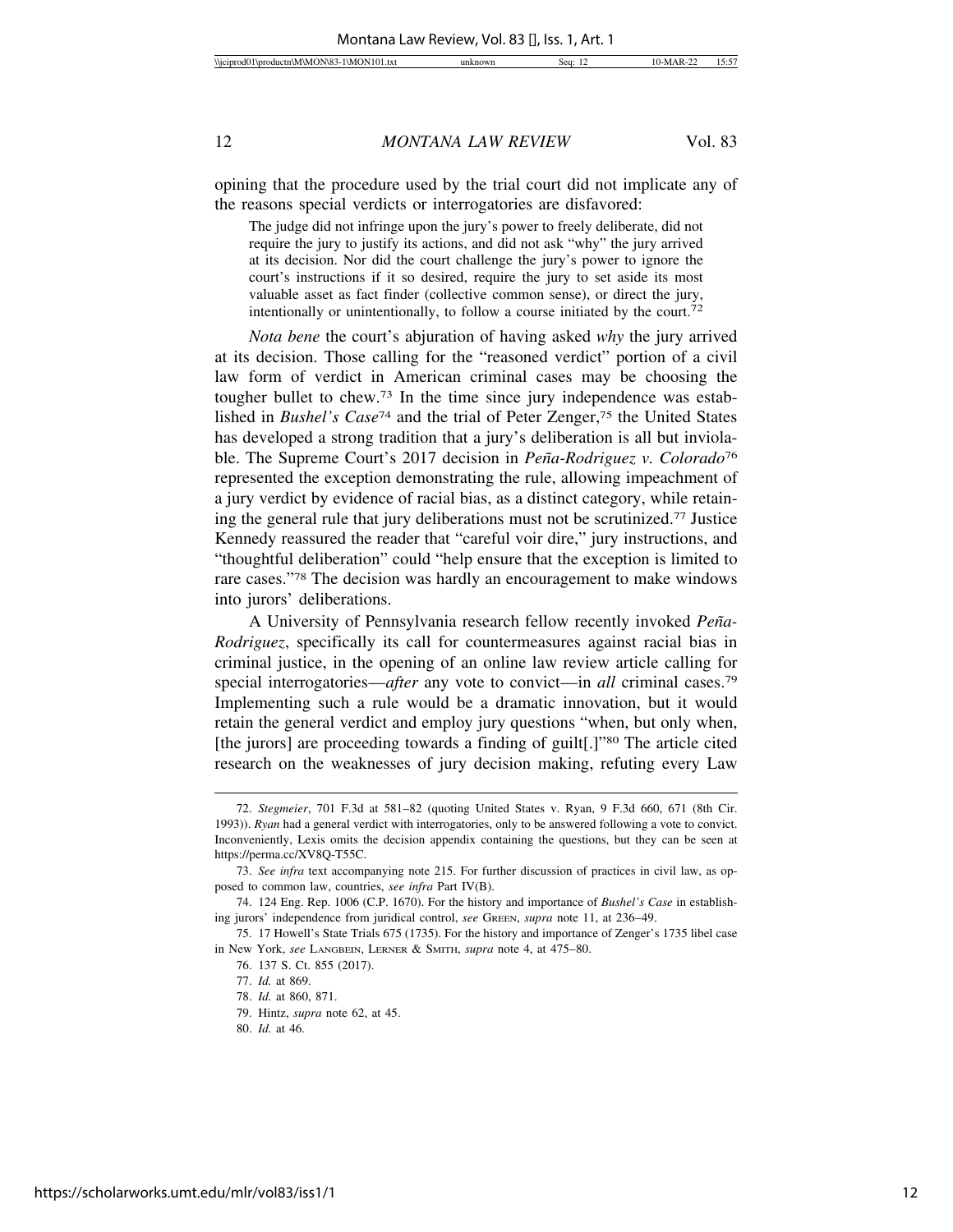Day speech on the glory of juries, $81$  and argued that if interrogatories on the elements were a second step after a vote on a general verdict, they could only benefit the defendant as a check on the jurors' grasp of the elements.82 Although the author did not mention affirmative defenses, it would be consistent with his theme to include questions about affirmative defenses in addition to questions about the elements of the charged offenses.

The author proposed an elaborate procedure, which I will summarize but cannot endorse: "When jurors retire to deliberate, they should receive three verdict forms, each in a separate sealed folder."83 The first folder would contain a general verdict form, instructing the jurors to open the second sealed folder if they vote to convict.84 The second folder would contain a special verdict form with questions on the elements, instructing them that they could reconsider the general verdict after completing the second form—shredding the special verdict form if the general verdict were reconsidered.85 The third sealed folder would be opened if the jury confirmed its conviction in the special verdict vote and would contain sentencing and collateral questions.86 Having been a trial judge, and having practiced in front of many trial judges, who uniformly feared confusing the jurors, I feel confident in saying that judges would prefer to use a special verdict form or a general verdict form with interrogatories, rather than a series of sealed folders. More workable approaches to special verdicts may be found in American civil cases or European courts, as will be discussed in Section IV. Before addressing method, however, this article will now address the question of whether the reasons special verdicts cannot be required in criminal jury trials also apply to trials by court-martial panel.

# III. THE PANEL IN AMERICAN COURT-MARTIAL TRIALS

# *A. The Court-Martial Panel: A Military Institution Allowed by the Constitution*

In noting some key points in the evolution of American military law, this section will focus on change rather than continuity. Indeed, it will accuse others, including serious scholars, of exaggerating the continuity in military law. The purpose of this provocation is to advance my theory that today's court-martial is legitimated by adherence to law, not by the traditional rationale of military discipline at any cost. The court-martial, I will

<sup>81.</sup> *Id.* at 49–54.

<sup>82.</sup> *Id.* at 44–48, 55–57. 83. *Id.* at 56.

<sup>84.</sup> *Id.*

<sup>85.</sup> *Id.* at 56–57.

<sup>86.</sup> *Id.* at 56.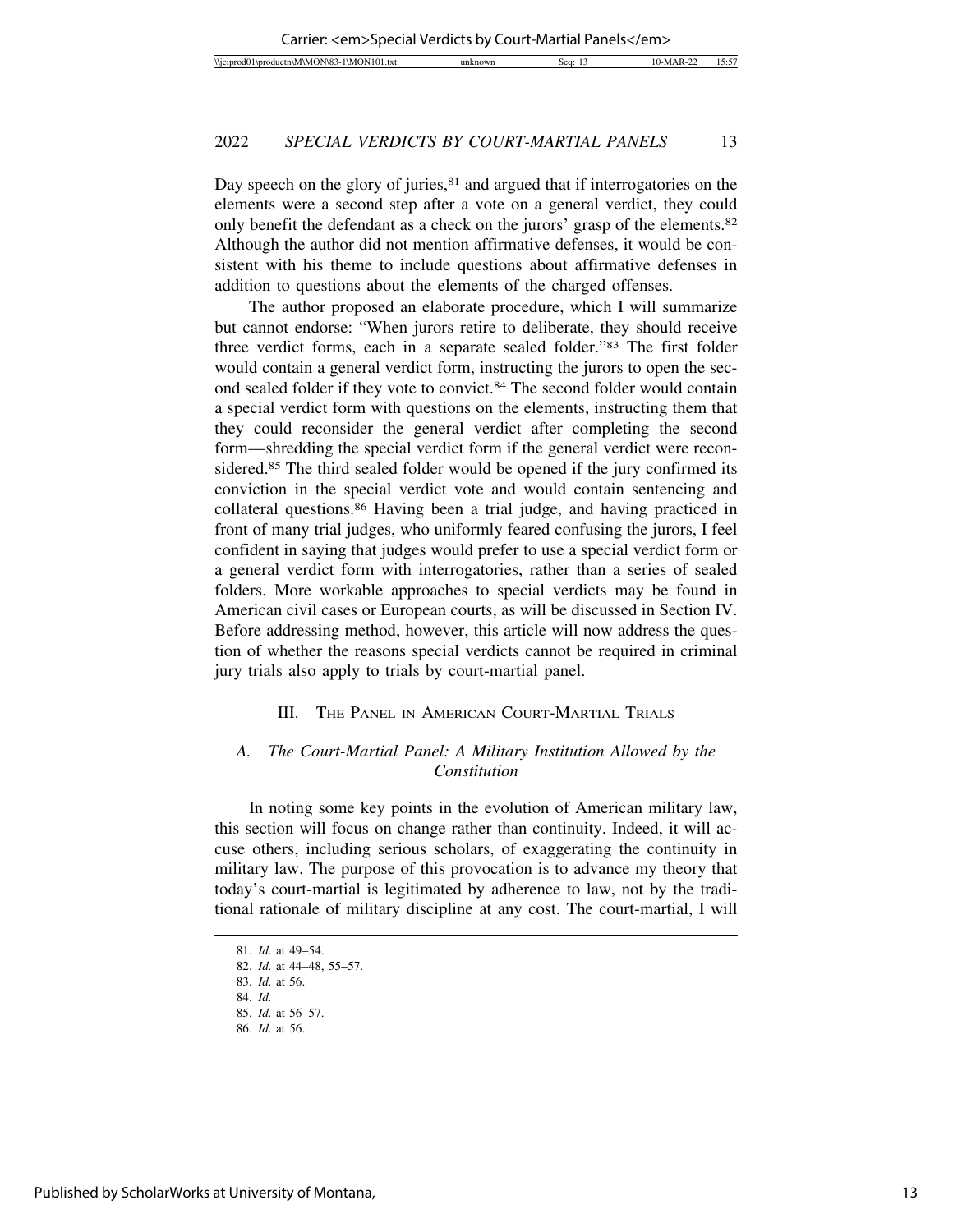argue, began as an instrument of military discipline subject to the power of the commander, but it has evolved into a court of law that accounts for the needs of military discipline but also provides due process.

The Constitution provides that the President is commander-in-chief of the armed forces,  $87$  but empowers Congress to make rules for the government and regulation of the land and naval forces.88 The latter constitutional provision, the Supreme Court has said, "is a power to provide for trial and punishment by military courts without a jury."89 In 1789, Congress acted on this power by adopting the Articles of War then in force by authority of the Continental Congress.90 The pre-constitutional Articles of War, in turn, had been adopted largely from the British Articles of War,<sup>91</sup> which provided for courts-martial, meaning evidentiary hearings by panels of officers.92

Colonel William Winthrop and other authors cited below seem to savor such points of continuity, and no less a scholar than John Adams also believed that the British Articles of War were "a literal translation of the Roman" military law.93 Query how President Adams' romantic belief in a literal translation of this classical antecedent can be reconciled with Colonel Winthrop's acknowledgement that "no written military codes remain from the times of the Greeks or Romans."94 Notwithstanding this concession to unromantic fact, Winthrop's 1895 treatise on *Military Law and Precedents*, which has been called the "Blackstone of Military Law,"<sup>95</sup> asserts vaguely that the British Articles of War had "their inception in remote antiquity."96 I submit that the alleged continuity with ancient or medieval military practices is merely the disciplinary function necessary in war, which we may distinguish from codes and procedures, which if we are being frank, limit rather than enhance the power of the military commander.<sup>97</sup>

The Roman military commander had powers untrammeled by codes and lawyers, and a brief review of that law throws cold water on romantic notions of continuity, or the desirability of continuity. For military offenses,

91. *Id.*

<sup>87.</sup> U.S. CONST. art. II, § 2.

<sup>88.</sup> *Id.* art. I, § 8, cl. 14.

<sup>89.</sup> Ex parte Milligan, 71 U.S. 2, 137 (1866).

<sup>90.</sup> WILLIAM WINTHROP, MILITARY LAW AND PRECEDENTS, 47–48 (2d ed. 1920).

<sup>92.</sup> *Id.* at app'x VII, British Articles of War in force at the beginning of our Revolutionary War. 93. Edmund M. Morgan, *The Background of the Uniform Code of Military Justice*, 6 VAND. L. REV. 169, 169 (1953).

<sup>94.</sup> WINTHROP, *supra* note 90, at 17.

<sup>95.</sup> Reid v. Covert, 354 U.S. 1, 19 n.38 (1957).

<sup>96.</sup> WINTHROP, *supra* note 90, at 17, 18 n.1.

<sup>97.</sup> *See generally* David A. Schlueter, *The Military Justice Conundrum: Justice or Discipline?*, 215 MIL. L. REV. 1, 74 (2013) ("The thrust of the Code—as of the Articles of War—is to recognize the commander's authority to exercise good order and discipline. Provisions in the Code, the Manual for Courts-Martial, service regulations, and case law provide checks on the commander's exercise of that authority.").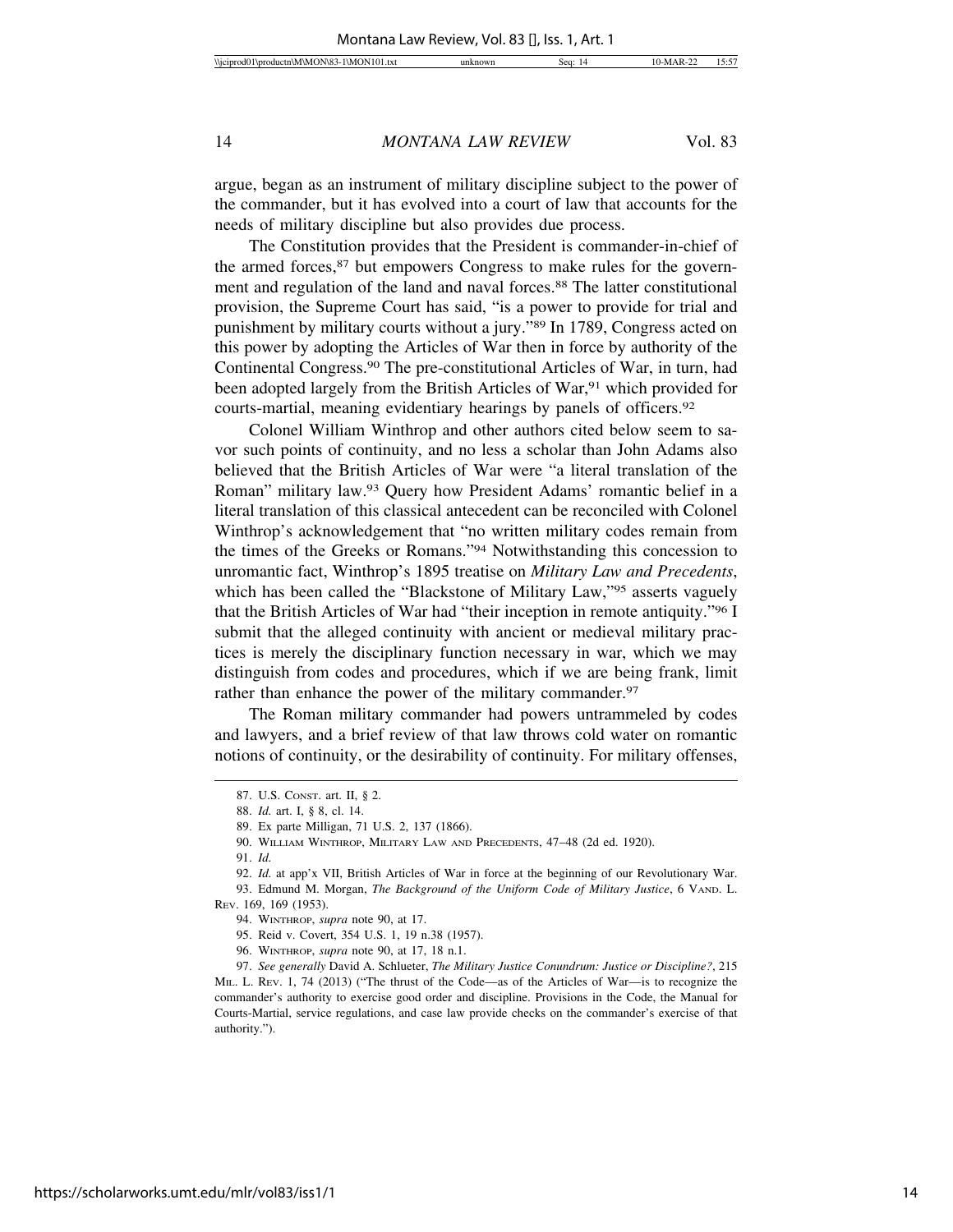the summary authority of the Roman commander was vast, ranging from extra duty for minor offenses to "individual or collective death penalties in extreme cases to punish deserters or cowards."98 Tellingly, every Roman legion camp had a *tribunal*, but the word at that time meant the raised platform from which the commander would oversee and lecture the troops.<sup>99</sup> The soldiers' oath of obedience was personal to the commander, not to any constitution or law, and a new oath was required if a new commander was appointed.100 As for juridical institutions, modern authors interpret the sources as indicating that an officer of the day supervised the *stator* (meaning here and in a civilian context a "supporter," not to say an "enforcer"), the soldier assigned to maintain discipline.101 Query what part of this sounds like an antecedent to military justice, as opposed to merely military discipline.

The romantic notion also persists that something recognizable as a court-martial precursor can be found in the early Middle Ages, brought to England by the Norman Conquest. Colonel Winthrop's inclusion of William the Conqueror and the medieval Court of Chivalry102 in the lineage of the modern court-martial is confusing and probably inaccurate. More recent scholarship shows that some past authors apparently confused the origin of the offices of Lord High Constable and Earl Marshal—who did later preside in the Court of Chivalry—with the origin of the civil law court called by that name, which was established in 1348 by Edward III.103 Writing in the *Military Law Review* in 1980, now-Professor David Schlueter relayed some of this dubious lore, in language that I fear suggests a legal sophistication that did not exist:

The Duke of Normandy (William the Conqueror) vested the power and authority of his court of chivalry in his high officials; the particulars of this court will be discussed later. It was this system of military justice which he carried to England in the 11th century.104

In the preceding discussion on the early European court-martial model, we noted the rise of the courts of honor, the court of chivalry, *curia militaris.* With his armies, William the Conqueror carried that system of justice to England and established it as his forum for administering military justice.105

<sup>98.</sup> YANN LE BOHEC, THE IMPERIAL ROMAN ARMY 61 (trans. Raphael Bate, 2000).

<sup>99.</sup> *Id*. at 159.

<sup>100.</sup> LAWRENCE KEPPIE, THE MAKING OF THE ROMAN ARMY 78 (1998).

<sup>101.</sup> LE BOHEC, *supra* note 98, at 56 (citing TACITUS, HISTORIES 1.28.1).

<sup>102.</sup> WINTHROP, *supra* note 90, at 46.

<sup>103.</sup> William H. Dunham, Jr., *Review: The High Court of Chivalry: A Study of the Civil Law in England*, 65 AM. HIST. REV. 106 (1959). *Cf*. WINTHROP, *supra* note 90, at 47.

<sup>104.</sup> David A. Schlueter, *The Court-Martial: An Historical Survey*, 87 MIL. L. REV. 129, 132 (1980). 105. *Id.* at 136.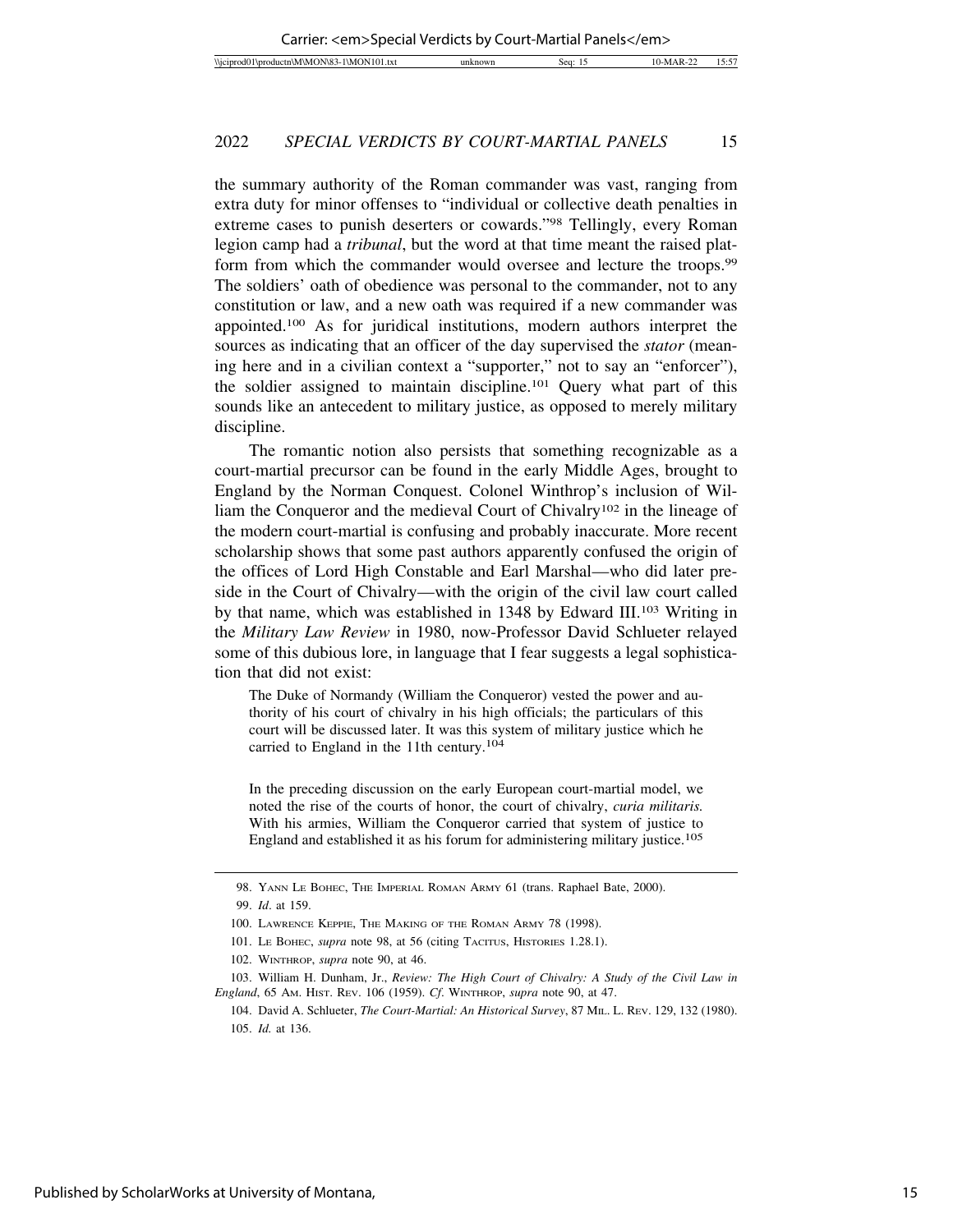Although Professor Schlueter cited barrister and historian G.D. Squibb's authoritative history of the Court of Chivalry,<sup>106</sup> he contradicted, without acknowledgment or explanation, a rather important passage from it:

The name "Curia Militaris" has been the cause of misconception concerning the antiquity as well as the nature of the Court of Chivalry. It would be unnecessary even to mention the myth that the Court of Chivalry dates from the reign of William the Conqueror were it not that it received judicial authority in the charge of Cockburn C.J. to the grand jury in *R. v. Nelson and Brand* [1867]. As will be seen below, the Conqueror had been dead for two and a half centuries before the Court of Chivalry appeared on the English scene. We owe the story of its Norman origin to an attempt by Edward IV to enlarge its jurisdiction.107

Moreover, "the records of the Court of Chivalry do not include a single case relating to the 'offences and miscarriages of soldiers contrary to the laws and rules of the army'" such as "desertion or mutiny or any other offence within the jurisdiction of the modern court-martial."108 We may wish to include the glamorously named Court of Chivalry in our legal ancestry, but the connection is tenuous.

Colonel Winthrop and Professor Schlueter gain stronger footing in the historical record when they move on to Gustavus Adolphus and British military law emerging from the Glorious Revolution.109 The military code promulgated by Gustavus Adolphus indeed looks like something to be called early modern, and "it is readily concluded that not a few of the articles of the English codes of a later date were shaped after this model or suggested by its provisions."<sup>110</sup>

The seventeenth century, perhaps not coincidentally the century of the English Civil Wars and the Glorious Revolution, provided the models of the British Articles of War that were transmitted to the first independent Americans. At that time, however, these military codes were still rough justice. William Blackstone, writing about British military law in 1765, called it "entirely arbitrary in its decisions" and "built upon no settled principles."111 Such protections as were provided by the Articles of War did not make it, in his view, a respectable system of law: "The necessity of order and disci-

110. WINTHROP, *supra* note 90, at 19. *See id*. app. III, Articles of War of Gustavus Adolphus of 1621.

<sup>106.</sup> *Id.* at 131, 136, 138.

<sup>107.</sup> GEORGE DREWRY SQUIBB, THE HIGH COURT OF CHIVALRY: A STUDY IN THE CIVIL LAW IN ENGLAND 10 (1959) (internal citation omitted). Included in this remarkable book is Squibb's account of his own successful 1954 representation of the Manchester Corporation in a claim against a Manchester theater for its unlicensed use of the Corporation's heraldic devices—the first sitting of the Court of Chivalry since 1737. *Id.* at 123–27. Understandably, the hereditary Earl Marshal (the Duke of Norfolk) issued a warrant for the Chief Justice to hear the case as his surrogate. *Id.*

<sup>108.</sup> *Id.* at 8.

<sup>109.</sup> WINTHROP, *supra* note 90, at 19–20, 46–47; Schlueter, *supra* note 104, at 132–35, 141–44. **R**

<sup>111.</sup> WILLIAM BLACKSTONE, 1 COMMENTARIES 413 (1765).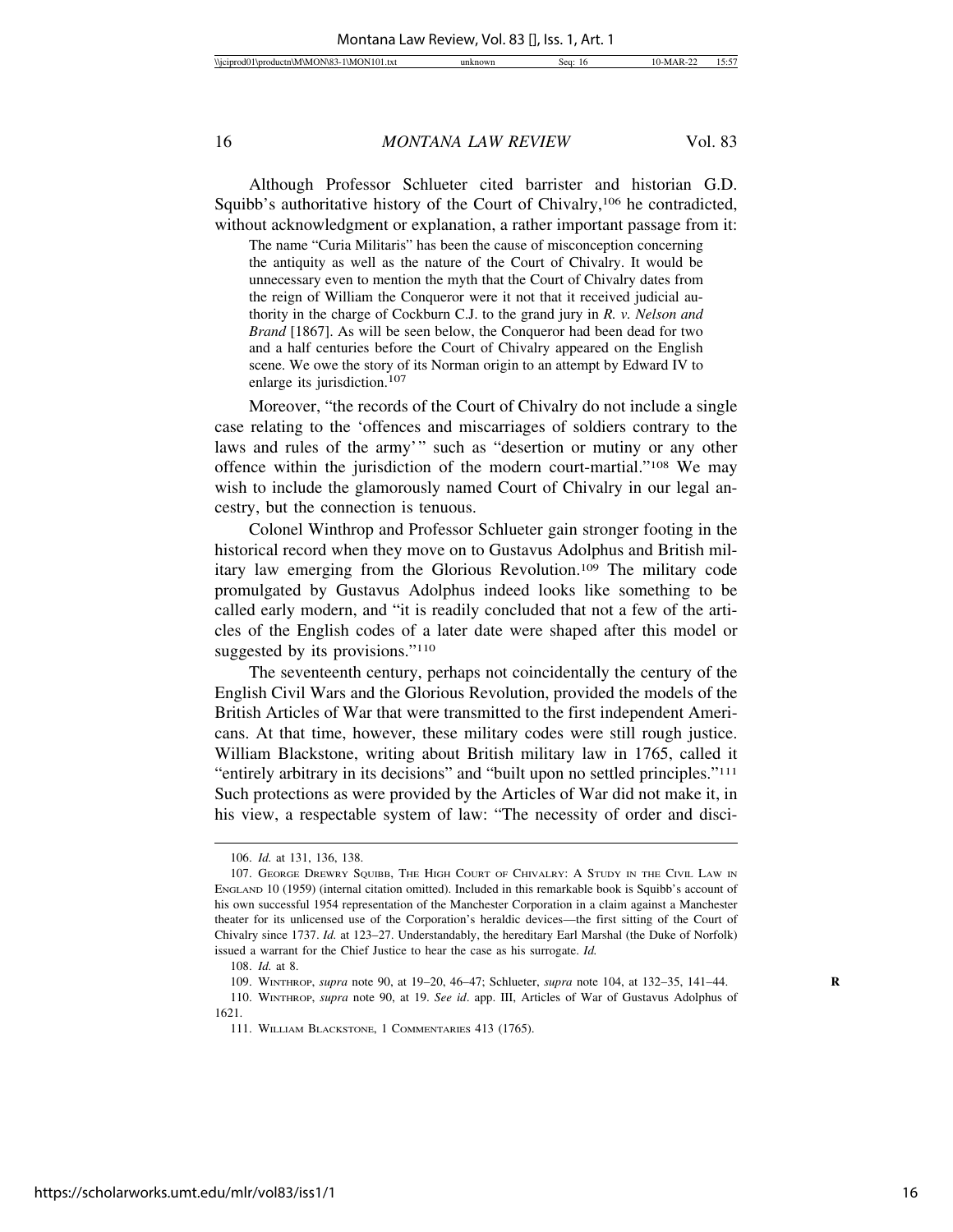pline in an army is the only thing which can give it countenance."112 Again stressing discontinuity in this history, we now shift to the twentieth century changes that created today's military justice system.

The watershed event in making American military justice less an arm of command and more a system of law was enactment of the Uniform Code of Military Justice (UCMJ) in 1950.113 As Professor David Schlueter has summarized:

In enacting the UCMJ, Congress struggled to balance the need for the commander to maintain discipline within the ranks against the belief that the military justice system could be made fairer, to protect the rights of servicemembers against the arbitrary actions of commanders. The final product could be considered a compromise.114

This "compromise" criminal law system forms part of what constitutional scholar Jonathan Turley has called a "military pocket republic."115 In response to the American Civil War and World War II, the political branches (Congress and the President) created a powerful military establishment,<sup>116</sup> and the third branch of government, the Supreme Court, has historically shown remarkable deference to the military,<sup>117</sup> accepting its arguments about national security or the uniqueness of military culture to allow divergence from legal norms in many areas.<sup>118</sup> An important example of such a divergence is that Congress continues to allow, and the Supreme Court continues to sanction, "trial and punishment by military courts without a jury."119 As Professor Turley has noted, the constitutional provisions enabling a separate military justice system are permissive with regard to congressional power, and may not justify the deference historically shown by the Supreme Court.<sup>120</sup> We may therefore say that the court-martial panel

119. Ex parte Milligan, 71 U.S. 2, 137 (1866).

<sup>112.</sup> *Id*. at 413.

<sup>113.</sup> Act of May 5, 1950, Pub. L. No. 81-506, 64 Stat. 108.

<sup>114.</sup> Schlueter, *The Military Justice Conundrum*, *supra* note 104, at 4.

<sup>115.</sup> Jonathan Turley, *The Military Pocket Republic*, 97 NW. U. L. REV. 1, 7 (2002).

<sup>116.</sup> *Id.* at 44 ("[T]he significant expansion of the military into conventional civilian areas did not occur until after the Civil War and experienced its greatest expansion after the Second World War.")

<sup>117.</sup> *See id.* at 37–48.

<sup>118.</sup> *Id.* at 47–48 ("The Court has stressed that judges lack the competence to review military decisions, which are the products of a unique society and specialized training."). Professor Turley's work in this area largely addresses civil-military relations and sovereign immunity. *See* Jonathan Turley, *Pax Militaris: The Feres Doctrine and the Retention of Sovereign Immunity in the Military System of Governance*, 71 GEO. WASH. L. REV. 1 (2003).

<sup>120.</sup> Turley, *Military Pocket Republic*, *supra* note 115, at 40. As for the exemption from grand jury indictment, Winthrop opined, "In the view of the author, the [Fifth] Amendment, in the particular indicated [grand jury indictment], is rather a *declaratory recognition and sanction* of an existing military jurisdiction than an original provision initiating such a jurisdiction." WINTHROP, *supra* note 90, at 48 (emphasis in original).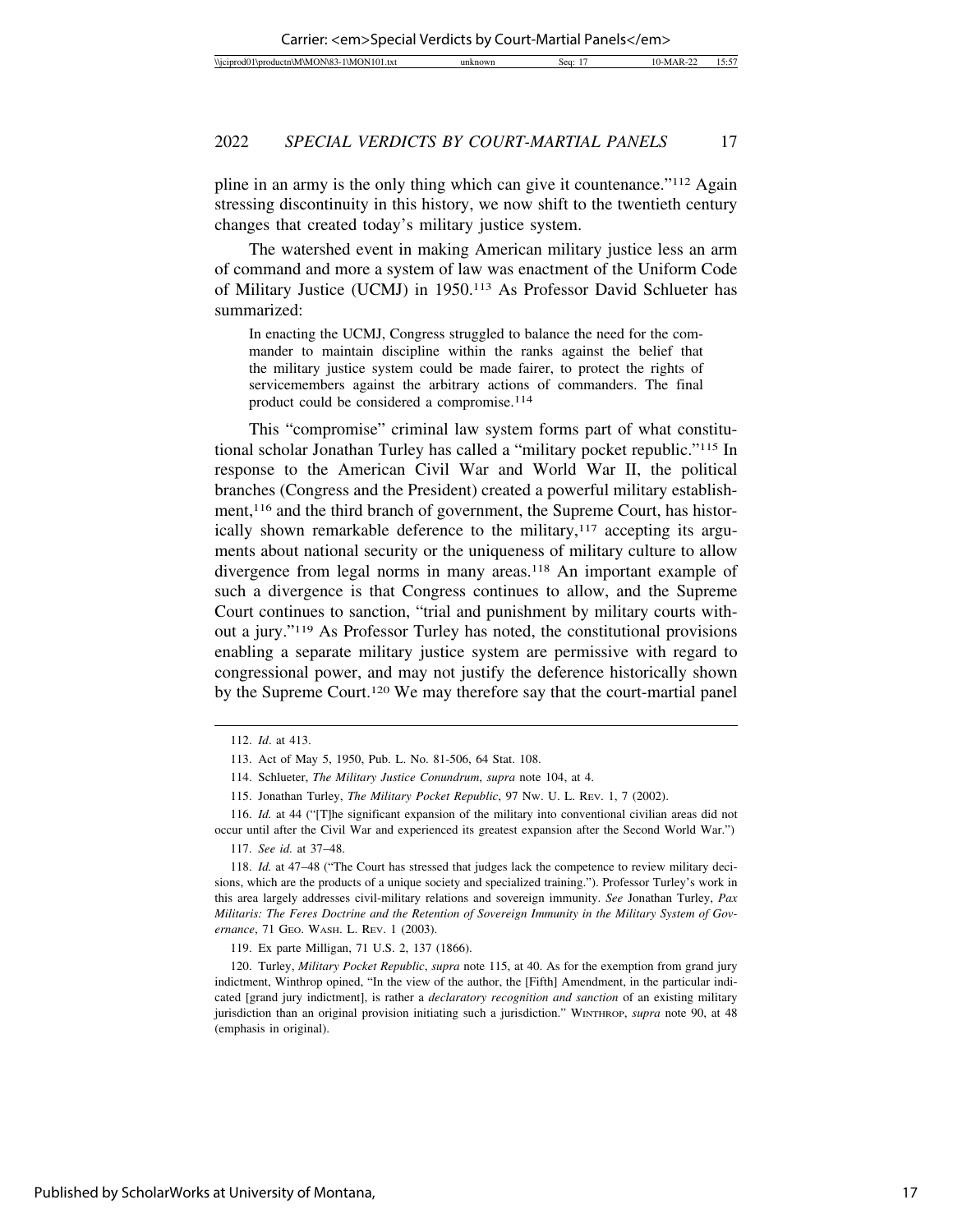is a statutory creature allowed by the Constitution, in contrast to the peer jury, which is an institution guaranteed by the Constitution.121

While a jury of one's peers is part of democratic government,<sup>122</sup> the members of a court-martial panel are selected by the military commander with statutory authority to convene the court.<sup>123</sup> Commanders select panel members, on an individual basis, who are senior to the accused in military rank or grade,<sup>124</sup> and whom the commanders deem "best qualified for the duty by reason of age, education, training, experience, length of service, and judicial temperament."125 As Justice Kagan wrote in *Ortiz v. United* States,<sup>126</sup> a court-martial remains "an officer-led tribunal convened to determine guilt or innocence and levy appropriate punishment, up to lifetime imprisonment or execution."127 The *Ortiz* Court held that the military courts at each level are judicial bodies deciding criminal cases "in strict accordance with a body of federal law (of course including the Constitution)."128 This judicial character led the Court to conclude that Supreme Court review of military cases was an exercise of appellate, not original, jurisdiction.129 I submit that the legitimacy of the court-martial panel depends on this adherence to law, because unlike a jury it has no independent standing as a democratic body.130

#### *B. The Role of Judges in Court-Martial Panel Trials*

Over time, court-martial procedure has shifted such that the court-martial panel now resembles a civilian jury. Until 1969, an American courtmartial had no judge.<sup>131</sup> The presiding officer at a trial was the panel president, being the "senior in rank among the members appointed to a general or special court-martial."132 An important innovation of the post-World War II enactment of the Uniform Code of Military Justice was its creation

130. Note that the commander's selection of the panel members means that a court-martial panel is not even composed of the accused's peers within the military community.

131. The Military Justice Act of 1968, Pub. L. No. 90-632, 82 Stat. 1335, which created the office, took effect on August 1, 1969. *See also* Exec. Order No. 11,476, 34 Fed. Reg. 10,502 (June 19, 1969) (implementing a manual for courts-martial).

132. Manual for Courts-Martial, Exec. Order No. 10,214, 16 Fed. Reg. 1303, 1319 (Feb. 10, 1951). In American military law before 1828, a court-martial president was separately appointed, but from that date the senior appointed panel member served as president of the court-martial. WINTHROP, *supra* note 90, at 170.

<sup>121.</sup> U.S. CONST. amend. VI.

<sup>122.</sup> *See supra* Section II(A).

<sup>123.</sup> *See* Articles 22–25a, UCMJ (10 U.S.C. §§ 822–825a).

<sup>124.</sup> Article 25(e)(1), UCMJ (10 U.S.C. § 825(e)(1)).

<sup>125.</sup> Article 25(e)(2), UCMJ (10 U.S.C. § 825(e)(2)).

<sup>126. 138</sup> S. Ct. 2165 (2018).

<sup>127.</sup> *Id.* at 2171.

<sup>128.</sup> *Id.* at 2174.

<sup>129.</sup> *Id.* at 2174–75.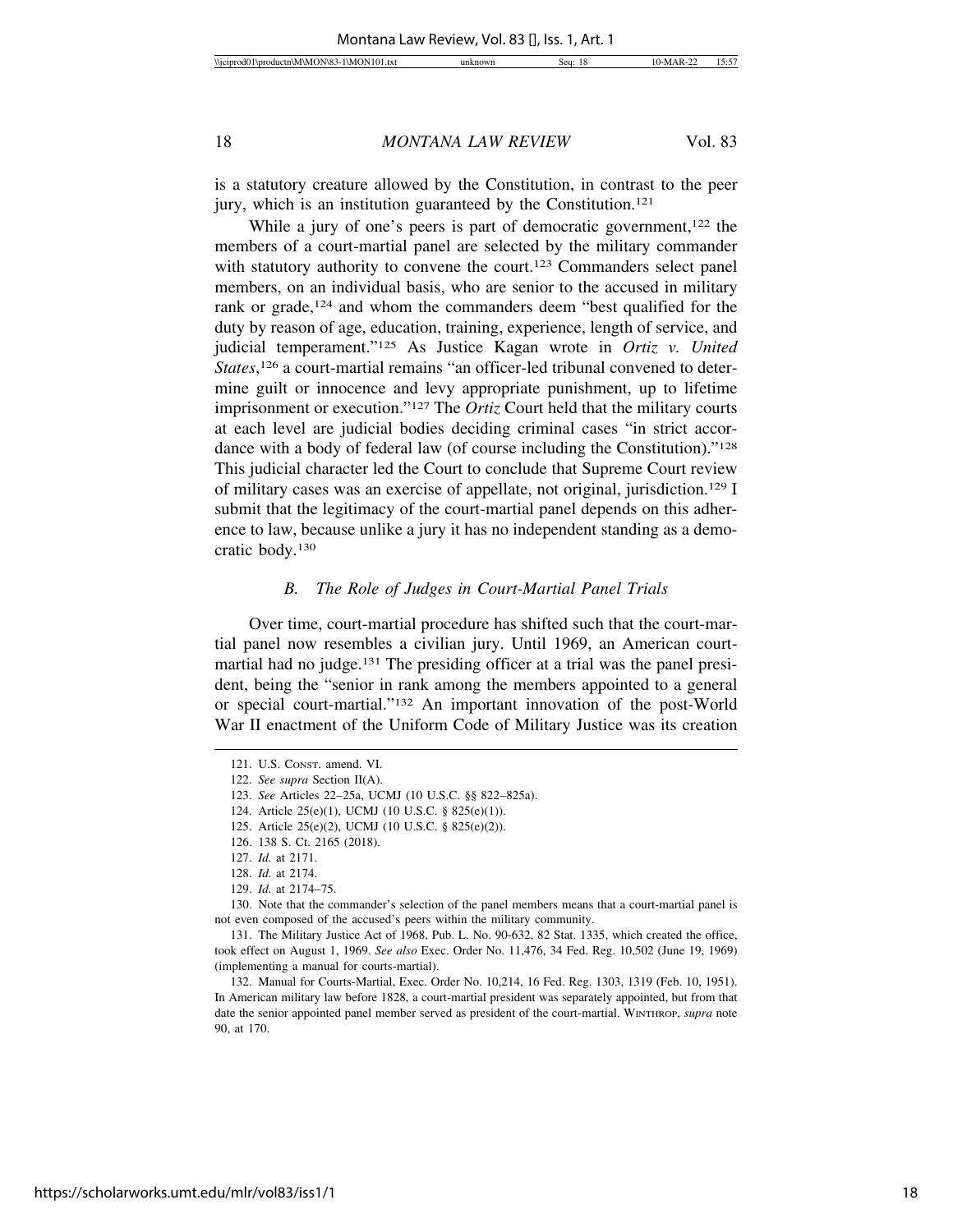of a "law officer" to rule on interlocutory matters,133 but the services baulked at the idea of having a lawyer preside over a court-martial as judge.134 Although a military judge now presides over most court-martial functions,<sup>135</sup> the office of panel president remains part of court-martial procedure, with the panel's most senior officer presiding over the panel's closed deliberations and speaking for the panel in announcing its decisions or requesting instructions from the judge.136

General William T. Sherman, we may infer, would have hated this shift of power from the president and the members to a military judge. Professor Turley, in an article on the tension between military culture and our Madisonian republic, quoted an 1880 diatribe by General Sherman that recalls Jack Nicholson's courtroom speech in the movie *A Few Good Men*:

It will be a grave error if, by negligence, we permit the military law to become emasculated by allowing lawyers to inject into it principles derived from their practice in the civil courts, which belong to a totally different system of Jurisprudence. The object of the civil law is to secure to every human being in a community all the liberty, security, and happiness possible, consistent with the safety of all. The object of military law is to govern armies composed of strong men, so as to be capable of exercising the largest measure of force at the will of the nation . . . An army is a collection of armed men obliged to obey one man. Every enactment, every change of rule which impairs the principle weakens the army, impairs its value, and defeats the very object of its existence.<sup>137</sup>

An argument unavailable to General Sherman would have been that Congress had no power to make such changes. The armed forces may be a practical necessity, but the political branches of government may craft them as they see fit. As noted above, the constitutional carveouts for military justice create no obligation on Congress. This section will suggest that imposing order in the armed forces, which includes enforcing civilian control over the armed forces, may sometimes be served by conveying power away from court-martial panel members and giving it to the military judges. To make the discussion more concrete, it describes a point of law where I see an *unacknowledged* shift of the line between the power of the civilian jury and the power of the military panel.

<sup>133.</sup> Manual for Courts-Martial, Exec. Order No. 10,214, 16 Fed. Reg. at 1319. Before enactment of the UCMJ, an Army court-martial included a "law member" who advised the court and voted with it, but whose opinions were not binding, while a Navy court-martial was advised on the law by the prosecuting attorney. Andrew S. Effron, United States v. DuBay *and the Evolution of Military Law*, 207 MIL. L. REV. 1, 8 (2011).

<sup>134.</sup> Effron, *supra* note 133, at 8–11.

<sup>135.</sup> MANUAL FOR COURTS-MARTIAL, UNITED STATES, R.C.M. 801(a).

<sup>136.</sup> *Id*. 502(b).

<sup>137.</sup> Jonathan Turley, *Trials and Tribulations: The Antithetical Elements of Military Governance in a Madisonian Democracy*, 70 GEO. WASH. L. REV. 649, 651–52 (2002).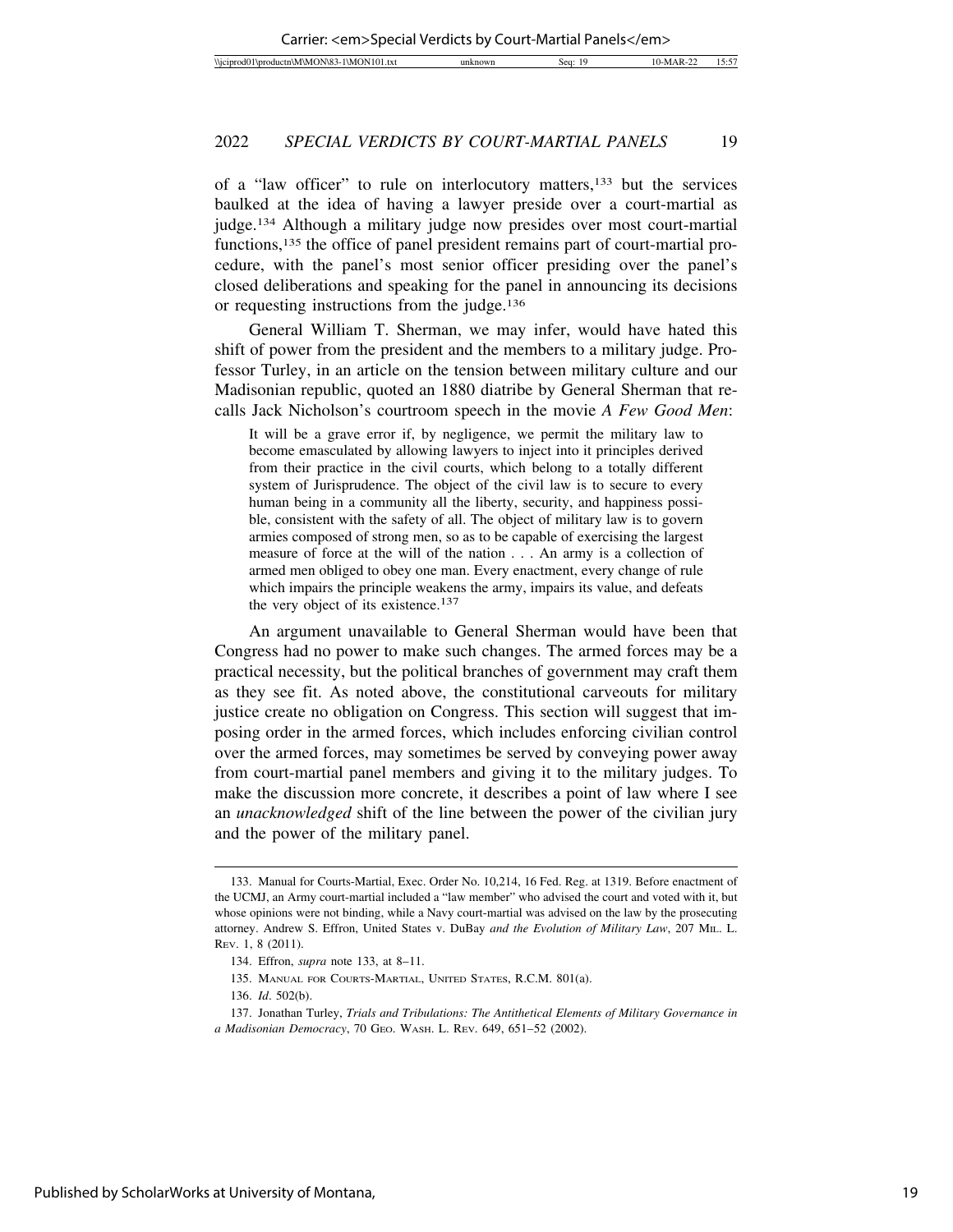This issue in question is whether the court-martial panel or the military judge should decide, in the case of someone charged with disobeying a lawful order, whether the order was lawful. Judges are meant to be experts on what is and is not lawful, but might not the lawfulness of an order depend on the factual circumstances? And recall the discussion above of the Supreme Court holdings in *Sandstrom*, *Gypsum*, and *Gaudin*. 138 In *Gaudin*, a trial judge could not instruct the jurors that a false statement, if made, was material as a matter of law. The military courts, however, have insisted that military judges must decide whether a disobeyed order was lawful.

Under Articles 90, 91, and 92 of the UCMJ,139 a junior servicemember is liable for prosecution for failing to obey, *inter alia*, off-the-cuff oral instructions uttered by a superior commissioned or noncommissioned officer.140 The lawfulness of the order announces itself boldly as a question of law, but it also looks like an element of the offense, or perhaps an affirmative defense, which ought therefore to be a matter for the trier of fact.

Winthrop's treatise expressed the classical view that "lawful order" was redundant (like "enforceable contract") because an unlawful order was no true order.141 The lawfulness of an order was to be presumed, and to overcome the presumption of lawfulness, an order must be "clearly repugnant to some specific statute, to the law or usage of the military service, or to the general law of the land."142 Modern sensibilities on this point do not hew as closely to the side of presumptive obedience to orders, and as a more contemporary judge observed in a case discussed below, "[t]here has always been an uneasy tension between the concept of 'instinctive obedience' and the expectation that servicemembers will not obey unlawful orders."143

Winthrop's description of the burden on the defense to show illegality of a disobeyed order sounds to me like an affirmative defense:

The unlawfulness of the command must thus be a *fact*, and, in view of the general presumption of law in favor of the authority of military orders emanating from official superiors, the *onus* of establishing this fact will, in all cases—except where the order is palpably illegal upon its face—devolve upon the defence [sic], and clear and convincing evidence will be required to rebut the presumption.144

In 1952, the United States Court of Military Appeals cited this language with approval, and reinforced the construal of an order's illegality as

<sup>138.</sup> *See supra* Section II(B).

<sup>139. 10</sup> U.S.C. §§ 890–892.

<sup>140.</sup> *Id.*

<sup>141.</sup> WINTHROP, *supra* note 90, at 575.

<sup>142.</sup> *Id.*

<sup>143.</sup> United States v. New, 55 M.J. 95, 111 (C.A.A.F. 2001) (Effron, J., concurring).

<sup>144.</sup> WINTHROP, *supra* note 90, at 575–76 (emphasis in original).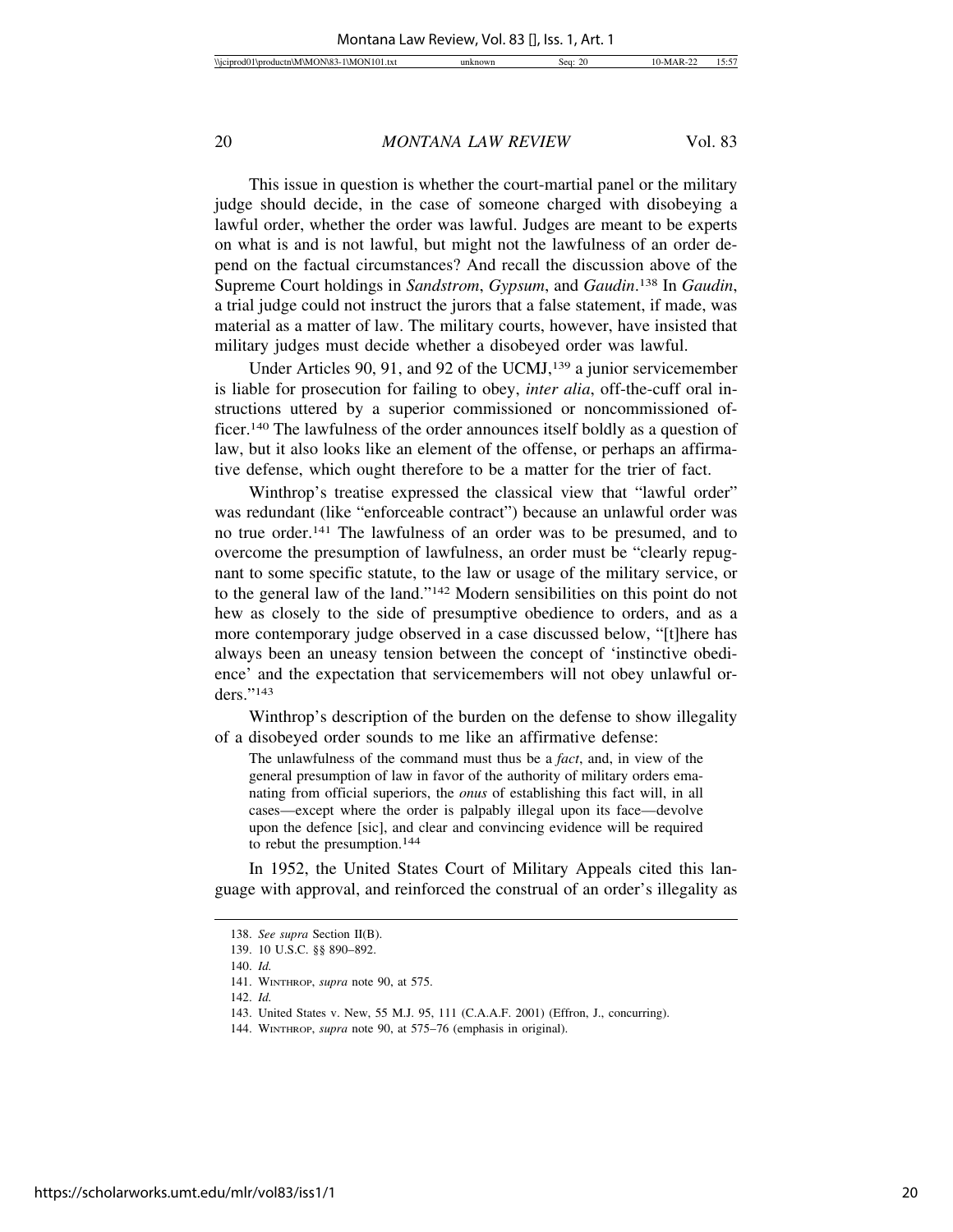an affirmative defense by upholding a conviction because the order had "not been shown affirmatively to be illegal."<sup>145</sup> If the illegality of a disobeyed order is an affirmative defense (or an element of the offense in the first place), the decision would normally be submitted to the trier of fact.<sup>146</sup> In 1965, however, the United States Court of Military Appeals in *United States v. Carson*<sup>147</sup> wrote that the legality of an order was a question of law, not a matter to be submitted to the panel members:

Whether an act comports with law, that is, whether it is legal or illegal, is a question of law, not an issue of fact for determination by the triers of fact. For example, in a prosecution for disobedience of an order . . . the courtmartial must determine whether the order was given to the accused, but it may not consider whether the order was legal or illegal in relation to a constitutional or statutory right of the accused.<sup>148</sup>

In this context, the term "court-martial" in the last sentence refers to the court-martial panel, as opposed to the "law officer" who advised the court but did not preside.149

The opposite conclusion was announced by the United States Court of Military Appeals in 1989 in *Unger v. Ziemniak*. 150 The *Unger* court wrote in the context of an interlocutory appeal that "[i]n a prosecution for disobedience, lawfulness of the command is an element of the offense."151 A Navy lieutenant had refused an order to urinate under direct supervision for purposes of a drug test "because of her claimed constitutional rights to privacy and to freedom from unreasonable searches and seizures and also because, in her view, the direct observation by an enlisted person constituted fraternization and demeaned her status as an officer."152 The trial judge denied a motion to dismiss the charge on the grounds that the order was not lawful, and in answering the interlocutory appeal, the highest military court opined that the lawfulness of the command was an element of the offense subject to a rebuttable presumption.<sup>153</sup> In fact, the court advised the trial judge to dismiss the charge if he "determines from *undisputed* facts that the order was illegal."154 While this could be construed as simply applying the

<sup>145.</sup> United States v. Trani, 3 C.M.R. 27, 30–31 (C.M.A. 1952).

<sup>146.</sup> *See*, *e.g.*, Matthews v. United States, 485 U.S. 58 (1988).

<sup>147. 35</sup> C.M.R. 379 (C.M.A. 1965).

<sup>148.</sup> *Id.* at 380.

<sup>149.</sup> In 1969, Congress amended Article 51 (10 U.S.C. § 851) to create the position of military judge, with greater authority than the predecessor position of law officer. The law officer, unlike the "law member" position it replaced, was not a member of the court-martial.

<sup>150. 27</sup> M.J. 349, 358 (C.M.A. 1989).

<sup>151.</sup> *Id.*

<sup>152.</sup> *Id.* at 351.

<sup>153.</sup> *Id.* at 359.

<sup>154.</sup> *Id.* (emphasis added). Note that this was in effect an advisory opinion. The United States Court of Military Appeals and, at least until recently, its successor the United States Court of Appeals for the Armed Forces often issued tutelary opinions.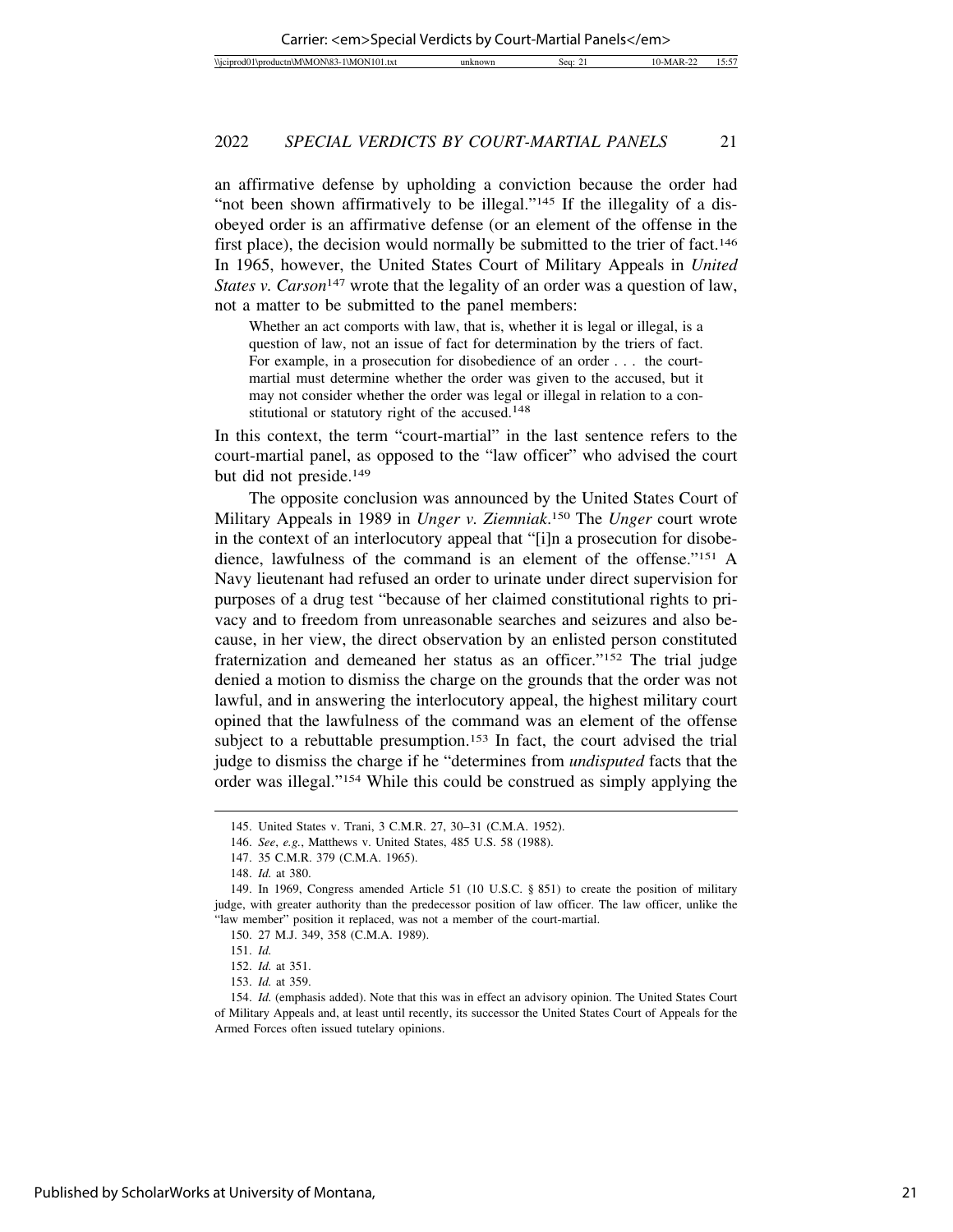standard for a motion for a finding of not guilty under Rule for Courts-Martial 917 on the grounds that a conviction could not be sustained by competent evidence, such a reading would mean treating the lawfulness of the order as an element of the offense, not as a question of law.155

More curiously, the *Unger* court said that whether the panel members should decide the lawfulness of the order depended on whether the evidence raised the question, which would be more consistent with construing the question as an affirmative defense, not as an element necessary in the prosecution's prima facie case:

If, in a trial by members, the military judge determines that no evidence has been offered to rebut the presumed legality of the order to provide a urine specimen, he need not advise the members as to what facts might rebut the presumption. If, however, he concludes from all the evidence that an issue exists as to whether the servicemember had been ordered to provide the specimen under unreasonable conditions, he should submit the issue to the court members for their consideration.156

Under this schema, the trial judge would determine whether an affirmative defense had been raised by some evidence and submit the question to the panel if it had been.

This bewildering welter of different interpretations of the issue came to a head in a high-profile political case decided by the United States Court of Appeals for the Armed Forces in 2001: *United States v. New*. 157 In 1995, Army medic Michael New's unit had been ordered to prepare for deployment to the Former Yugoslav Republic of Macedonia as part of a United Nations Preventive Deployment Force, which would wear U.N. accoutrements including a pale blue beret.158 Specialist New refused to obey the order to add the U.N. beret and insignia to his uniform, and was courtmartialed for disobeying a lawful order.159 At trial, Specialist New argued that the legality of the order was an element of the charged offense and thus had to be submitted to the military panel, not decided by the trial judge.<sup>160</sup>

At the time of Specialist New's trial, the Military Judges' Benchbook, which provides pattern jury instructions for courts-martial in all the armed forces, provided the military judge with the three options set out in *Unger v. Ziemniak.*161 If the legality of the order was "clear as a matter of law," the judge could so rule and instruct the panel that the question was settled.<sup>162</sup> If

<sup>155.</sup> MANUAL FOR COURTS-MARTIAL, UNITED STATES, R.C.M. 917 (2019).

<sup>156.</sup> *Unger*, 27 M.J. at 359.

<sup>157. 55</sup> M.J. 95 (C.A.A.F. 2001), *cert. denied*, 534 U.S. 955 (2001).

<sup>158.</sup> *Id.* at 97–98.

<sup>159.</sup> *Id.* at 98.

<sup>160.</sup> *Id.* at 100.

<sup>161.</sup> MILITARY JUDGES' BENCHBOOK, DEP'T OF THE ARMY PAMPHLET 27-9, ¶¶ 3–59 (Oct. 1986). 162. *Id*.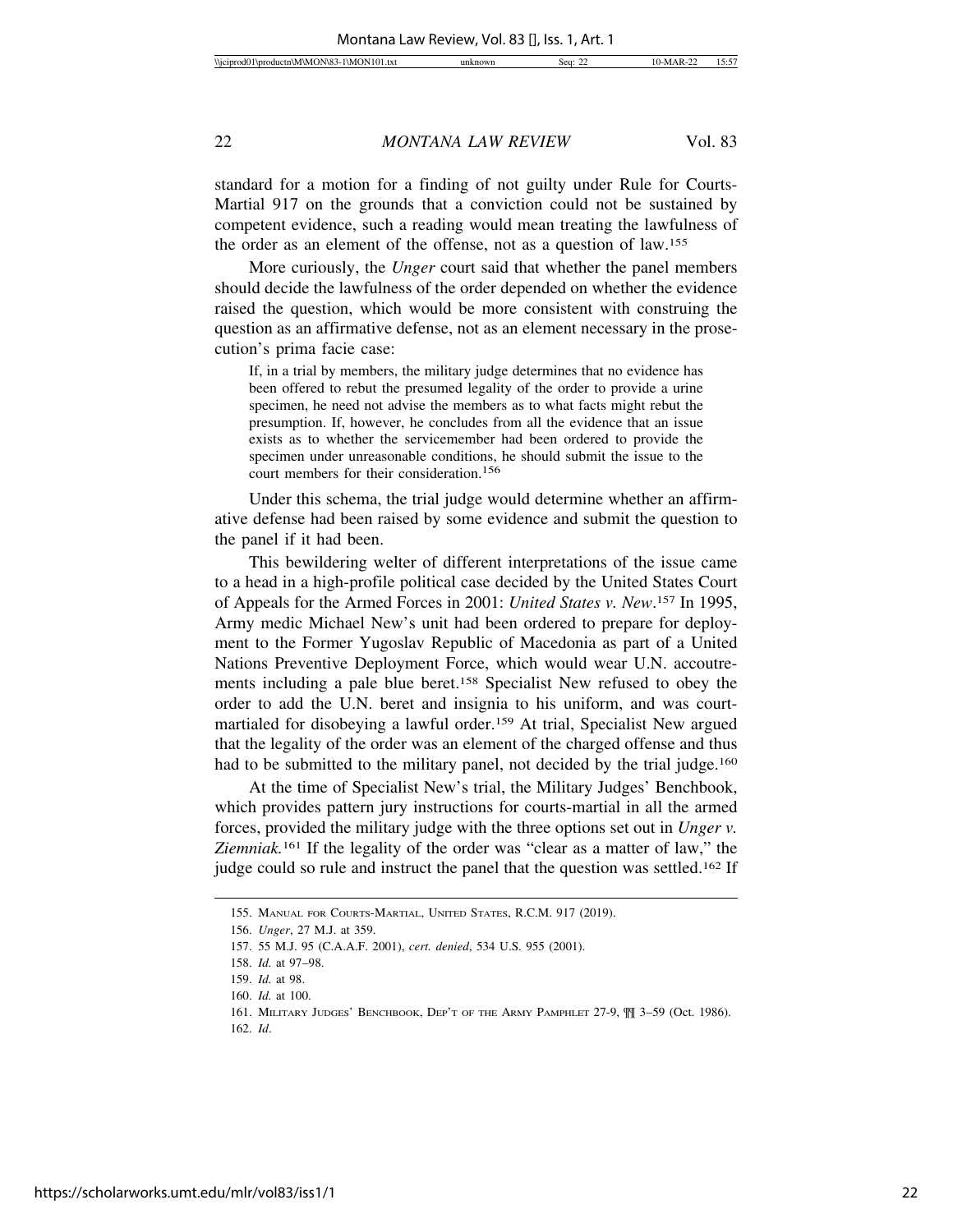the judge determined "as a matter of law" that the order was not lawful, the judge should dismiss the specification.<sup>163</sup> "If there is a factual dispute as to whether or not the order was lawful, that dispute must be resolved by the members in connection with their determination of guilt or innocence."<sup>164</sup> This last option anticipated the possibility that the legality of an order might be contingent on disputed facts, such as whether a target had been adequately identified.165

The trial judge in Specialist New's case decided "as a matter of law" that the order to don the U.N. blue beret had been a lawful order.166 On appeal, the United States Court of Appeals for the Armed Forces upheld the trial judge's decision on the basis that the lawfulness of the order was a question of law and not a "discrete element."<sup>167</sup> The rationale of the decision sounds less like legal reasoning and more like a policy argument specific to the military sphere:

By contrast, if the issue of lawfulness were treated as an element that must be proved in each case beyond a reasonable doubt, the validity of regulations and orders of critical import to the national security would be subject to unreviewable and potentially inconsistent treatment by different courtmartial panels.168

Further, Judge Andrew Effron concurred in the result in *New* but wrote separately to opine that the particular case should have been decided as a political question: "There is nothing in the more than two centuries of our history as a Nation that suggests courts-martial should be empowered to rule on the propriety of deployment orders as a matter of either constitutional or military law."169 Judge Eugene Sullivan also wrote separately to express the view that the order's lawfulness was an element, relying in part on *Gaudin*—though he concurred in the result.170

Specialist New's direct appeal was followed by collateral attack in the civilian courts on petition for habeas corpus.171 The United States Court of Appeals for the District of Columbia Circuit found "no fundamental defect" in the military court's decision that "distinguished lawfulness from 'wrong-

<sup>163.</sup> *Id.*

<sup>164.</sup> *Id.*

<sup>165.</sup> Judge Sullivan's concurrence defended this view, but with little clear authority for it, citing at a stretch United States v. Robinson, 20 C.M.R. 63 (C.M.A. 1955), a case about whether enlisted soldiers could be required to serve in the officers' mess at Fort McNair. *New*, 55 M.J. at 115 (Sullivan, J., concurring). That case had approved submission to the court-martial of a factual question requisite to finding the order to have been lawful.

<sup>166.</sup> *New*, 55 M.J. at 106–07.

<sup>167.</sup> *Id.* at 105.

<sup>168.</sup> *Id.*

<sup>169.</sup> *Id.* at 110 (Effron, J., concurring).

<sup>170.</sup> *Id.* at 115 (Sullivan, J., concurring).

<sup>171.</sup> United States ex rel. New v. Rumsfeld, 448 F.3d 403 (D.C. Cir. 2006).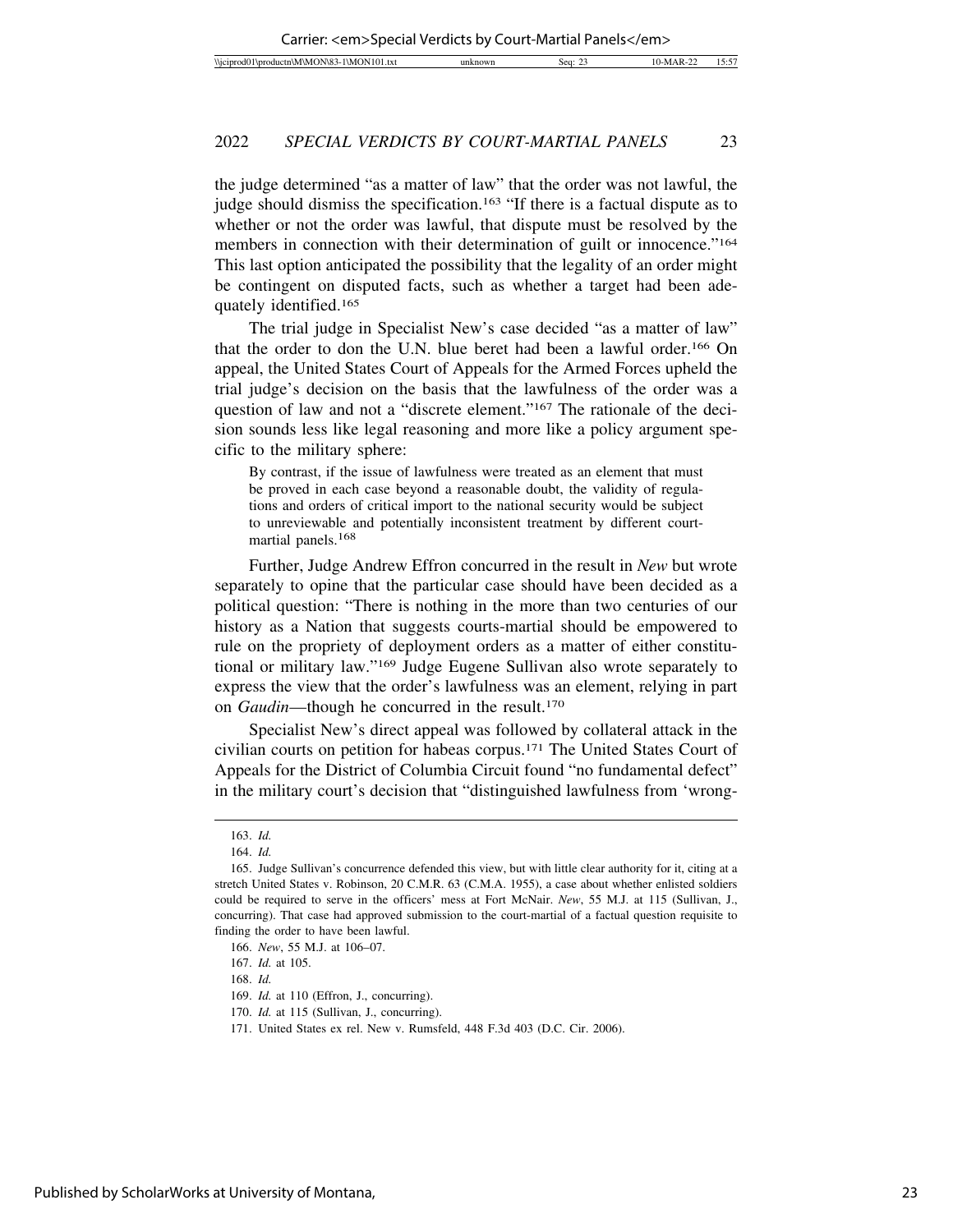fulness' and 'materiality'" in other offenses.<sup>172</sup> The Circuit Court discussed the "tangled" question of what standard of review actually applied in habeas corpus review by a civilian court, settling on the test of whether there had been "fair consideration" of the issues by the military courts.173 Noting that under Article 51, UCMJ, $174$  an element must be submitted to the military jury, the habeas corpus decision rather obtusely stated, "Other than the idea that lawfulness must be an element of the offense (coupled with  $\S$  851's requirement), *New* appears to offer no legal reason why the lawfulness issue should have gone to the military jury."175 One might rejoin that the Circuit Court decision provided no legal reason why the lawfulness issue should not have gone to the jury other than the *ipse dixit* that lawfulness was not an element of the offense.

More recently, the United States Court of Appeals for the Armed Forces reaffirmed its position that the legality of an order is within the bailiwick of the trial judge and not the finder of fact in *United States v. Deisher*176 in 2005. In *Deisher*, the court actually overturned a conviction because an Air Force trial judge had submitted the question to the courtmartial panel, rather than deciding the issue by making his own findings and conclusions.177

Query whether a disinterested legal reasoner would agree that *New* accords with *Gaudin*. Given the potential importance of contested facts in deciding the *materiality* of a false statement or the *lawfulness* of a military order, these would seem to be elements of the offense in question, to be submitted to the trier of fact. The United States Court of Appeals for the Armed Forces has elsewhere acknowledged that even in the context of military offenses, "the elements of an offense cannot be established by a conclusive presumption."178

Under the current edition of the Military Judges' Benchbook, the trial judge decides whether the command was lawful, dismissing the specification if it was not, and otherwise instructs the panel that "[a]s a matter of law, the command in this case, as described in the specification, if in fact there was such a command, was a lawful command."179 This construction submits to the laity only the question "if in fact there was such a com-

<sup>172.</sup> *Id.* at 408.

<sup>173.</sup> *Id.* at 406, 408.

<sup>174. 10</sup> U.S.C. § 851(c).

<sup>175.</sup> *Rumsfeld*, 448 F.3d at 408.

<sup>176. 61</sup> M.J. 313, 314 (C.A.A.F. 2005).

<sup>177.</sup> *Id.* at 314.

<sup>178.</sup> United States v. Phillips, 70 M.J. 161, 167 (C.A.A.F. 2011) (employing the "general article" (10 U.S.C. § 934) to prosecute conduct of a nature to bring discredit upon the armed forces).

<sup>179.</sup> MILITARY JUDGES' BENCHBOOK, DEP'T OF THE ARMY PAM. 27-9, 1094 (2020) [hereinafter "BENCHBOOK"].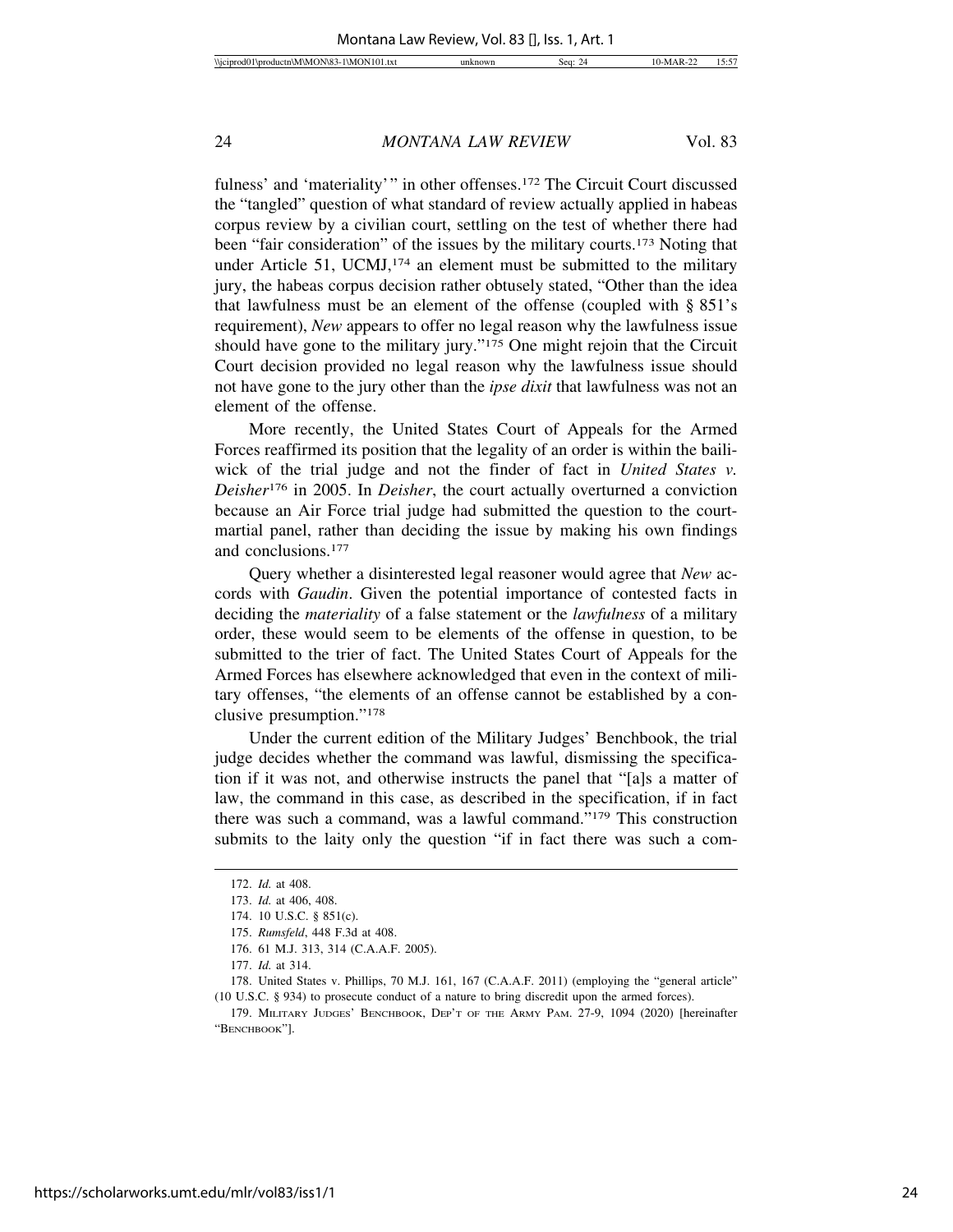mand," and excludes from the laity's consideration whether the order was lawful, even if the lawfulness of the order depends on contested facts.

As I said at the outset, I see in this issue an *unacknowledged* shift of the line between the power of the civilian jury and the power of the military panel. The policy reasons cited by Judge Effron regarding this vexed question, and the decision of military courts to draw the line in *New* differently than in *Gaudin*, could be interpreted to mean that a court-martial panel does not have the same authority as a peer jury, and its discretion can be more narrowly circumscribed. A court-martial is, please recall, a criminal trial "without a jury."180 If power to decide the lawfulness of orders may be taken from the court-martial panel, could it also be required to return a special verdict?

# *C. Special Verdicts by Judges in Court-Martial Trials*

Article 51 of the UCMJ governs the findings of a court-martial, which may be composed of panel members or a military judge sitting alone.<sup>181</sup> Only in a judge-alone trial are special findings allowed: "The military judge of such a court-martial shall make a general finding and shall in addition on request find the facts specially."182

This statute is implemented at the Executive Order level in the Rules for Courts-Martial, which provide in pertinent part, "[s]pecial findings may be requested only as to matters of fact reasonably in issue as to an offense and need be made only as to offenses of which the accused was found guilty."183 The comment on this Rule provided by the *Manual for Courts-Martial*, a Department of Defense publication in which comments labeled "discussion" are only persuasive authority, notes that special findings "ordinarily include" findings as to the elements of the offense and any relevant affirmative defense.184 This discussion also states conclusively that "[m]embers may not make special findings."185 Of course, that is the question under examination, so this article will now look at the procedures for special findings by judges to see how they might be adapted to use by panels.

The Military Judges' Benchbook, an Army publication used by all the services as the source of pattern panel instructions and trial forms, provides

<sup>180.</sup> Ex parte Milligan, 71 U.S. 2, 137 (1866).

<sup>181. 10</sup> U.S.C. § 851 (2021).

<sup>182.</sup> *Id.* § 851(d).

<sup>183.</sup> MANUAL FOR COURTS-MARTIAL, UNITED STATES, R.C.M. 918(b) (2019).

<sup>184.</sup> *Id.*

<sup>185.</sup> *Id.*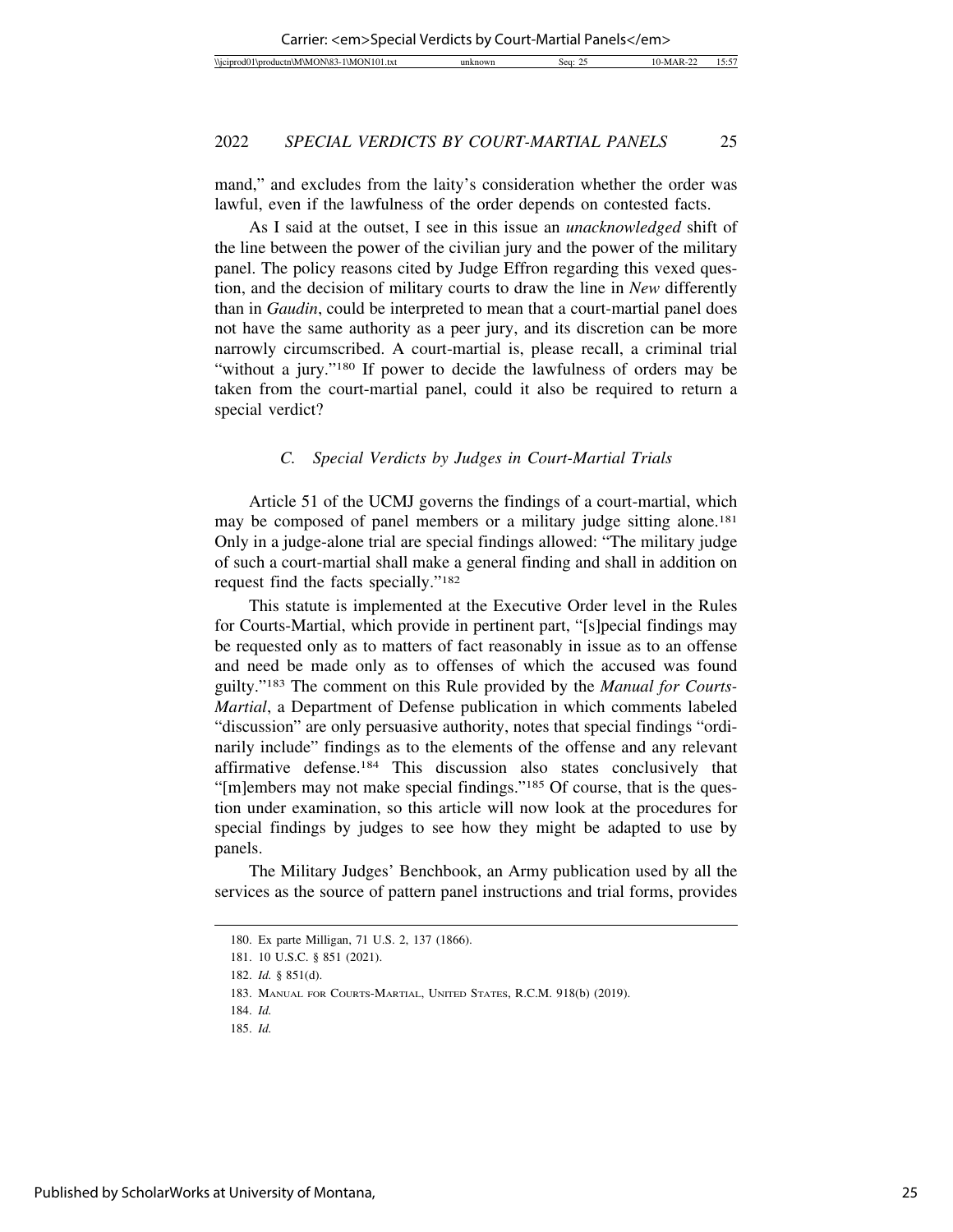in an appendix a model for special findings in judge-alone trials.186 The first example given for special findings as to guilt on an offense shows a definitive statement for each element of the offense, including the predicate fact:

MJ: In view of the (request) (need) for special findings in this case, I shall now announce them. The court finds beyond a reasonable doubt as follows:

a. That, on 3 September 2020, at Fort Blank, Missouri, the accused absented himself from his unit, namely: Company B, 20th Signal Battalion, 20th Infantry Division, Fort Blank, Missouri;

b. That such absence was without proper authority from anyone competent to give him leave; and

c. That he remained so absent until 25 September 2020.187

A second example suggests a definitive statement for each element, including the predicate facts, and a narrative explanation for an affirmative defense:

MJ: In view of the (request) (need) for special findings in this case, I shall now announce them.

a. The court finds beyond a reasonable doubt as follows:

(1) That, on 2 September 2020, at the Service Club, Fort Blank, Missouri, the accused did bodily harm to PFC John Smith by striking him on the head;

(2) That the accused did so with a certain means, namely: a beer bottle;

(3) That the bodily harm was done with unlawful force and violence;

(4) That such means was used in a manner likely to produce grievous bodily harm.

b. With respect to the accused's claim of self-defense, the court finds that, under the circumstances, there were no reasonable grounds for the accused to apprehend that PFC Smith was about to inflict death or grievous bodily harm upon the accused. The evidence clearly demonstrates that the accused, without provocation, used profane and abusive language toward PFC Smith and struck him as PFC Smith attempted to leave the premises in order to avoid an altercation with the accused. While the court finds that before he was struck by the accused, PFC Smith did shove the accused's arm away from him when the accused attempted to block Smith's departure, such an act, under all the circumstances, could not have caused a reasonable, careful person to apprehend death or grievous bodily harm.

<sup>186.</sup> BENCHBOOK, *supra* note 179, at app. F. In three years as a court-martial judge, I routinely made findings of fact and conclusions of law in motions practice, but I was never asked for special findings as to guilt.

<sup>187.</sup> *Id.* at 1964.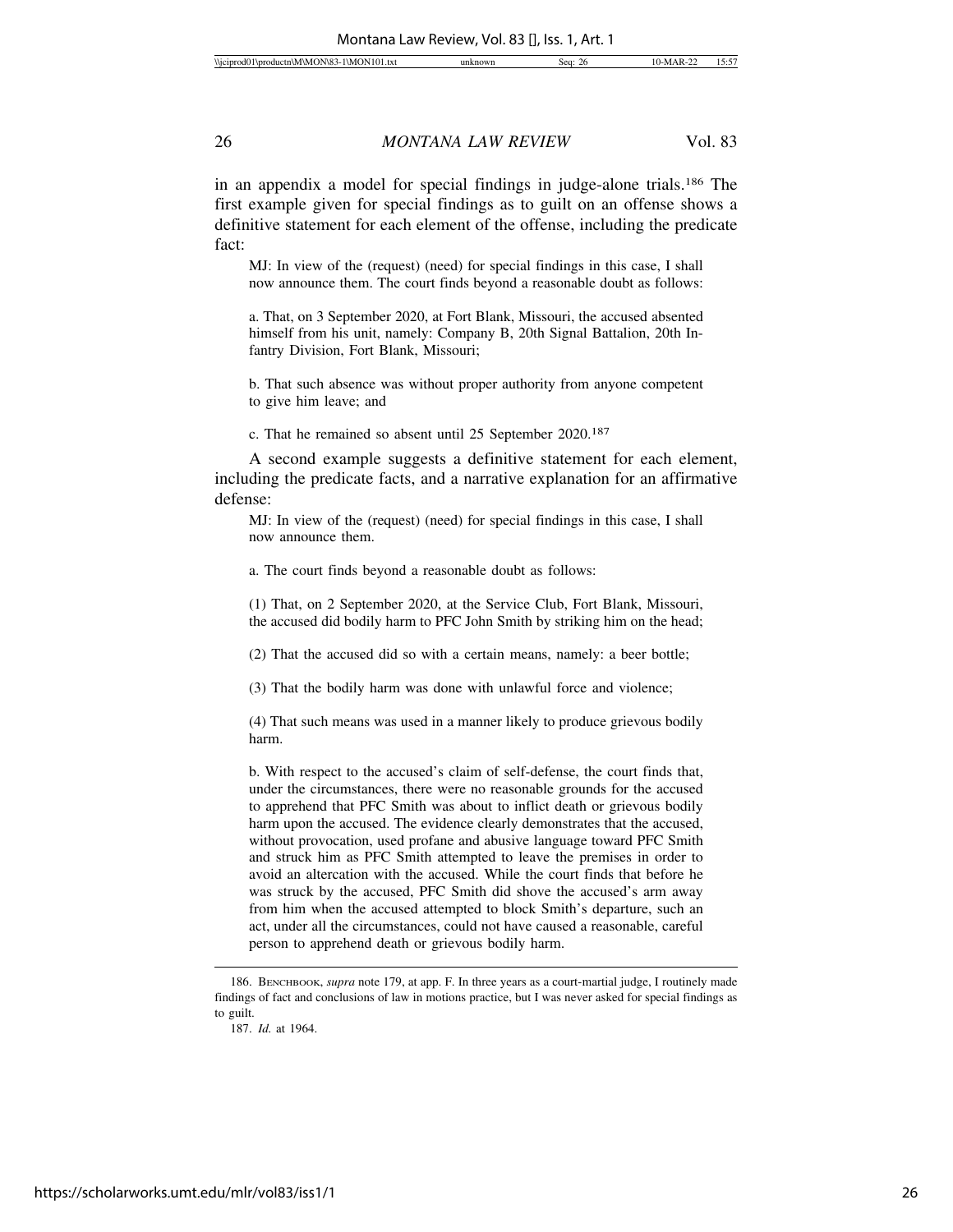Consequently, the court finds beyond a reasonable doubt, that the accused did not act in self-defense and that the force used by the accused was without justification or excuse.188

This level of articulation seems appropriate, and this article suggests a single question for each element, except when an element contains more than one material fact. The narrative form of the special finding on the affirmative defense, however, would less easily translate into a special verdict form for a jury.

#### IV. HOW SPECIAL VERDICTS BY PANELS MIGHT BE IMPLEMENTED

#### *A. Civil Jury Trials in the United States*

A civil jury trial in the United States is a vanishing phenomenon, but when it does occur, findings by special verdict seems to be more common than a general verdict. Academic writing suggests that this was not always so, and that American judges in the middle of the twentieth century were reluctant to employ special verdicts in civil cases.189 Rule 49 of the Federal Rules of Civil Procedure remains substantially unchanged, apart from the 2007 "stylistic" revision.190 As alternatives to a general verdict in a civil case, the trial judge may ask the jury to return a special verdict, or a general verdict accompanied by answers to "written questions on one or more issues of fact that the jury must decide."<sup>191</sup> The portion of the rule on special verdicts provides, "[t]he court may require a jury to return only a special verdict in the form of a special written finding on each issue of fact."192

An interesting example of a special verdict form comes from a cigarette manufacturer liability case tried in 1988.<sup>193</sup> After five years of discovery and four months of trial, a federal district court jury in New Jersey was presented with the following twenty questions:

1. Has plaintiff proven all of the elements necessary to establish fraudulent misrepresentation or concealment by defendant Liggett, prior to 1966, of

<sup>188.</sup> *Id.* at 1964–65.

<sup>189.</sup> Samuel M. Driver, *A Consideration of the More Extended Use of the Special Verdict*, 25 WASH. L. REV. 43, 44 (1950) ("[N]o direct statistics are available, but there are what appear to me to be plain indications that, in most jurisdictions, its use has been very limited."). Driver was a federal district court judge, and his article cited a journal article by Circuit Court Judge Jerome Frank that encouraged more use of special verdicts and a federal circuit court decision that rued a district court judge's refusal to use a special verdict in a railroad employee injury case, Skidmore v. Baltimore & Ohio R.R. Co., 167 F.2d 54 (2d Cir. 1948). Perhaps in a couple generations, military practitioners will be so accustomed to special verdicts in criminal cases that most will be unaware that it was "disfavored" in the not-toodistant past.

<sup>190.</sup> *See* Mfr. Cas. Ins. Co. v. Roach, 25 F. Supp. 852, 853 (D. Md. 1939).

<sup>191.</sup> FED. R. CIV. P. 49(b)(1).

<sup>192.</sup> *Id.* 49(a)(1).

<sup>193.</sup> Cipollone v. Liggett Group, Inc., 893 F.2d 541 (3d Cir. 1990).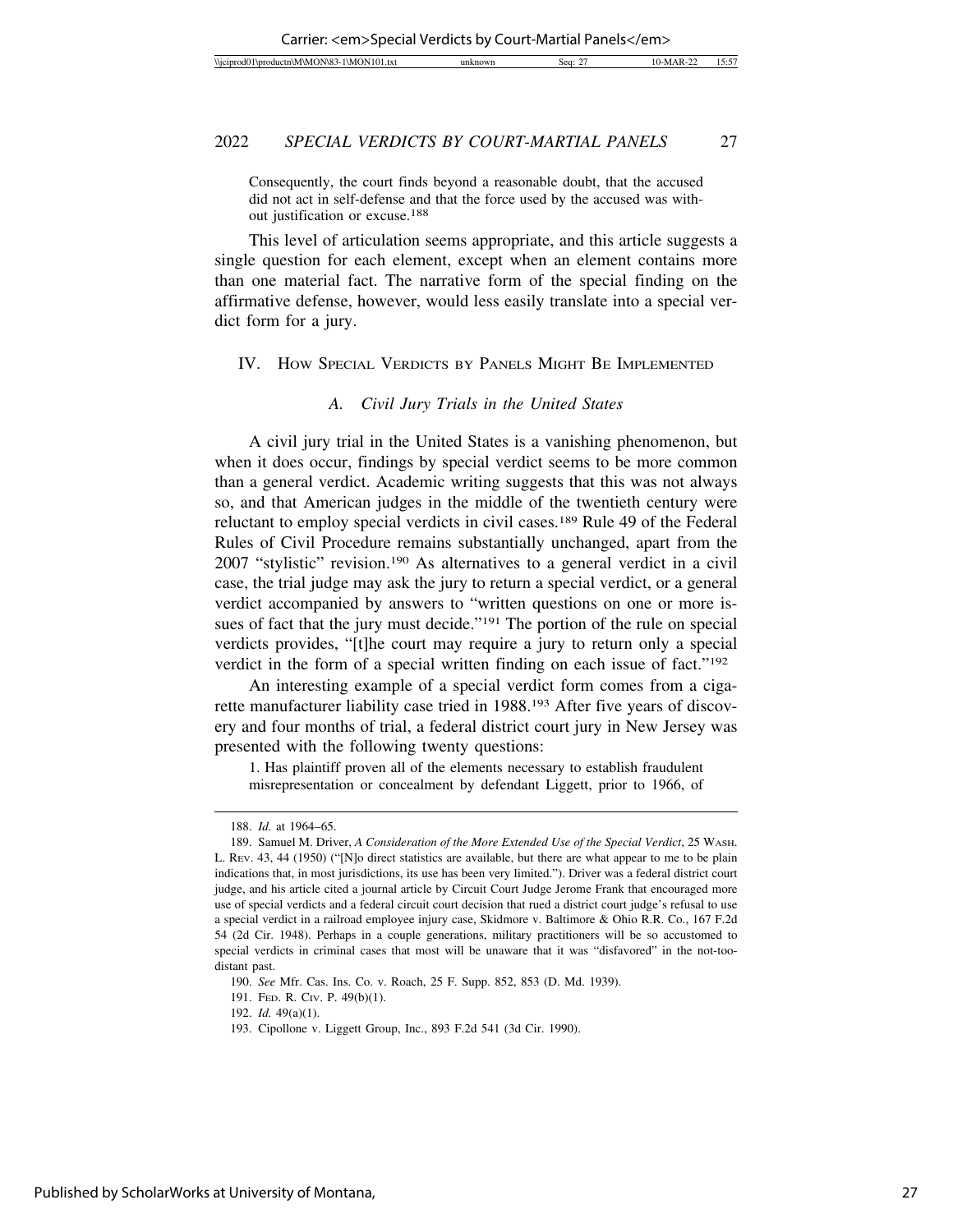material facts concerning significant health risks associated with cigarette smoking?

Yes No X

2. Has plaintiff proven all of the elements necessary to establish fraudulent misrepresentation by defendant Philip Morris, prior to 1966, of material facts concerning significant health risks associated with cigarette smoking?  $Yes \_\_\_$  No  $X$ 

3. Has plaintiff proven all of the elements necessary to establish fraudulent misrepresentation by defendant Lorillard, prior to 1966, of material facts concerning significant health risks associated with cigarette smoking?  $Yes \_\_\_$  No  $X$ 

4. Was there a conspiracy prior to 1966 to fraudulently misrepresent and/or conceal material facts concerning significant health risks associated with cigarette smoking?

 $Yes \_\_\_$  No  $X$ 

5. If you answered "yes" to question #4, were any of the defendants members of that conspiracy?

| Liggett Group, Inc.        | Yes   | - No |
|----------------------------|-------|------|
| Philip Morris Incorporated | Yes - | - No |
| Lorillard, Inc.            | Yes   |      |

6. If you answered "yes" to question number 5, has plaintiff proven all of the elements necessary to establish fraudulent misrepresentation or concealment, prior to 1966, by any member of the conspiracy?  $Yes \_\_$  No  $\_\_$ 

7. Should Liggett, prior to 1966, have warned consumers regarding health risks of smoking?

Yes X No

8. If you answered "yes" to question 7, was that failure to warn prior to 1966 a proximate cause of all or some of Mrs. Cipollone's smoking?  $Yes \underline{X}$  No  $\underline{\phantom{X}}$ 

9. If you answered "yes" to question 8, was such smoking a proximate cause of Mrs. Cipollone's lung cancer and death?  $Yes \; X \; No \; \_$ 

10. If you answered "yes" to question 9, did Mrs. Cipollone voluntarily and unreasonably encounter a known danger by smoking cigarettes?  $Yes \; X \; No \; \_$ 

11. If you answered "yes" to question 10, was this conduct by Mrs. Cipollone a proximate cause of her lung cancer and death?  $Yes \; X \quad No \; \_$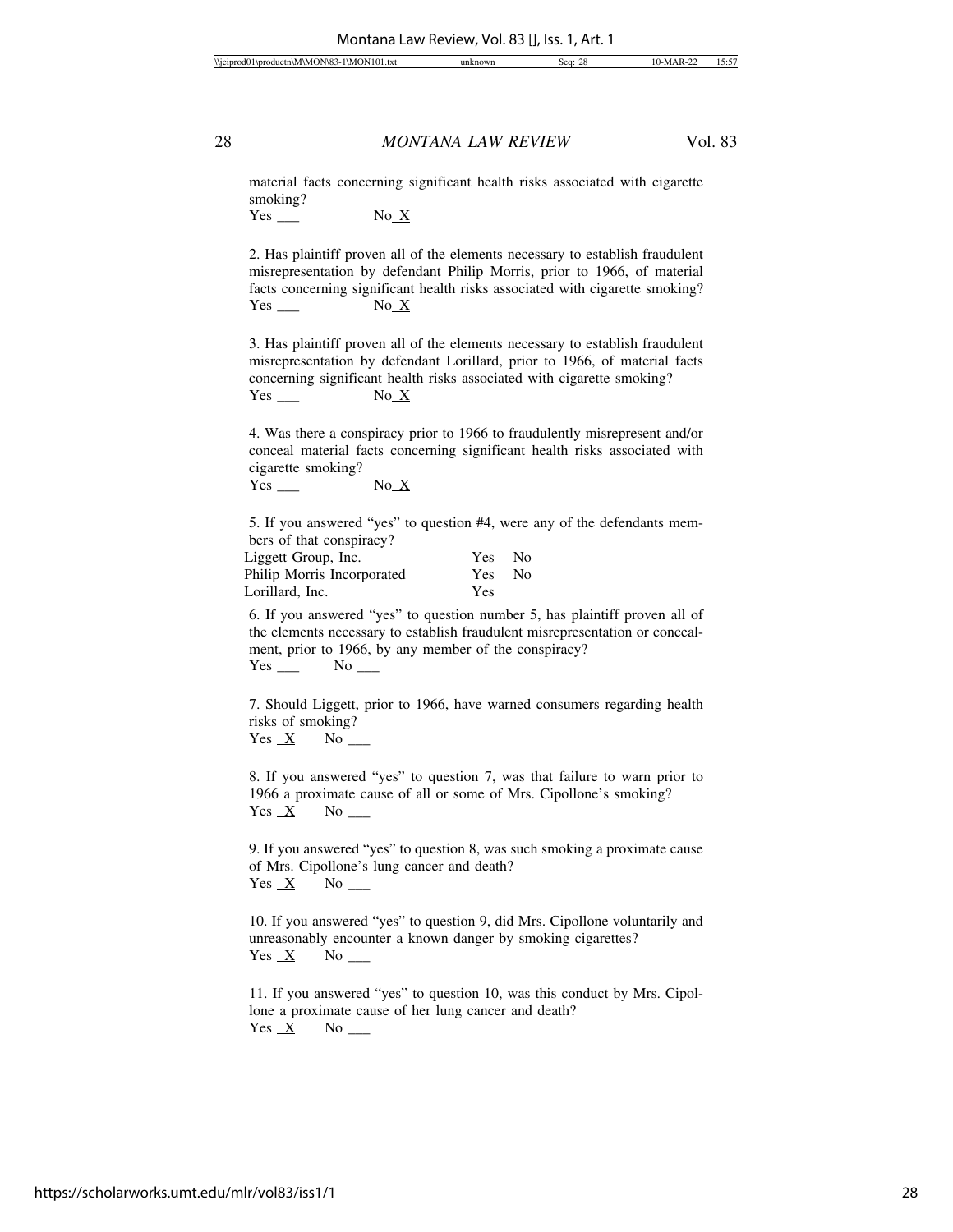12. If you answered "yes" to question 11, what is the percentage of responsibility for Mrs. Cipollone's injuries attributable to each of the following parties:

| Mrs. Cipollone      | $80\%$ |
|---------------------|--------|
| Liggett Group, Inc. | 20%    |

[NOTE: The sum of these percentages must equal 100%].

13. Did Liggett make express warranties to consumers regarding the health aspects of its cigarettes?

Yes \_*X*\_ No \_\_\_

14. If you answered "yes" to question 13, did any Liggett products used by Mrs. Cipollone breach that warranty?  $Yes \_X$  No  $\_\_$ 

15. If you answered "yes" to question 14, was Mrs. Cipollone's use of these products a proximate cause of her lung cancer and death?  $Yes \; X \; No \; \square$ 

16. If you answered "yes" to any of the following questions: 1, 2, 3, 6, 9 or 15, what damages did Mrs. Cipollone sustain? \$ none

17. If you answered "yes" to any of the following questions: 1, 2, 3, 6, 9, or 15, what damages did Mr. Cipollone sustain? \$ 400,000

18. If you answered "yes" to any of the following questions: 1, 2, 3, 6 or 9, is plaintiff entitled to punitive damages against one or more of the defendants?

Yes No X

\_\_\_\_\_\_\_\_\_\_\_

19. If you answered "yes" to question 18, to what amount is plaintiff entitled?

20. If you awarded a sum under question 19, what amount of this total is attributable to each of the following parties?

Liggett Group, Inc. Philip Morris Incorporated Lorillard, Inc.



[NOTE: these amounts should add up to the total awarded under question 19.]194

The first three questions are compound, asking if *all* the elements of a claim had been established. Note also that other questions are skipped, as moot, as part of the decision tree scheme of the questionnaire. Americans are somewhat accustomed to, if not fond of, decision tree questions and instructions from the annual ritual of preparing income taxes. The tax forms

<sup>194.</sup> *Id.* at 553–54.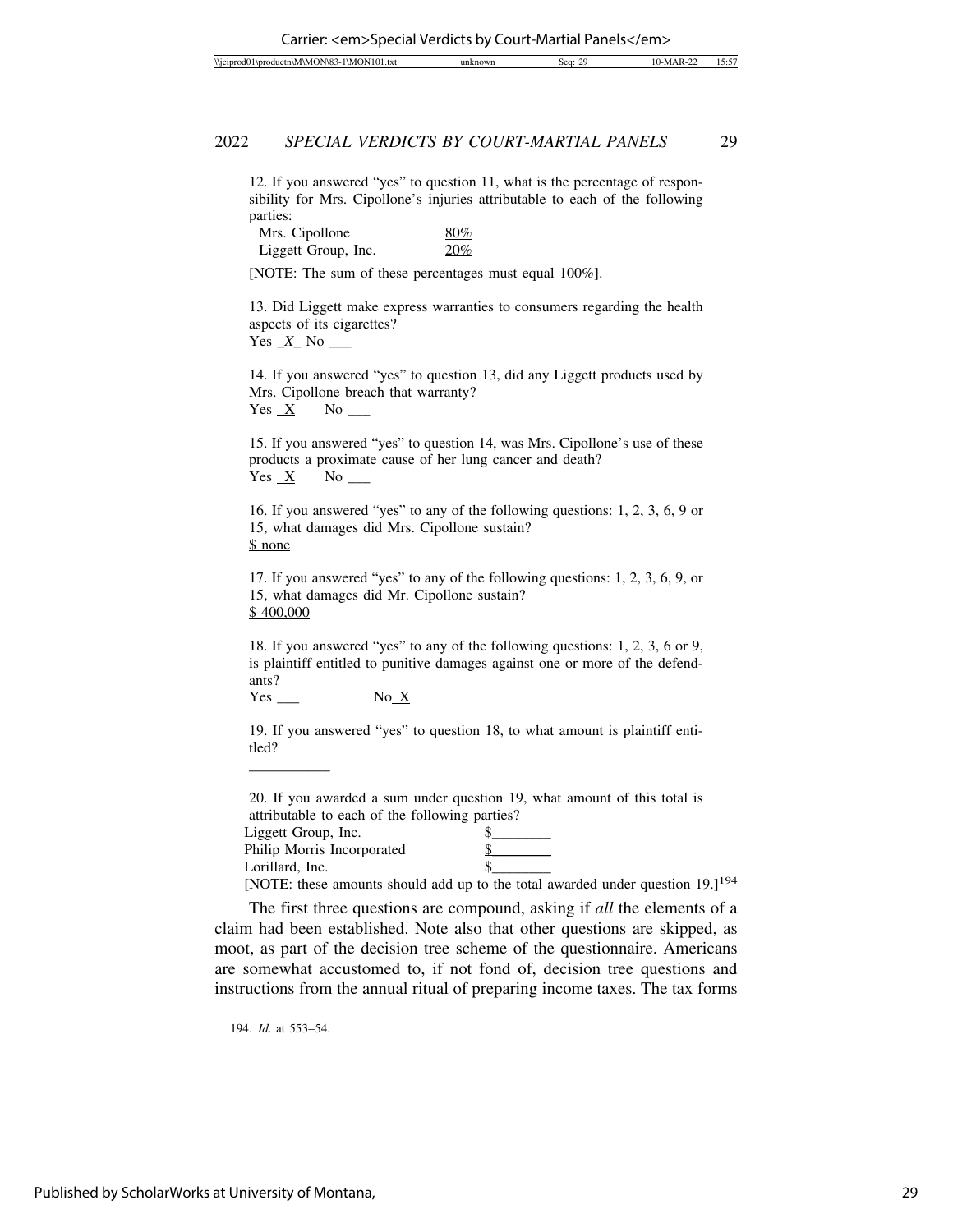promulgated by the IRS take the statutes passed by Congress and the regulations published by agencies and translate them into step-by-step forms. In the same way, a well-designed set of jury questions can guide a jury through the elements of an offense, indicating which questions are in the alternative, and how to proceed after answering each question.

While many aspects of the tobacco liability decision can be discerned from the questions and answers alone, others depend on interaction with applicable law. For example, in Questions 7 through 12, the jury found that the cigarette company had a duty to warn consumers and that its failure in that regard contributed to the death of Mrs. Cipollone, but under New Jersey law, a plaintiff more than 50% responsible for injury cannot recover any damages.195

In the same way, questions could be asked of a criminal jury without providing on the form a complete explanation of their legal consequence. Questions discriminating between greater and lesser offenses, for example, could be asked of the jury and the answers interpreted by the trial judge upon examination of the form.

#### *B. European Criminal Trials*

Other examples and experiences of using jury questions can be sought in the European countries which following the French Revolution introduced the jury as a democratic check on the aristocratic civil law tradition.196 The European experimentation with juries did not overcome the great cultural momentum of the civil law tradition.<sup>197</sup> Whereas the Anglo-American legal system developed in its peculiar fashion largely to accommodate jury trials, the European systems compelled the jury to conform to the norms of the pre-existing legal culture.198 In France, this took the form of a migration back to professional control of legal decisions.199

Having experimented with various court compositions, the French ultimately landed on a system whose appeal to judges should be obvious. A

<sup>195.</sup> *Cipollone*, 893 F.2d at 554.

<sup>196.</sup> STEPHEN THAMAN, COMPARATIVE CRIMINAL PROCEDURE 198–99 (2d ed. 2008). *See also* JAMES DONOVAN, JURIES AND THE TRANSFORMATION OF CRIMINAL JUSTICE IN FRANCE IN THE NINETEENTH AND TWENTIETH CENTURIES 29 (2010) ("The jury would be the spokesman of the general will in the judicial realm, and the judge would be strictly confined to the role of servant of the law. This was in part a reaction against the power of the old *parlements* (royal appeals courts), whose judges had been independent by virtue of the purchase and inheritance of their offices and whose ability to refuse to register decrees and to protest against them had blocked reforms in the decades before the Revolution.").

<sup>197.</sup> DONOVAN, *supra* note 196, at 158–83.

<sup>198.</sup> Id.; see also Renée Lettow Lerner, *The Intersection of Two Systems: An American on Trial for an American Murder in the French Cour d'Assises*, 2001 U. ILL. L. REV. 791, 813–14 (2001).

<sup>199.</sup> Professor Donovan described this process and result as part of the broader "triumph of *fonctionnaires* over democracy by the mid-twentieth century" and the "rise of government by experts—by trained, professional administrators." DONOVAN, *supra* note 196, at 158.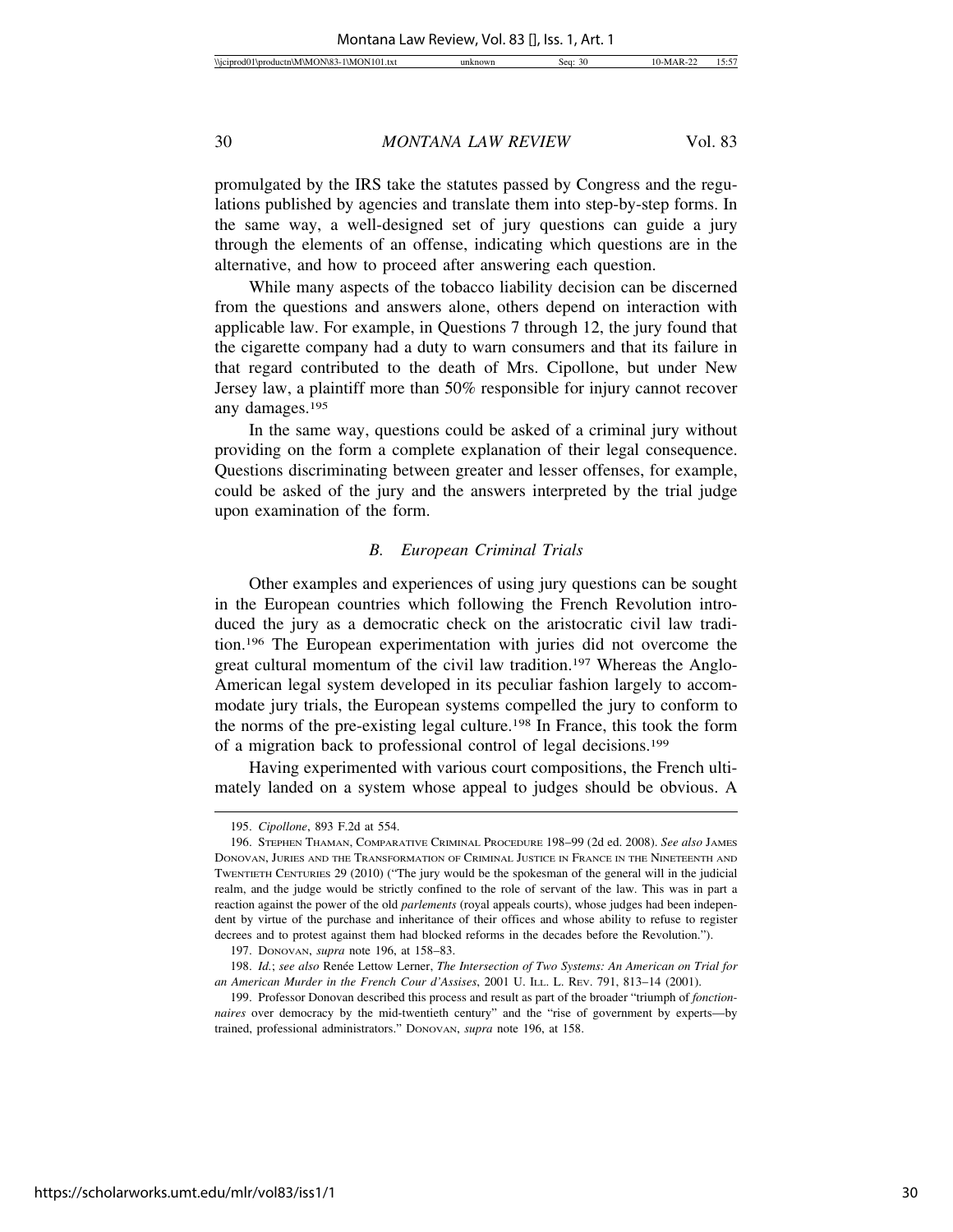description of criminal courts should begin by noting their substantive jurisdiction. While in the United States offenses are taxonomized as felonies, misdemeanors, and violations, French law has "*crimes*, *délits*, and *contraventions*," which largely overlay with their American equivalents except for the dividing line between the two more serious categories.200 In the United States, felonies are generally offenses for which the accused faces more than one year of imprisonment, and commonly in a state system, misdemeanors are tried in a lower court (albeit with a right to jury trial), often called "district court," while felonies are referred to a higher court, often called the "circuit court," even when the two courts have entirely congruent geographic jurisdiction.201 In contrast, in French law the highest category of offenses (called, unfortunately for translation, *crimes*) includes a narrower upper range of offenses, generally carrying penal exposure of more than ten years, tried by the higher criminal court (the *cour d'assises*).202 This division of offenses means that many offenses that would constitute lower-level felonies in the United States, together with misdemeanor offenses, are tried in the lower *tribunal correctionnel*, which does not employ juries at all.203 The referral of a case from an investigating magistrate to the *cour d'assises* is via a charging document that is valid only if it includes an explanation of the facts and their legal significance.204

The *cour d'assises*, unlike the lower *tribunal correctionnel*, is a mixed court composed of a presiding judge and two other professional judges<sup>205</sup> who hear evidence, deliberate, and vote in conjunction with nine lay jurors, who must be French citizens, at least twenty-three years old, and literate in French.<sup>206</sup> This arrangement, as intimated above, provides judges with a splendid confluence: control in the courtroom, influence in the deliberation, and deflection from ultimate responsibility for the verdict.

<sup>200.</sup> Richard S. Frase, *Comparative Criminal Justice As A Guide to American Law Reform: How Do the French Do It, How Can We Find Out, and Why Should We Care?*, 78 CALIF. L. REV. 539, 569 n.132 (1990).

<sup>201.</sup> WAYNE R. LEFAVE ET AL., CRIMINAL PROCEDURE § 1.6(a) (6th ed. 2017).

<sup>202.</sup> CODE DE PROCÉDURE PÉNALE  $[CPP]$  art. 181 («Si le juge d'instruction estime que les faits retenus à la charge des personnes mises en examen constituent une infraction qualifiée crime par la loi, il ordonne leur mise en accusation devant la cour d'assises.«). Note that referral of the case to the cour d'assises requires a charging document ("ordonnance") called the "ordonnance de mise en accusation."

<sup>203.</sup> CPP art. 179 («Si le juge estime que les faits constituent un délit, il prononce, par ordonnance, le renvoi de l'affaire devant le tribunal correctionnel.». For mere *contraventions*, *see* art. 178 («Si le juge estime que les faits constituent une contravention, il prononce, par ordonnance, le renvoi de l'affaire devant le tribunal de police.»).

<sup>204.</sup> CPP art. 181 («L'ordonnance de mise en accusation contient, à peine de nullité, l'exposé et la qualification légale des fait, objet de l'accusation, et précise l'identité de l'accusé.»).

<sup>205.</sup> The presiding judge and the two *assessurs* constitute the court "strictly speaking." CPP art. 243.

<sup>206.</sup> The court *proprement dite* ("strictly speaking") and the jury together comprise the *cour d'assises*. CPP art. 240; regarding jurors' qualifications, *see* arts. 254–258.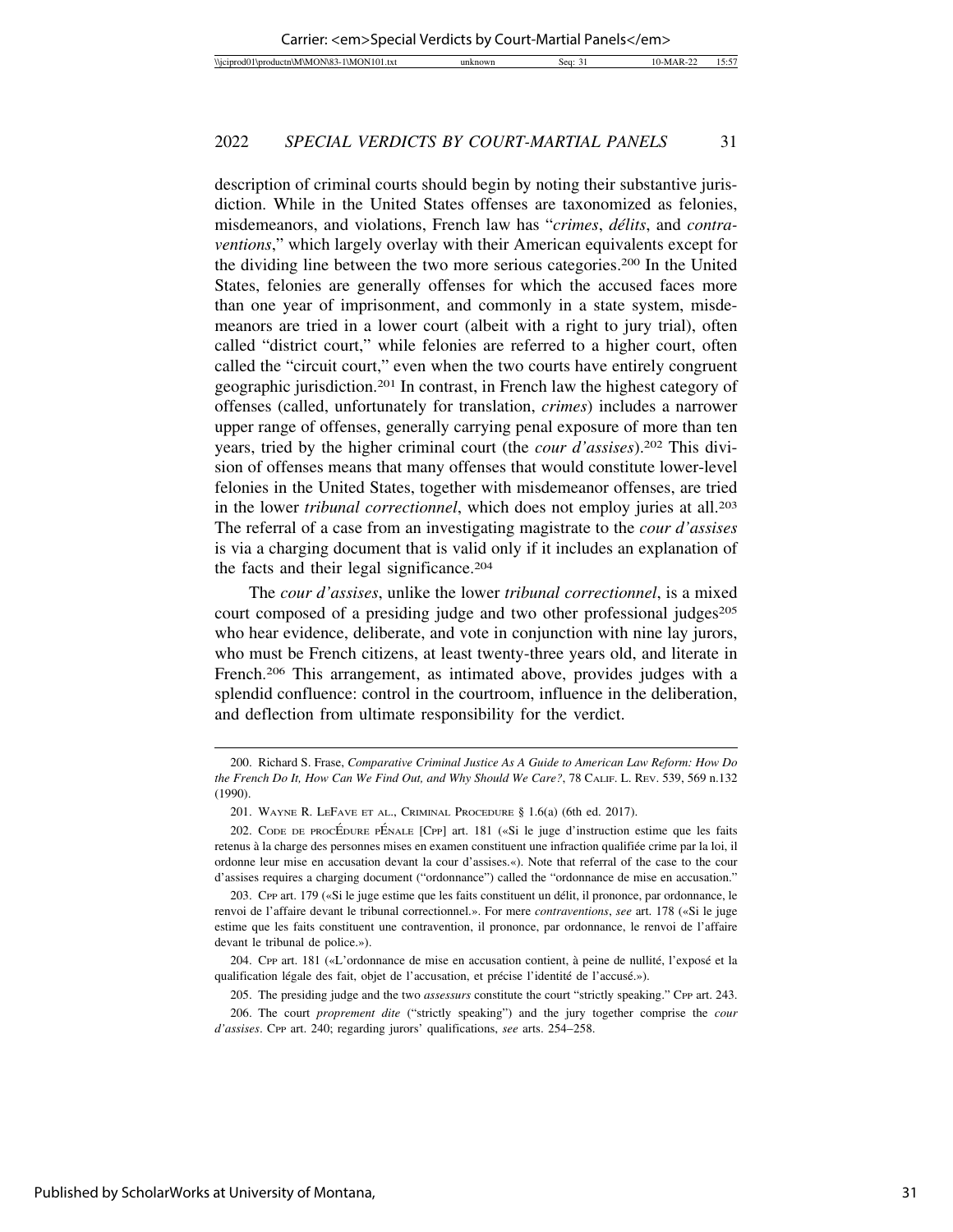The written, reviewable verdict in the *cour d'assises* must address "each act specified in the reasoning of the charging document" created by the investigating magistrate below.207 In other words, the trial court must consider as a distinct question whether each material fact has been proved. The same provision requires the trial court to consider as distinct questions each aggravating circumstance and each possible defense or reason for a lesser degree of culpability.208

One peril of using special findings is that the jurors' answers to a set of specific questions about the case may indicate unsound reasoning—in the view of the public or the legal profession. The French *cour d'assises* greatly mitigates this risk by having three professional judges in the deliberation room.209 Special verdicts rendered by jurors not acting in collaboration with juridical guidance are more perilous, and such is the practice in Spain.

Unlike France, Spain has evolved over decades into a more accusatorial system, and its juries consist of lay jurors rather than a combination of lay jurors sitting with professional judges, bringing its practice closer to that of the United States.210 In an interesting point of connection between civil law practice and jury trial, the Spanish jury not only answers specific questions, but must also provide a "reasoned verdict" indicating the evidence the jury found decisive in its decision.211 Some dangers of this system were illustrated in the 1997 murder trial of Basque separatist Mikel Otegi.212 In the context of Spanish law, the case was important for a reason that simply does not translate into a common law system: the Spanish Supreme Court found that the jury verdict was insufficiently explained.213 Some American comparatists have suggested that American criminal courts adopt reasoned verdicts, but not special verdicts in the sense of interrogatories:

Allowing, or requiring, a U.S. jury to issue a written justification for its verdict in the fashion of Dutch criminal judges or Spanish jurors may raise fewer constitutional issues about a defendant's right to a jury trial than would special verdict forms and interrogatories; the jury would have more

<sup>207.</sup> CPP art. 349 («Chaque question principale est posée ainsi qu'il suit : «L'accusé est-il coupable d'avoir commis tel fait ?» Une question est posée sur chaque fait spécifié dans le dispositif de la décision de mise en accusation.»). Here the word *dispositif* is in danger of being a false cognate with the English word "disposition," but refers to the reasoning of the decision of the magistrate below. On the creation of the *ordonnance de mise en accusation* by the *juge d'instruction*, *see* art. 181.

<sup>208.</sup> CPP art. 349 («Chaque circonstance aggravante fait l'objet d'une question distincte. Il en est de même, lorsqu'elle est invoquée, de chaque cause légale d'exemption ou de diminution de la peine.»).

<sup>209.</sup> CPP art. 240.

<sup>210.</sup> Michael Csere, Note, *Reasoned Criminal Verdicts in the Netherlands and Spain: Implications for Juries in the United States*, 12 CONN. PUB. INT. L.J. 415, 421 (2013).

<sup>211.</sup> *Id.* at 422.

<sup>212.</sup> THAMAN, *supra* note 196, at 195–201. **R**

<sup>213.</sup> *Id.* at 199 (citing LA LEY (5.12.98), No. 4226, 6, 12–13).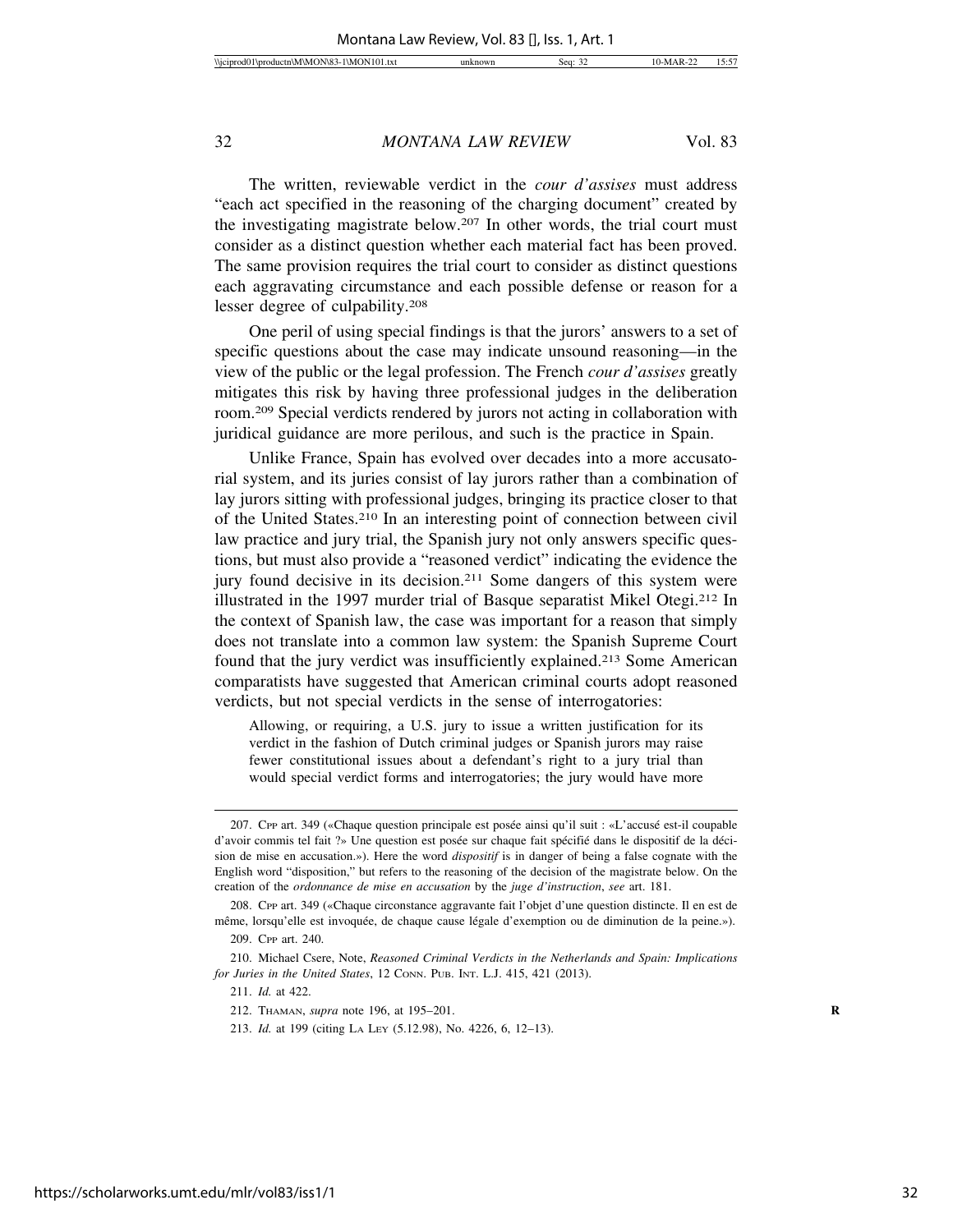freedom as it would not be restricted to specific interrogatories as to its reasoning.214

I agree that this mechanism would be more akin to an open-ended question rather than the leading questions of interrogatories on a special verdict form, and in that sense would preserve the jury's autonomy. That said, and appreciating the creativity of the idea, I see immediately a possible objection that *because* the reasoned verdict is an open-ended question to the jury, it constitutes a greater invasion into the jury's province, while a special verdict form limited to questions on the elements and defenses would merely formalize the questions already required of any jury that returns a general verdict. This article takes the contrary view, proposing consideration of a requirement for interrogatories, but not any rule requiring panels to explain their decisions beyond answering a question specific to each element.<sup>215</sup>

The *Otegi* crime and trial are intriguing for many reasons— this discussion will address certain aspects of the verdict form that can be used to provide a decision tree. Spain's 1995 law on trial by jury required the presiding judge to "submit to the jury in writing a verdict form" calling for special findings:

In separate, numbered paragraphs, it shall narrate the acts alleged by the parties which the jury shall declare to be proved or not, differentiating between those which are contrary to the accused and those which would yield favorable results. It shall not include in one paragraph acts, some of which could be susceptible to being proved and others not.<sup>216</sup>

The *Otegi* special verdict form thus required a recorded vote to affirm or deny ninety-eight facts about the shooting and the accused's mental state, postulated by both the prosecution and defense. "Principal facts of the prosecution" included:

1. UNFAVORABLE FACT: [The accused, Mikel Otegi] on December 10, 1995, around 10:30 a.m. at the farmhouse Oteizabal, voluntarily and with intent to kill, shot [police officer Ignacio Mendiluce] with a [12 gauge] shot-

216. Ley Org´anica del Tribunal del Jurado § 52(1) (May 22, 1995), as translated in THAMAN, *supra* note 196, at 262, excerpted from JULIO MUERZA ESPARAZA, LEY DE ENJUICIAMIENTO CRIMINAL Y OTRAS NORMAS PROCESALES 209 (10th ed. 2005).

<sup>214.</sup> Csere, *supra* note 210, at 425. *See also* Alice Curci, Note, *Twelve Angrier Men: Enforcing Verdict Accountability in Criminal Jury Trials*, 59 WASH. U. J.L. & POL'Y 217, 219 (2019) ("This Note argues that justice would be better served if criminal juries were required to return not only a verdict, but also the underlying rationale.").

<sup>215.</sup> Thaman provides the 1988 Spanish Supreme Court decision overturning the *Otegi* findings on the basis that "[i]f the court has doubts about the actual occurrence of the acts it should acquit—and this is obvious—but not erect the expression of this doubt as a basis for acquittal." THAMAN, *supra* note 196, at 200. The requirement to justify uncertainty, which may not be uniform among the jurors, seems to undermine American conceptions of the presumption of innocence (by placing a burden, if not on the accused, on the juror who is not persuaded by the evidence) and the standard of proof beyond a reasonable doubt (as elusive as that standard may be).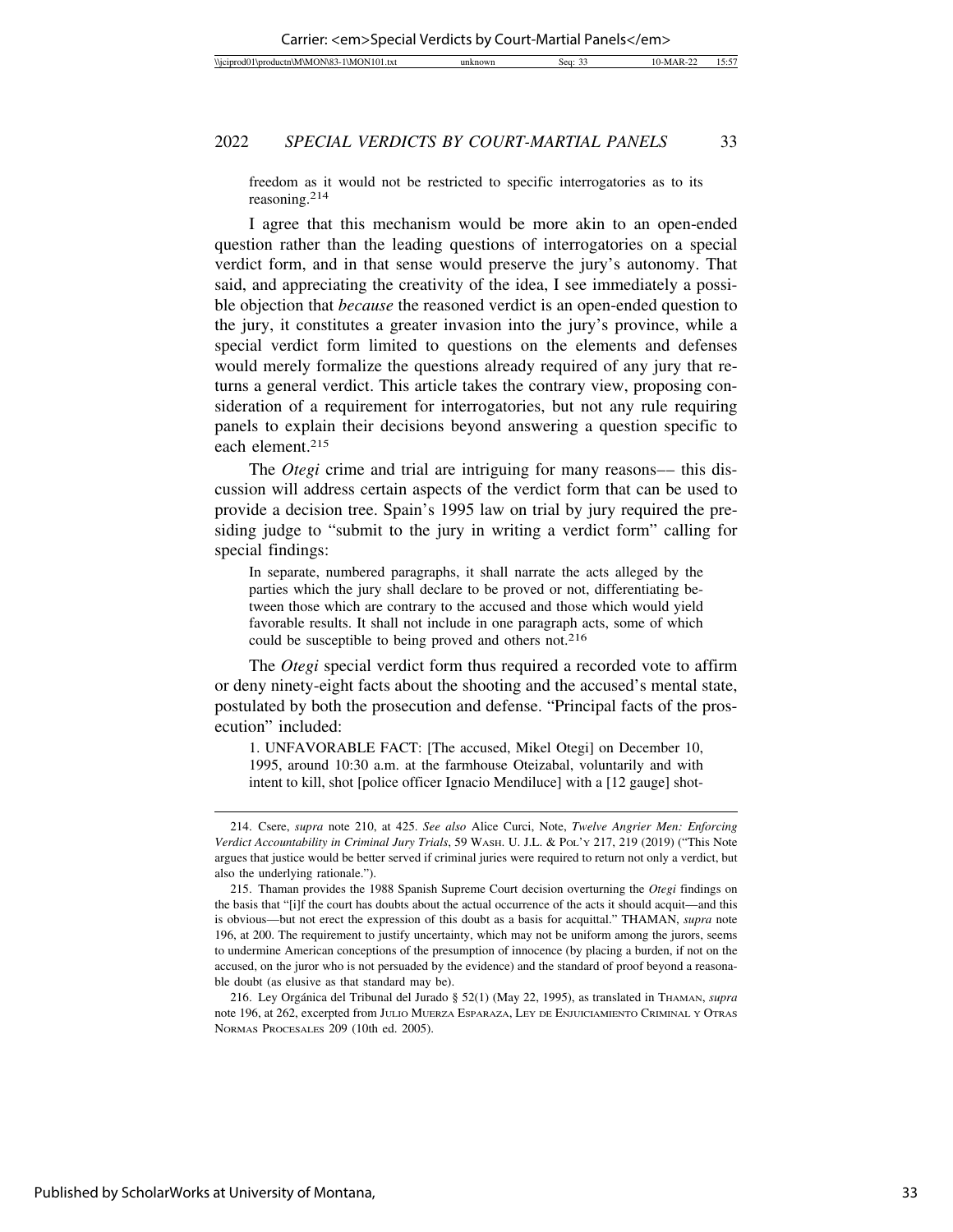gun, hitting him in the lower right clavicular region and killing him instantly. **Not proved. Majority**

2. UNFAVORABLE FACT: Otegi, on the same day and at the same time and place, and voluntarily, with intent to kill, shot [police officer José Gonz´alez], hitting him in the left scapular region and killing him instantly. **Not proved. Majority**

3. UNFAVORABLE FACT: Otegi shot [police officer Mendiluce] without there having been any provocation on the part of the latter. **Not proved. Majority**

4. [same as "3" in relation to González]

5. UNFAVORABLE FACT: Otegi shot Mendiluce from a distance of approximately 1.5 meters. **Proved. Unanimously**

6. UNFAVORABLE FACT: Otegi shot González from a distance of approximately 2.5 meters. PROVED. UNANIMOUSLY

7. UNFAVORABLE FACT: Otegi shot Mendiluce in a sudden and unexpected fashion. **Not proved. Majority**

8. UNFAVORABLE FACT: Otegi shot Mendiluce before he had a chance of defending himself. **Not proved. Majority**

9. UNFAVORABLE FACT: Otegi shot González in the back. Not proved. **Majority**

Like an American court-martial panel, the Spanish jury decision could decide specific questions and the ultimate verdict by a non-unanimous vote.217

"Facts Which Are Object of the Defense" included:

48. FAVORABLE FACT: At [Otegi's home] the argument with the Basque Police officers resumed, Otegi now armed with the loaded shotgun. **Proved. Unanimously**

49. FAVORABLE FACT: In the course of the argument, the Basque Police officer Gonz´alez pointed his weapon at **Otegi. Proved. Majority**

50. FAVORABLE FACT: In the course of the argument, Otegi felt that the weapon of the Basque Police officer González was pointed at him. **Proved. Majority**

51. FAVORABLE FACT: Then Otegi completely lost control of his actions. **Proved. Majority**

52. FAVORABLE FACT: (only if the preceding fact "51" has not been proved): Then Otegi partially lost control of his actions. (No answer)

<sup>217.</sup> THAMAN, *supra* note 196, at 195–96.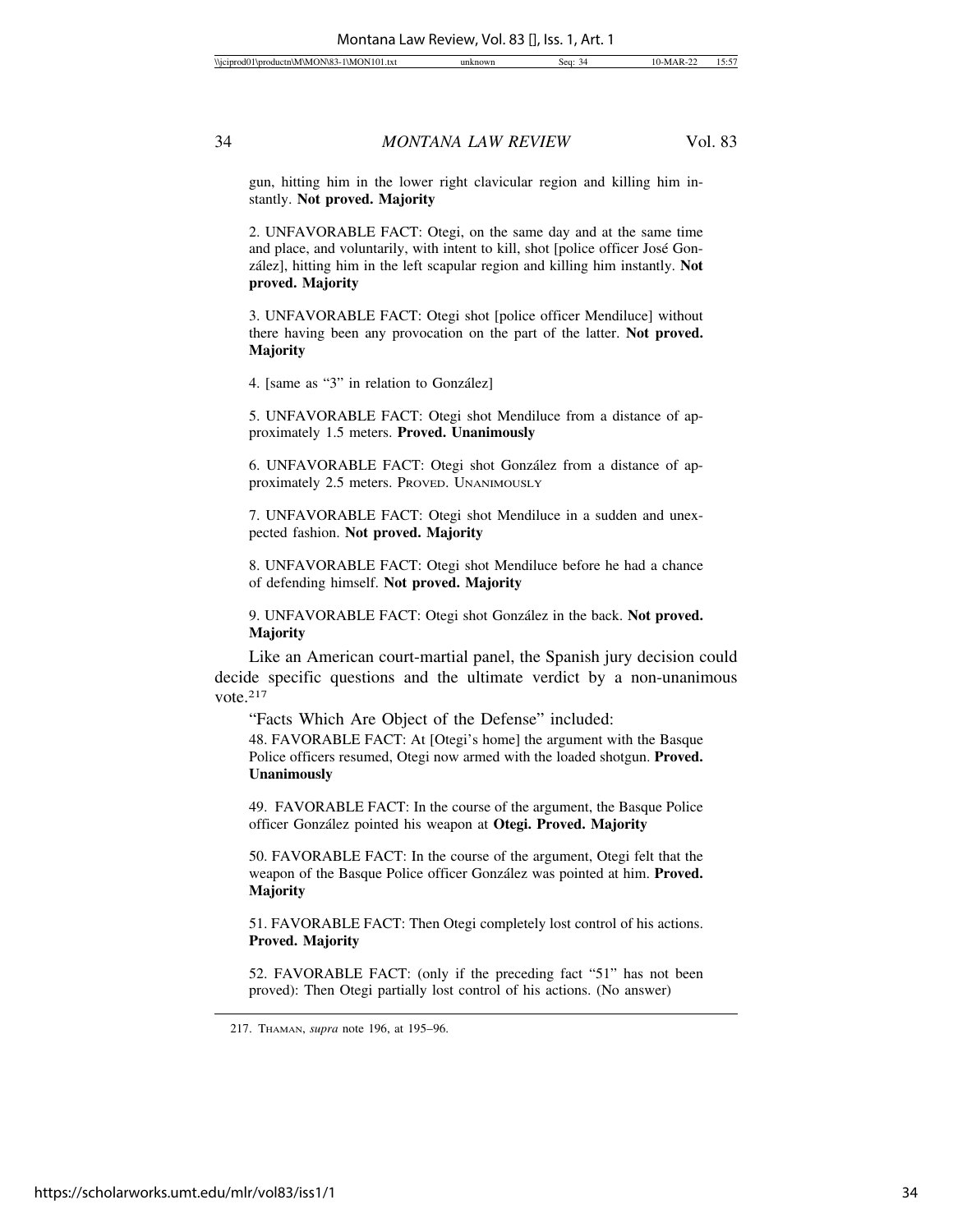53. UNFAVORABLE FACT: In this situation, Otegi fired the shotgun. **Proved. Unanimously**

54. FAVORABLE FACT: Otegi fired two shots without intending to kill. **Proved. Majority**

55. FAVORABLE FACT: Otegi fired two shots without consciousness of killing. **Proved. Majority**218

Query whether the first question posed to the jurors accorded with the statute's instruction not to pose compound questions. Question 1 asked not only whether Otegi shot police officer Ignacio Mendiluce—a physical act but also whether Otegi did so "voluntarily and with intent to kill"—the mens rea that distinguishes homicide offenses by degree.<sup>219</sup> A decision tree model of special verdict forms could begin with the question of whether the evidence proved the act of the accused having shot the victim, with subsequent questions asking whether the accused did the act with the intent element defining the homicide offense of that jurisdiction, in descending order. For example, if the jurors found the accused had shot the victim, the next questions might sequentially ask if the evidence proved the accused acted with intent to kill, with intent to inflict grievous bodily harm, with reckless indifference, or with simple negligence. An affirmative vote on any degree of intent would stop the voting, and a negative vote on all the degrees of criminal culpability would be a finding that the accused had committed the physical act, but without any guilty mind. In the *Otegi* verdict form, Questions 78–91 asked "various favorable and unfavorable facts which could aggravate or mitigate criminal responsibility," but these questions were in addition to compound questions that would seem to have gone to the ultimate question of each charge. In other words, this kind of verdict form represents a surfeit of questions inviting confusion of the decisive issues.

Also dubious is the value of labeling questions as favorable or unfavorable to the accused. The likely impact of a question on the trial outcome will often be obvious, but to the extent the import of a question is not clear—and always in principle—the jurors' decision should be based on the law and the evidence rather than a desire to support the prosecution or the defense.

Note as well that Question 52 (partial loss of "control" by the accused) was bypassed as mooted by the affirmative answer to Question 51 (com-

<sup>218.</sup> *Id.* at 196–97.

<sup>219.</sup> In the civil law tradition, this concept of intent is called the moral element; an act is punishable only if the law proves the legal element (textual proscription), the physical element (the actus reus), and the moral element (the mens rea). *See*, *e.g.*, in France, CODE PÉNAL arts. 111-3 («Nul ne peut être puni pour un crime ou pour un délit dont les éléments ne sont pas définis par la loi, ou pour une contravention dont les éléments ne sont pas définis par le règlement.») and 121-3 («Il n'y a point de crime ou de délit sans intention de le commettre.»).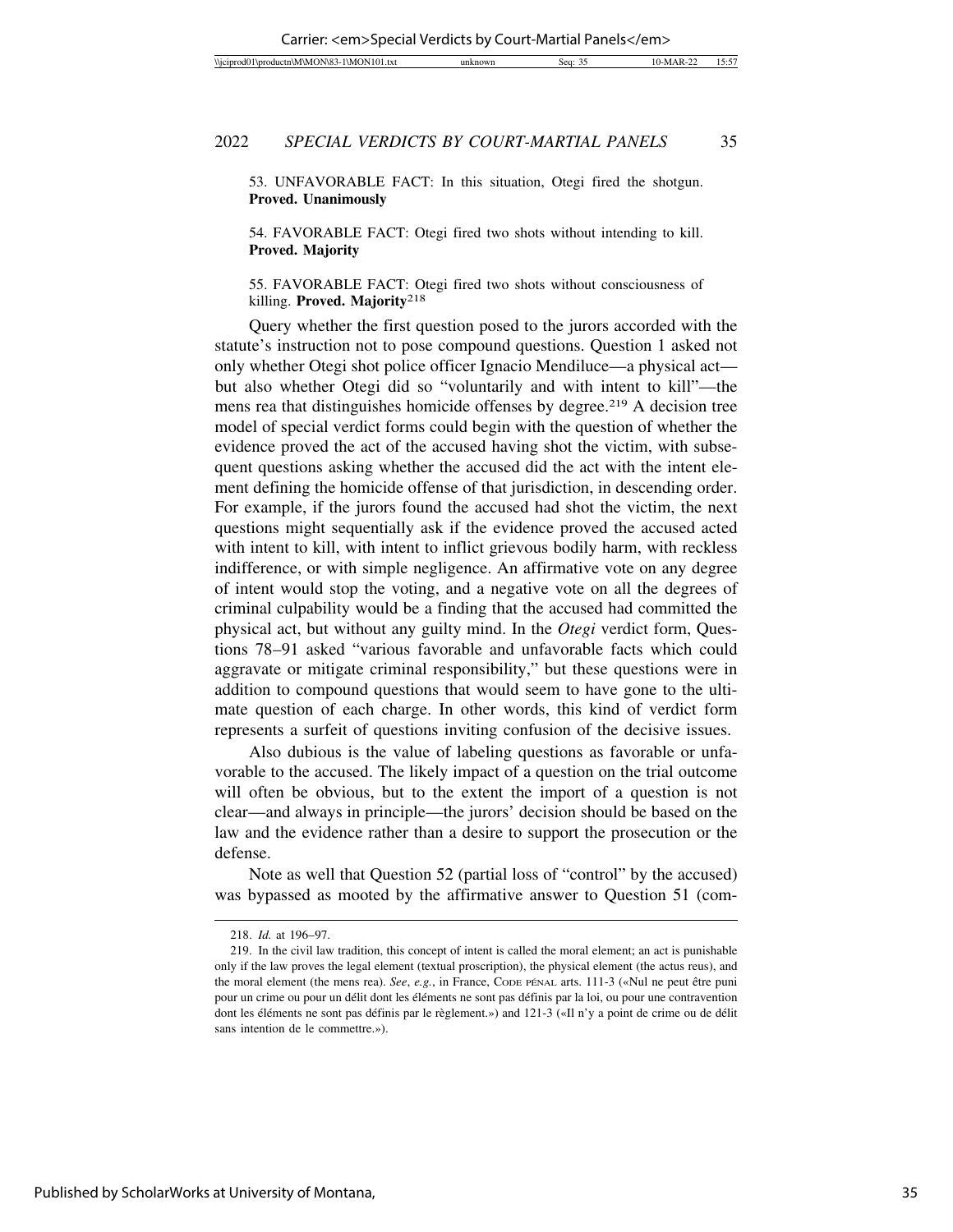plete loss of "control" by the accused). The vote on Question 51 having been by a majority, a *unanimous* vote on Question 53 then found that "[i]n this situation, Otegi fired the shotgun." This result implies that even the jurors who did not vote on Question 51 for a finding that Otegi had lost his ability to act willfully nevertheless accepted the premise of Question 53 as having been established by the earlier majority vote. Logically, a juror who did not accept the premise of Question 53 should have felt entitled to vote no on the question.

## *C. Hypothetical Special Verdict Panel Questions*

Having examined jury questions in a number of forms and fora, this article will now consider how courts-martial could use jury questions to obtain special verdicts, using examples from commonly-tried offenses. The UCMJ defines several sexual offenses against adult victims, including rape, sexual assault, aggravated sexual contact, and abusive sexual contact.220 These offenses distinguish offenses of bodily penetration (without regard to gender) from offenses of external contact, and distinguish the degree of actual or constructive force used to commit the offense.221 The offense of sexual assault can be charged using alternate theories of criminal liability, such as placing someone in fear to gain acquiescence to a sexual act or committing a sexual act upon someone incapable of consenting due to impairment.222

Military panels are instructed that the elements of the offense of "sexual assault when the victim is incapable of consenting" are as follows:

(1) That (state the time and place alleged), the accused committed (a) sexual act(s) upon (state the name of the alleged victim) by (state the alleged sexual act);

(2) That the accused did so when (state the name of the alleged victim) was incapable of consenting to the sexual act(s) due to (impairment by a drug, intoxicant, or other similar substance) (a mental disease or defect, or physical disability); and

(3) That the accused knew or reasonably should have known (state the name of the alleged victim) was incapable of consenting to the sexual act(s) due to (impairment by drug, intoxicant, or other similar substance) (a mental disease or defect, or physical disability).223

The parentheses indicate places where the military judge tailors the instructions for each case based on the charging instrument, which in mili-

<sup>220. 10</sup> U.S.C. § 920 (2021).

<sup>221.</sup> *Id.*

<sup>222. 10</sup> U.S.C. § 920(b)(1)(A), (b)(3)(A).

<sup>223.</sup> BENCHBOOK, *supra* note 179, at 1377.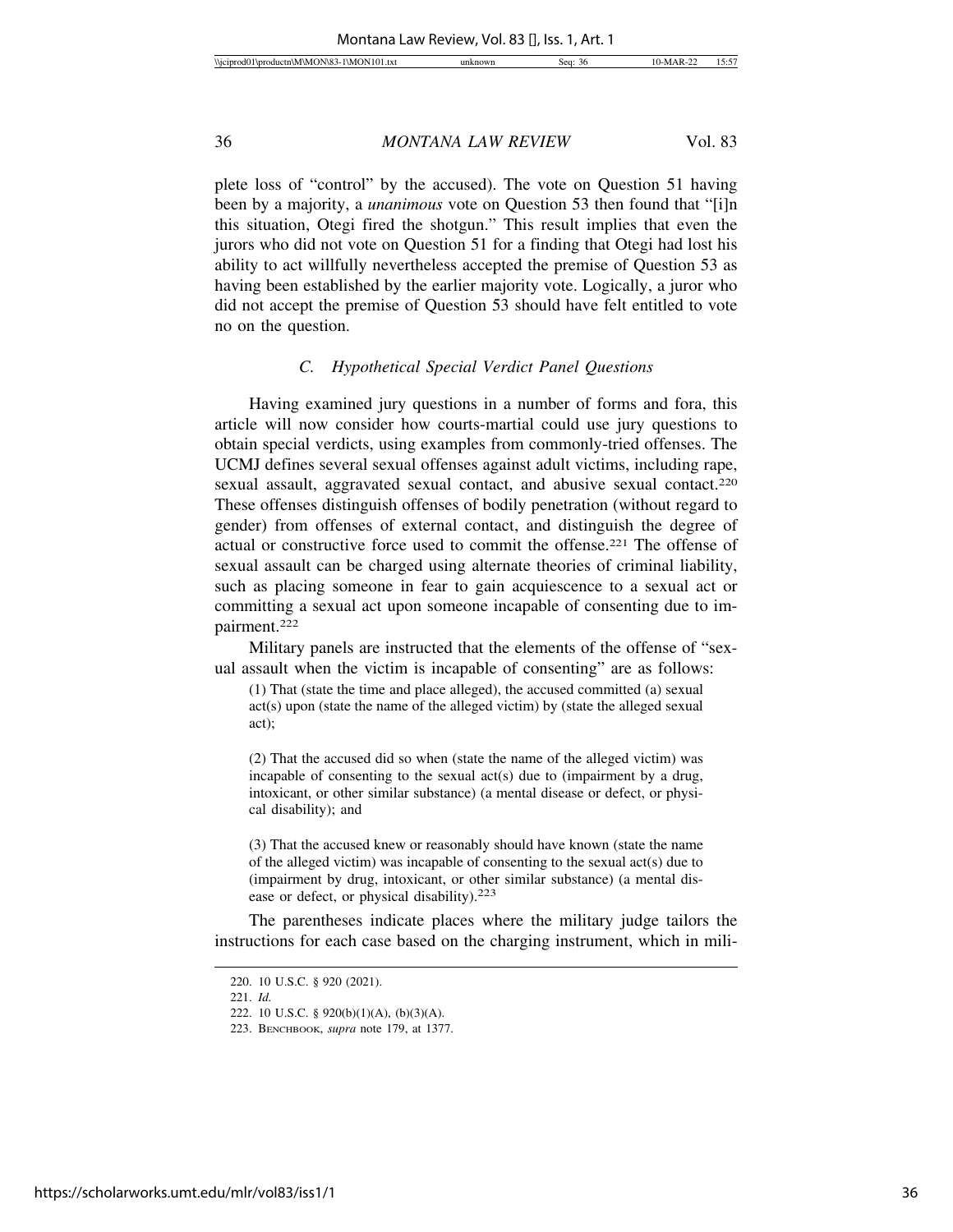tary practice is called simply the "charge sheet."224 In these cases, and similarly in the other varieties of sexual assault, the existing jury instruction format suggests the form of the questions panel members might be asked if they were to record a vote on each element.

The questions in a hypothetical case under this provision might be:

(1) Did Adam Accusatus, at or near Fort Hood, Texas, on or about 20 February 2022, commit a sexual act upon Valerie Victima by penetrating her vulva with his penis?

[If three quarters voted yes, proceed to question 2.]

(2) Did Adam Accusatus do so when Valerie Victima was incapable of consenting to the sexual act due to impairment by alcohol? [If three quarters voted yes, proceed to question 3.]

(3) Did Adam Accusatus know, or should he have known that Valerie Victima was incapable of consenting to the sexual act due to impairment by alcohol?

In this example, the decision tree includes simply sequential questions. The procedure becomes more complex—more akin to tax preparation perhaps—when there are lesser included offenses raised by the evidence. The Military Judges' Benchbook currently provides that lesser included offenses will be explained in descending order, and distinguished from the greater offense:

The offense charged,\_\_\_\_\_\_\_\_\_\_, and the lesser included offense of  $\equiv$  differ (in that the offense charged requires as (an) element(s) that you be convinced beyond a reasonable doubt that (*state the element(s) applicable only to the greater offense*), whereas the lesser offense of \_\_\_\_\_\_\_\_\_\_ does not include such (an) element(s).

(When an LIO involves lesser specific intent)

However, the lesser offense of \_\_\_\_\_\_\_\_\_\_\_\_ does require that you be satisfied beyond a reasonable doubt that the accused's act(s) (was) (were) done (recklessly) (negligently) (with the specific intent to \_\_\_\_\_\_\_\_\_\_).

(When attempt is an LIO)

However, the lesser offense of attempted \_\_\_\_\_\_\_\_\_ does require that you be satisfied beyond a reasonable doubt that the accused's act(s) (was) (were) done with the specific intent to commit the offense of that the act(s) amounted to more than mere preparation and that the act(s) apparently tended to bring about the commission of the offense of  $225$ tended to bring about the commission of the offense of  $\_\_$ 

If the verdict form were transformed into a decision tree of questions, the distinction between the offenses could be integrated into the question series. The distinction between larceny and wrongful appropriation, familiar

<sup>224.</sup> Department of Defense Form 458 (May 2000). For an example, see the redacted charge sheet for Chelsea Manning, then known as Bradley Manning, at https://perma.cc/U6FD-3CJQ.

<sup>225.</sup> BENCHBOOK, *supra* note 179, at 65.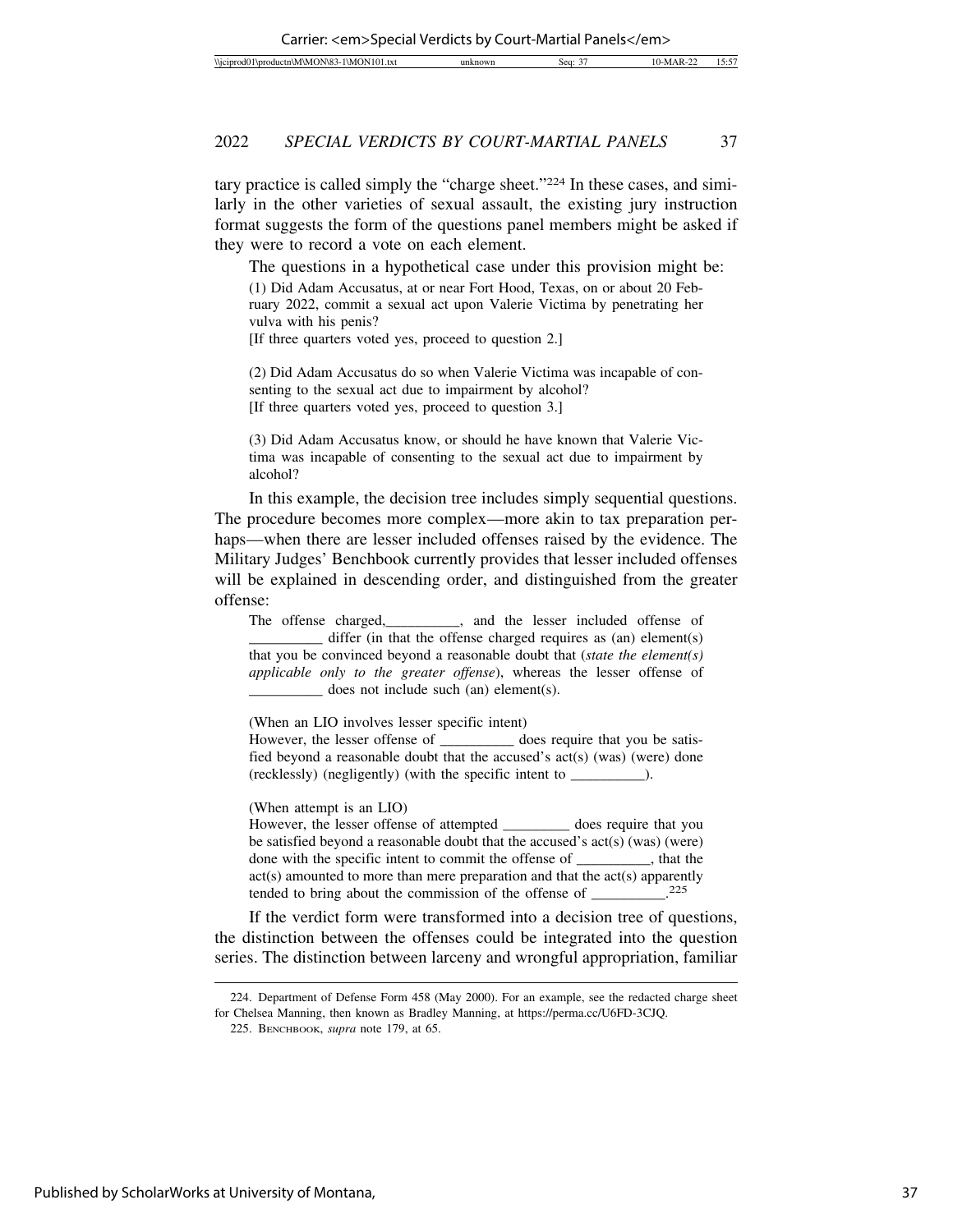to any American lawyer, provides a ready example.226 The following questions attempt to account for the distinction between larceny and wrongful appropriation, and also the military statute's increased potential sentence for property worth more than \$500:

(1) Did Adam Accusatus, at or near Fort Hood, Texas, on or about 20 February 2022, wrongfully take certain property, that is, an Apple MacBook Pro, from the possession of Valerie Victima? [If three quarters voted yes, continue to question 2.]

(2) Did the property belong to Valerie Victima? [If three quarters voted yes, continue to question 3.]

(3) Was the property of a value of \$950? [If three quarters voted yes, continue to question 5; if not, go to question 4.]

(4) Was the property of some lesser value, but more than \$500? [If three quarters voted yes, continue to question 6; if not, go to question 5.]

(5) Was the property of some value, but less than \$500? [If three quarters voted yes, continue to question 6.]

(6) Was the taking by Adam Accusatus with the intent permanently to deprive Valerie Victima of the use and benefit of the property or permanently to appropriate the property to Adam Accusatus's own use or the use of someone other than Valerie Victima? [If three quarters voted yes, the voting has concluded; if not, go to question 7.]

(7) Was the taking by Adam Accusatus with the intent temporarily to deprive Valerie Victima of the use and benefit of the property or temporarily to appropriate the property to Adam Accusatus's own use or the use of someone other than Valerie Victima?227

These questions, in conjunction with the necessary definitions, would distinguish between the two offenses, and implicitly include a determination that there was a wrongful intent at least to commit the lesser offense. They also would determine whether the amount of the taking was more than \$500, or at least the taking of an article "of some value," as required to constitute either of the two offenses.

One question—in the realm of policy—is whether an anonymous three-quarters vote of the members on each element really equates to a three-quarters vote of guilty, since the majority on each element might not

<sup>226.</sup> For the military offense, which has certain peculiarities, *see* 10 U.S.C. § 921.

<sup>227.</sup> Questions 1–6 are derived from BENCHBOOK, *supra* note 179, at 660, and Questions 1–5 and 7 are derived from BENCHBOOK, *supra* note 179, at 672.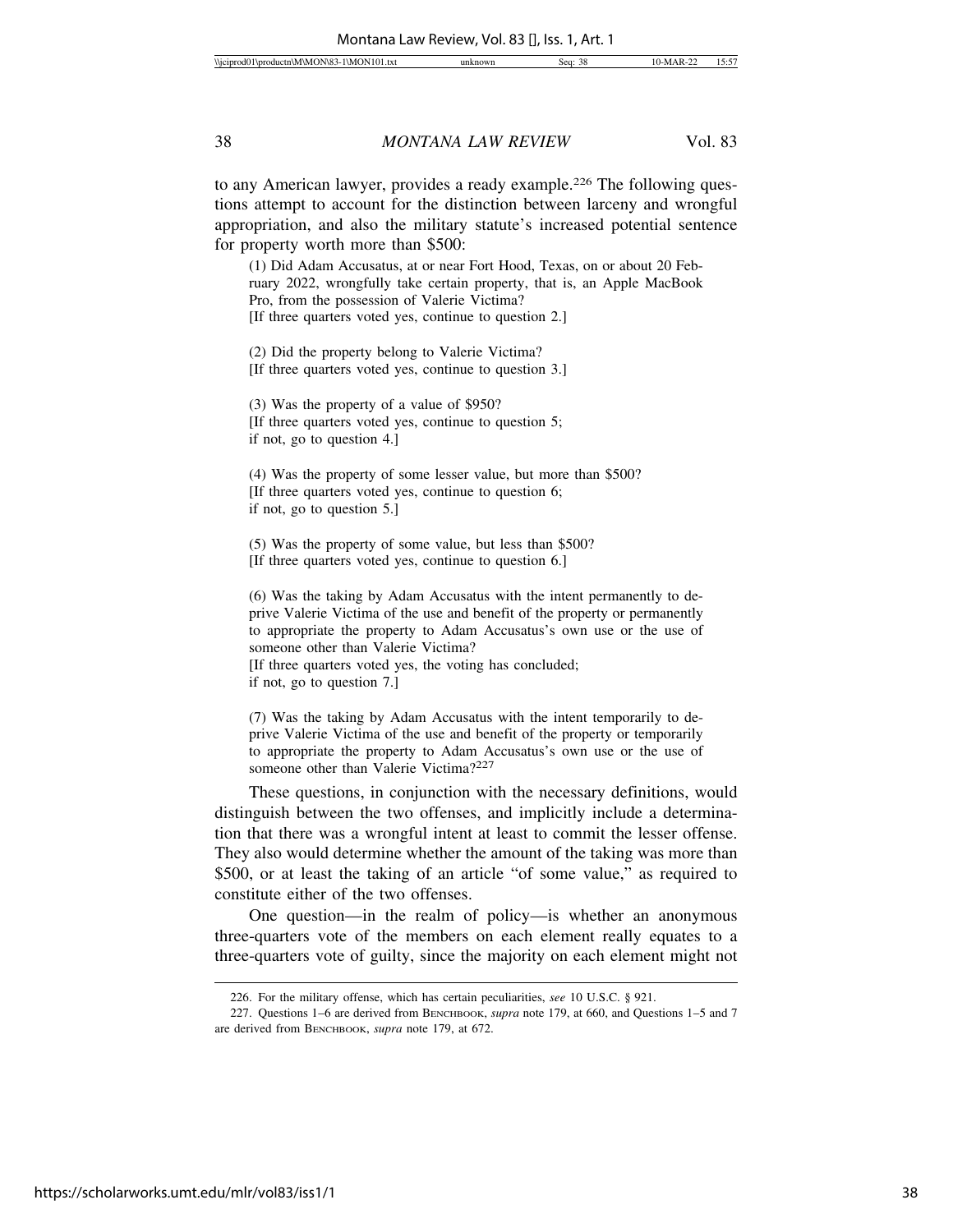overlap. Consider an example of larceny, simplified slightly by focusing on only the elements of ownership and value, given eight jurors A through H. On the element of ownership of the property, jurors A, B, C, D, E, and F vote yes, and jurors G and H vote no. On the element of the property having some value, jurors A and B vote no, while jurors C, D, E, F, G, and H vote yes. In an anonymous vote, it would be established only that the required three quarters of the members voted that the element had been proved, and it would not be disclosed that only jurors C, D, E, and F voted for guilt on both elements. Arguably, this would not be acceptable as a "general verdict," because it would not mean that three-quarters voted for guilt on every element.

If it must be confirmed that the necessary majority voted for guilt on each element, while preserving anonymity, the jurors could be provided with numbered voting tickets, so that the panel member charged with tallying the vote (in military practice, the junior member) $228$  could use a provided worksheet—separate from the questions and instructions—to record each vote, with a column for each member and a row for each question. Admittedly, this would require more complicated instructions about whether a certain vote eliminated the need for further voting. A properly recorded vote, however, would allow the worksheet to be reviewed by the trial judge and the parties to assure a three-quarters vote of the same members.

If court-martial panels were allowed or required to use special findings, an appropriate level of articulation might be to ask a single question for each element of an offense or affirmative defense, or a single question for each material fact in an element that contains more than one material fact. This would reduce the likelihood of confusion or inconsistent findings, which has happened in European systems with extensive jury questionnaires, and also constitutes a greater invasion into the deliberation of the panel. Also, questions tracking closely with the elements could aid panel members in adhering to their oath to decide the case based on the law and evidence, without eliminating their authority to decide the case as conscience dictates. While some American commentators have suggested borrowing the civil law practice of requiring a reasoned verdict, that would constitute a greater intrusion into the province of the trier of fact and would be an innovation inconsistent with American legal culture even in the context of the court-martial panel.

<sup>228.</sup> BENCHBOOK, *supra* note 179, at 69–72.